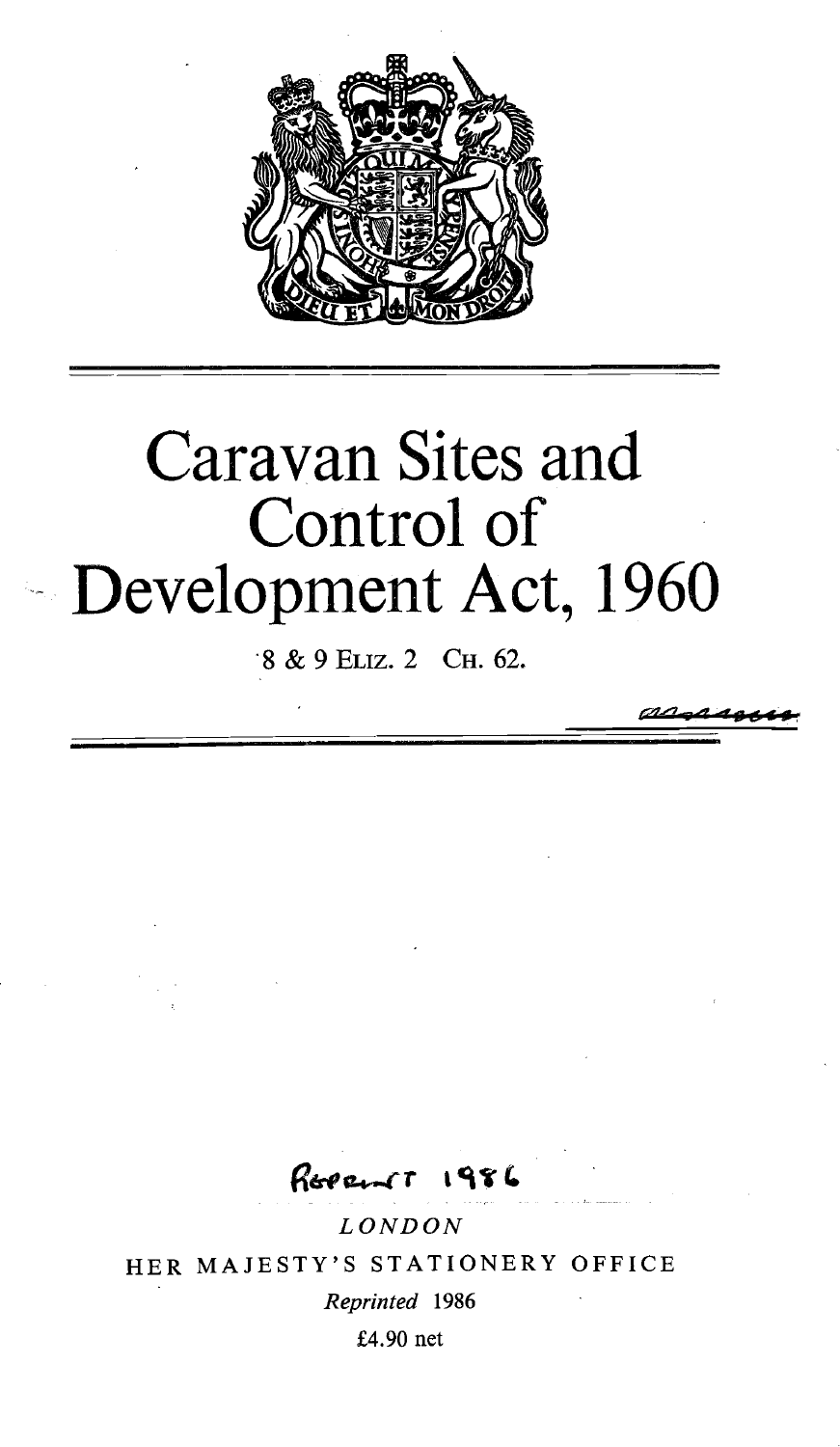# Caravan Sites and Control of Development Act, 1960

8 & 9 ELiz. 2 CH. 62

## ARRANGEMENT OF SECTIONS

## PART I

## CARAVAN SITES

## Licensing of caravan sites

**Section** 

- 1. Prohibition of use of land as caravan site without site licence.
- 2. Exemptions from licensing requirements.<br>3. Issue of site licences by local authorities.
- 3. Issue of site licences by local authorities.<br>4. Duration of site licences.
- 4. Duration of site licences.<br>5. Power of local authority
- Power of local authority to attach conditions to site licences.
- 6. Failure by local authority to issue site licence.
- Appeal to magistrates' court against conditions attached to site licence.
- 8. Power of local authority to alter conditions attached to site licences.
- 9. Provisions as to breaches of condition.<br>10. Transfer of site licences and transmissi
- 10. Transfer of site licences and transmission on death, etc.<br>11. Duty of licence holder to surrender licence for alteration.
- 11. Duty of licence holder to surrender licence for alteration.<br>12. Responsibility of occupier of land subject to a licence
- Responsibility of occupier of land subject to a licence or special tenancy.

#### Special provisions as to existing sites

- 13. Existing sites.<br>14. Exemption fo
- Exemption for existing sites from requirements of section one of this Act.
- 15. Further exemption from section one.<br>16. Restriction on increase in number c
- Restriction on increase in number of caravans on existing sites.
- 17. Existing caravan sites not covered by permission granted on an application: modification of planning control.
- 18. Existing caravan sites with short term planning permission granted before commencement of this Act.
- 19. Conditions requiring reduction in number of caravans on existing sites.
- 20. Conditions to secure termination of use of existing site.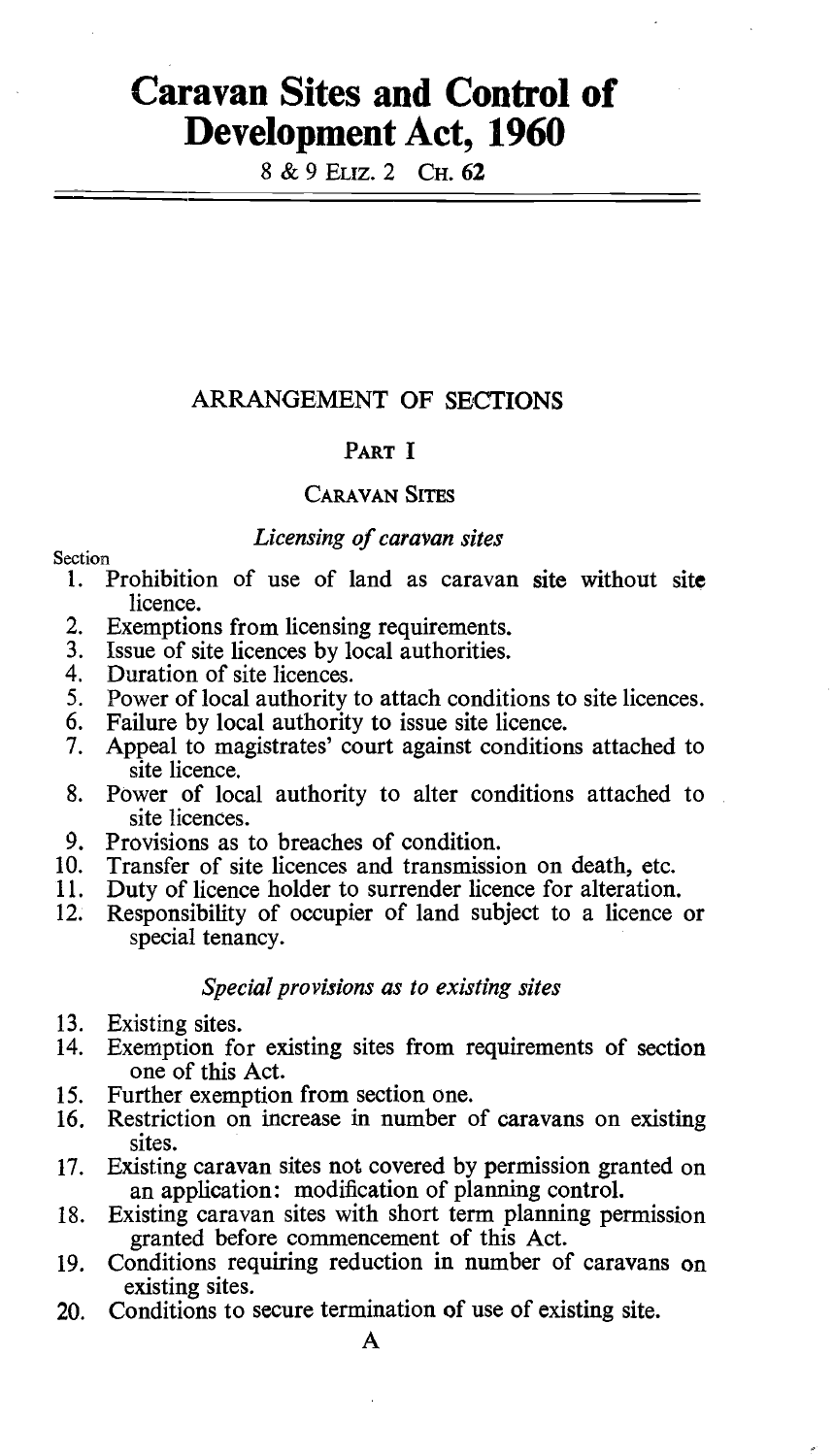## Amendments of planning law in relation to caravan sites

- Section<br> $21.7$ 21. Amendment of section 12 (5) of Act of 1947.<br>22. Duty of local planning authority to con
- Duty of local planning authority to consult authority issuing site licences.

### Caravans on commons

23. Power of rural district councils to prohibit caravans on commons.

### Provision of caravan sites by local authorities

24. Power of local authorities to provide sites for caravans.

## Miscellaneous and supplemental

- 25. Registers of site licences.<br>26. Power of entry of officer
- 26. Power of entry of officers of local authorities.<br>27. Power of Minister to repeal or amend local of
- 27. Power of Minister to repeal or amend local enactments.<br>28. Crown land.
- 
- 28. Crown land.<br>29. Interpretatio 29. Interpretation of Part I.
- Part repeal of s. 269, Public Health Act, 1936.
- 31. Exclusion of London from Part I.<br>32. Application of Part I to Scotland
- Application of Part I to Scotland.

## PART II

## GENERAL CONTROL OF DEVELOPMENT

- 33. Appeal to Minister against enforcement notice.<br>34. Appeal from Minister to High Court on question
- 34. Appeal from Minister to High Court on questions of law.<br>35. Service of enforcement notices.
- 35. Service of enforcement notices.<br>36. Liability of owner of land for fa
- Liability of owner of land for failure to comply with requirements of an enforcement notice other than the discontinuance of a use of land.
- 37. Provisions enabling an owner to comply with an enforcement notice.
- 38. Discontinuance of enforcement notice on grant of planning permission.
- 39. Increase of penalty for using land in contravention of planning control.
- 40. Repeated operation of enforcement notices.<br>41. Explanation of provisions of 1947 Act rela
- Explanation of provisions of 1947 Act relating to planning permission.
- 42. Amendments as to orders under s. 26 of Act of 1947.<br>43. Additional powers of entry for purposes of control
- Additional powers of entry for purposes of control of development.
- 44. Enforcement notices under s. 75 of Act of 1947.<br>45. Notices under sections 30 and 33 of Act of 19
- 45. Notices under sections 30 and 33 of Act of 1947.<br>46. Construction of Part II.
- 46. Construction of Part II.<br>47. Interpretation, transition
- Interpretation, transitional provisions and extent.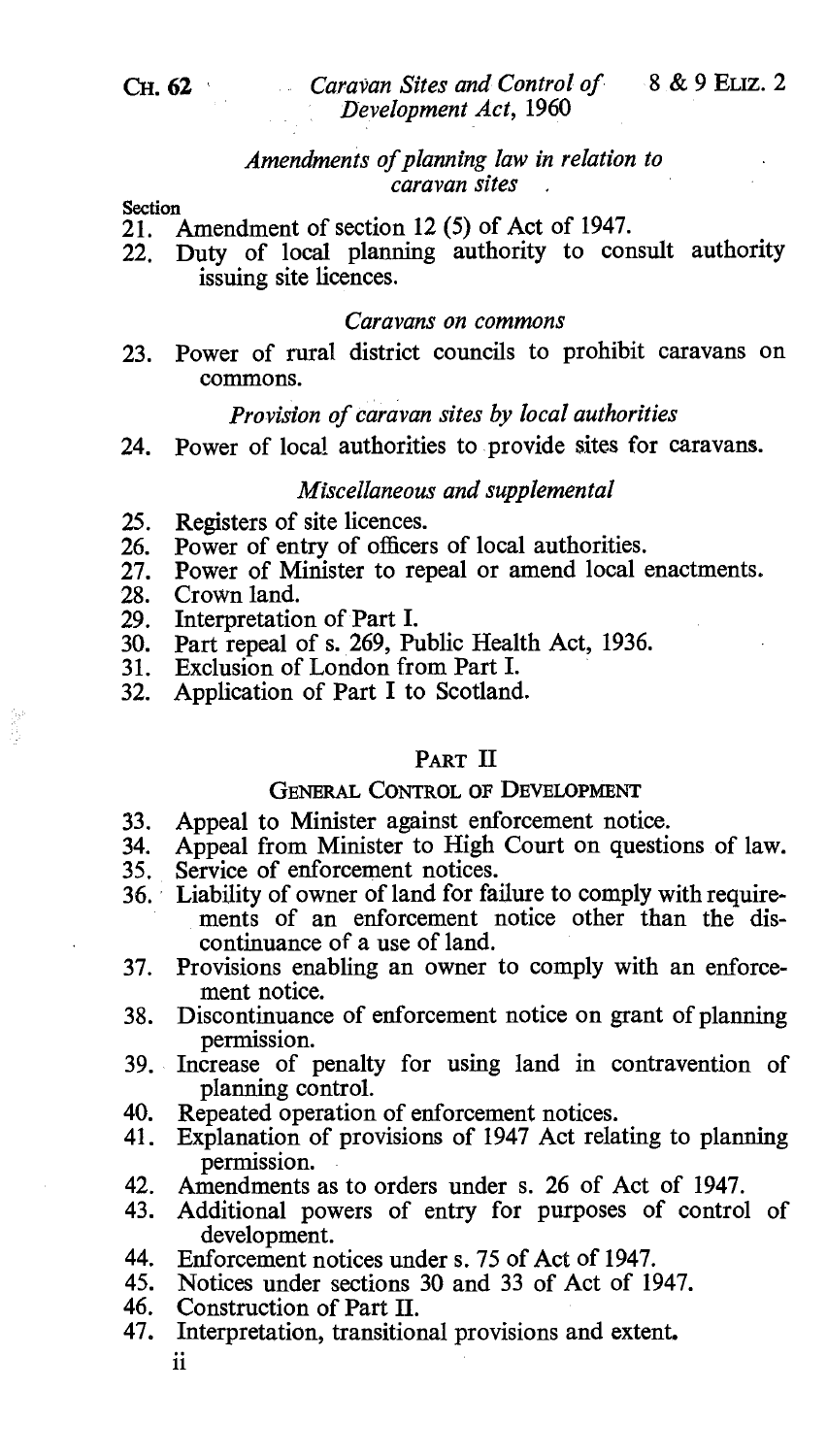## PART III

#### **GENERAL**

**Section** 

÷,

48. 'Repeals.

- 49. Financial provisions.
- 50. Short title, interpretation, extent and commencement.

SCHEDULES :

First Schedule-Cases where a Caravan Site Licence is not required.

Second Schedule-Further Provisions as to Orders relating to Commons.

Third Schedule-Enforcement of Notices under sections 30 and 33 of Act of 1947.

Fourth Schedule-Enactments Repealed.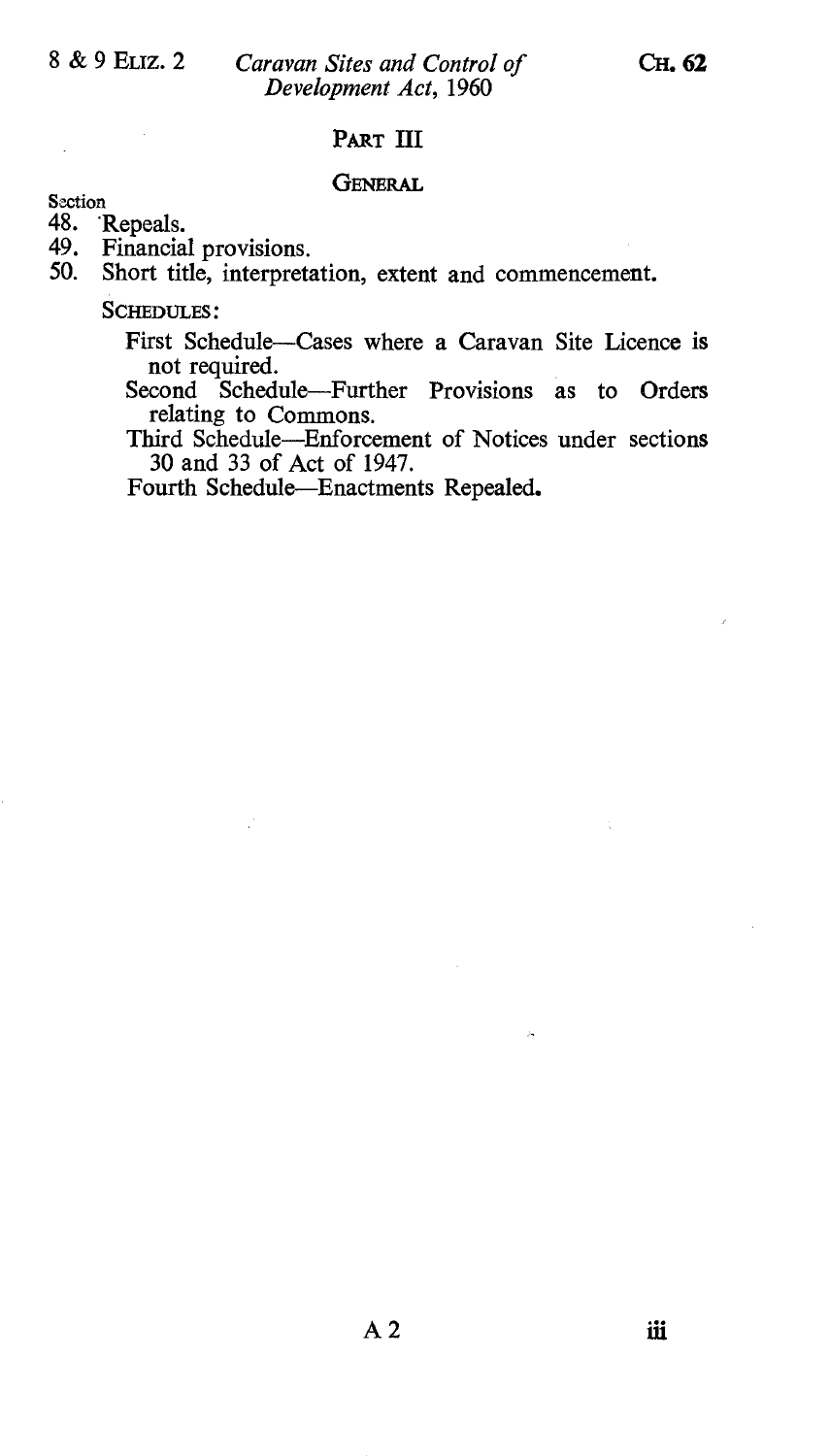

## CHAPTER 62

An Act to make further provision for the licensing and control of caravan sites, to authorise local authorities to provide and operate, caravan sites, to amend the law relating to enforcement notices and certain other notices issued under Part III of the Town and Country Planning Act, 1947,<br>to amend sections twenty-six and one hundred to amend sections twenty-six and one hundred and three of that Act and to explain other provisions in the said Part III; and for connected purposes. [29th July, 1960]

E it enacted by the Queen's most Excellent Majesty, by and with the advice and consent of the Lords Spiritual and Temporal, and Commons, in this present Parliament assembled, and by the authority of the same, as follows:—

## PART I

## CARAVAN SITES

### Licensing of caravan sites

1.-(1) Subject to the provisions of this Part of this Act, no Prohibition occupier of land shall after the commencement of this Act cause of use of or permit any part of the land to be used as a caravan site unless land as or permit any part of the land to be used as a caravan site unless land as<br>he is the holder of a site licence (that is to say, a licence under this caravan site Part of this Act authorising the use of land as a caravan site) for  $l_{\text{icence}}$ the time being in force as respects the land so used.

(2) If the occupier of any land contravenes subsection (1) of this section he shall be guilty of an offence and liable on summary conviction, in the case of the first offence to a fine not exceeding one hundred pounds, and, in the case of a second or subsequent offence, to a fine not exceeding two hundred and fifty pounds.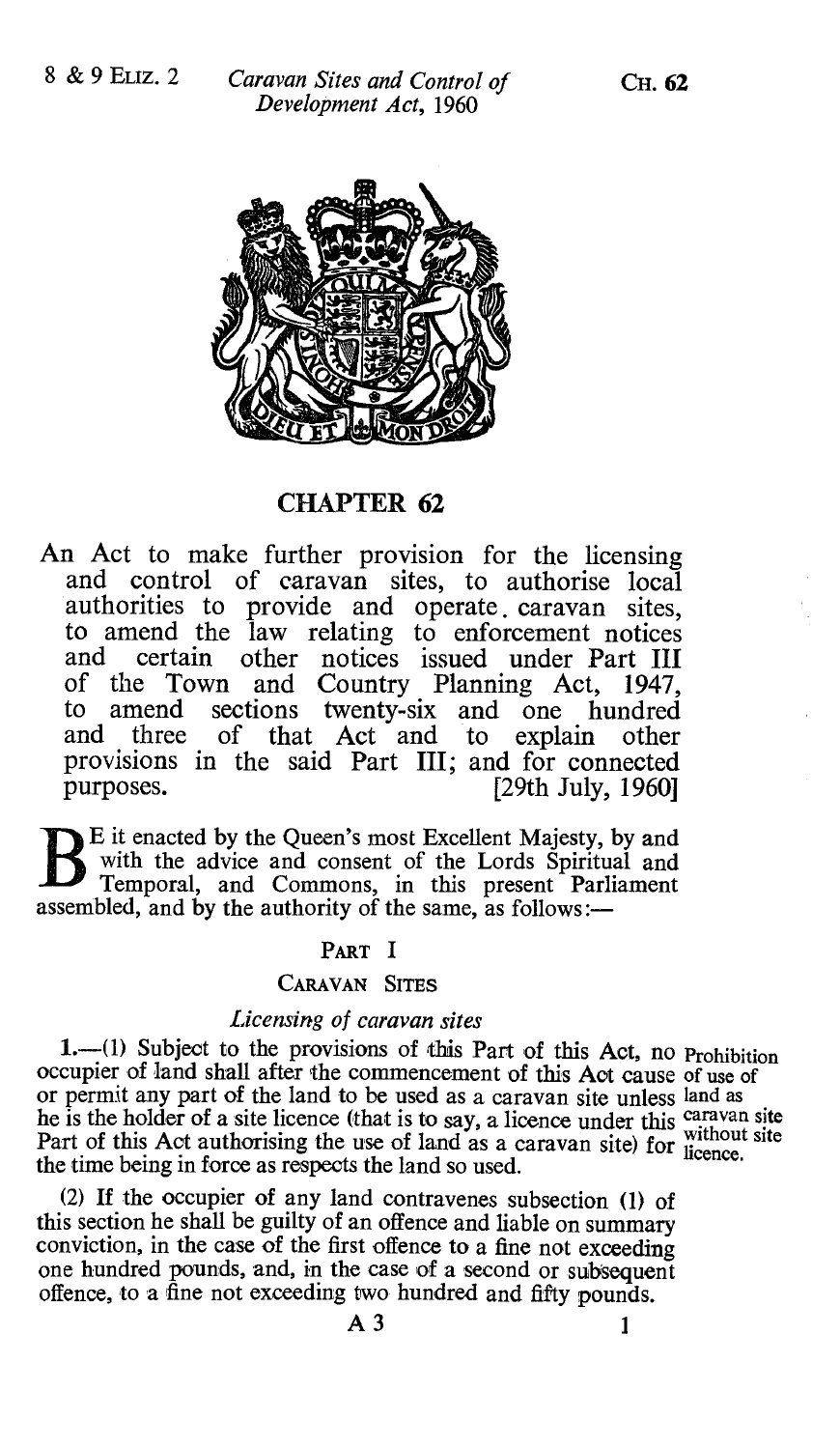PART I

(3) In this Part of this Act the expression " occupier " means, in relation to any land, the person who, by virtue of an estate or interest therein held by him, is entitled to possession thereof or would be so entitled but for the rights of any other person under any licence granted in respect of the land :

Provided that where land amounting to not more than four hundred square yards in area is let under a tenancy entered into with a view to the use of the land as a caravan site, the expression " occupier " means in relation to that land the person who would be entitled to possession of the land but for the rights of any person under that tenancy.

(4) In this Part of this Act the expression " caravan site " means land on which a caravan is stationed for the purposes of human habitation and land which is used in conjunction with land on which a caravan is so stationed.

Exemptions from licensing requirements.

Issue of site licences by local authorities.

2. No site licence shall be required for the use of land as <sup>a</sup> caravan site in any of the circumstances specified in the First Schedule to this Act and that Schedule shall have effect accordingly.

3.--(1) An application for the issue of a site licence in respect of any land may be made by the occupier thereof to the local authority in whose area the land is situated.

(2) An application under this section shall be in writing and shall specify the land in respect of which the application is made; and the applicant shall, either at the time of making the application or subsequently, give to the local authority such particulars, set out in such form, as the Minister may from time to time prescribe by order made by statutory instrument.

(3) A local authority may on an application under this section issue a site licence in respect of the land if, and only if, the applicant is, at the time when the site licence is issued, entitled to the benefit of a permission for the use of the land as a caravan site granted under Part III of the Act of 1947 otherwise than by a development order.

(4) If at the date when the applicant duly gives the particulars prescribed under subsection  $(2)$  of this section he is entitled to the benefit of such a permission as aforesaid, the local authority shall issue a site licence in respect of the land within two months of that date or, if the applicant and the local authority agree in writing that the local authority shall be afforded a longer period within which to grant a site licence, within the period so agreed.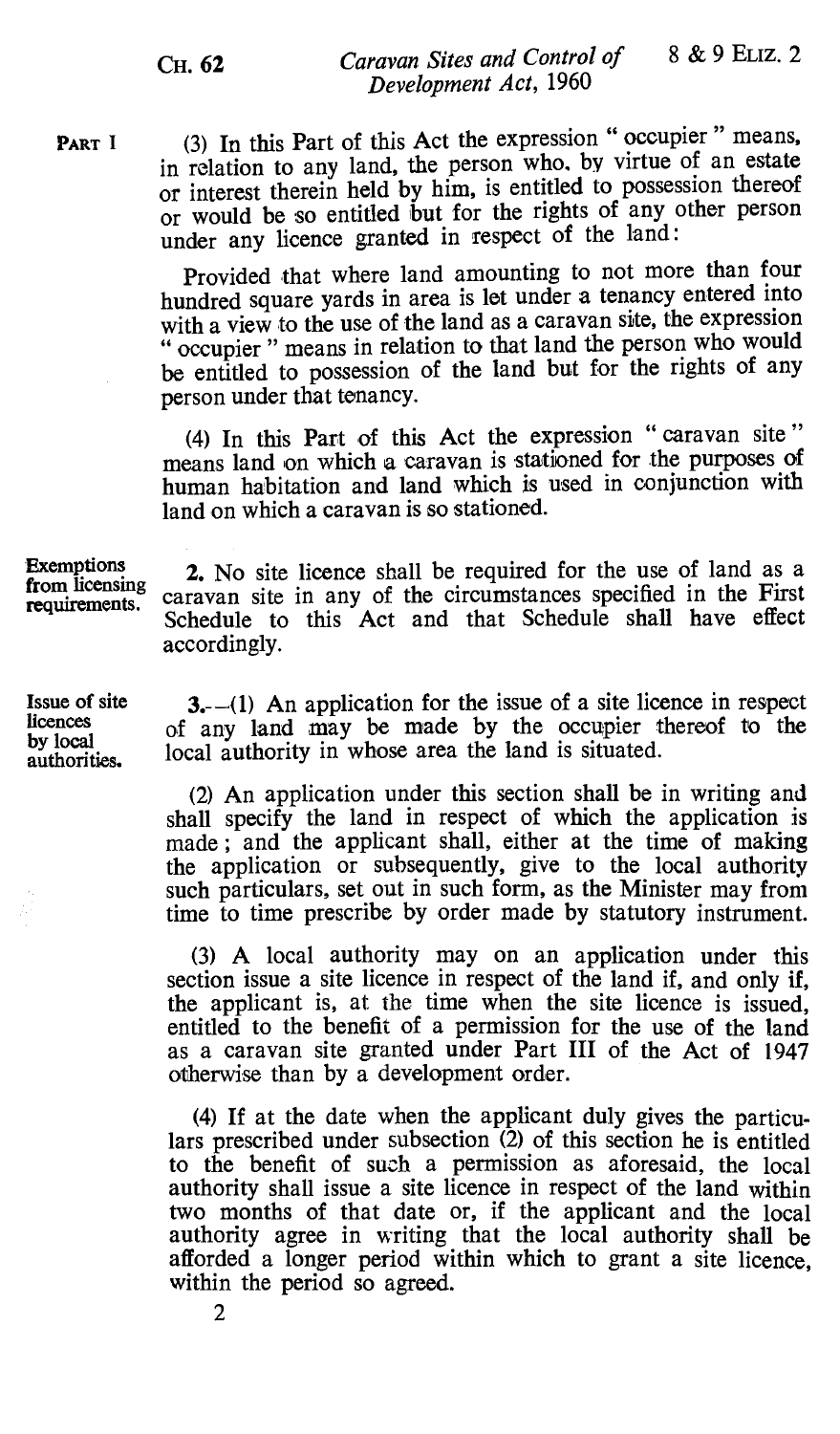(5) If the applicant becomes entitled to the benefit of such a permission as aforesaid at some time after duly giving the particulars prescribed under subsection (2) of this section the local authority shall issue a site licence in respect of the land within six weeks of the date on which he becomes so entitled or, if the applicant and the local authority agree in writing that the local authority shall be afforded a longer period within which to grant a site licence, within the period so agreed.

,(6) Notwithstanding anything in the foregoing provisions of this section, a local authority shall not at any time issue a site licence to a person who to their knowledge has held a site licence which has been revoked. in pursuance of the provisions of this Part of this Act less than three years before that time.

 $4.$ — $(1)$  Where permission for the use of any land as a caravan Duration of site has been granted under Part III of the Act of 1947 otherwise site licences. than by a development order, and has been so granted in terms such that it will expire at the end of a specified period, any site licence issued in respect of the land by virtue of the existence of that permission shall expire, and shall be stated to expire, at the end of that period ; but, subject as aforesaid, a site licence shall not be issued for a limited period only.

(2) If after a site licence is issued the terms of the said permission are varied by the Minister on an appeal under section sixteen of the Act of 1947, the local authority who issued the licence shall make in the site licence any alteration required to secure that its terms comply with the provisions of the foregoing subsection.

 $5-(1)$  A site licence issued by a local authority in respect of Power of any land may be so issued subject to such conditions as the  $\log$  authority authority may think it necessary or desirable to impose on the  $_{\text{condit}}^{\text{to attra}}$ occupier of the land in the interests of persons dwelling thereon  $\frac{\text{count}}{\text{site}}$ in caravans, or of any other class of persons, or of the public at large ; and in particular, but without prejudice to the generality of the foregoing, a site licence may be issued subject to conditions to attach conditions to site licences.

- (a) for restricting the occasions on which caravans are stationed on the land for the purposes of human habitation, or the total number of caravans which are so stationed at any one time ;
- (b) for controlling (whether by reference to their size, the state of their repair or, subject to the provisions of subsection (2) of this section, any other feature) the types of caravan which are stationed on the land ;
- (c) for regulating the positions in which caravans are stationed on the land for the purposes of human habitation and for prohibiting, restricting, or otherwise regulating, the placing or erection on the land, at any

PART I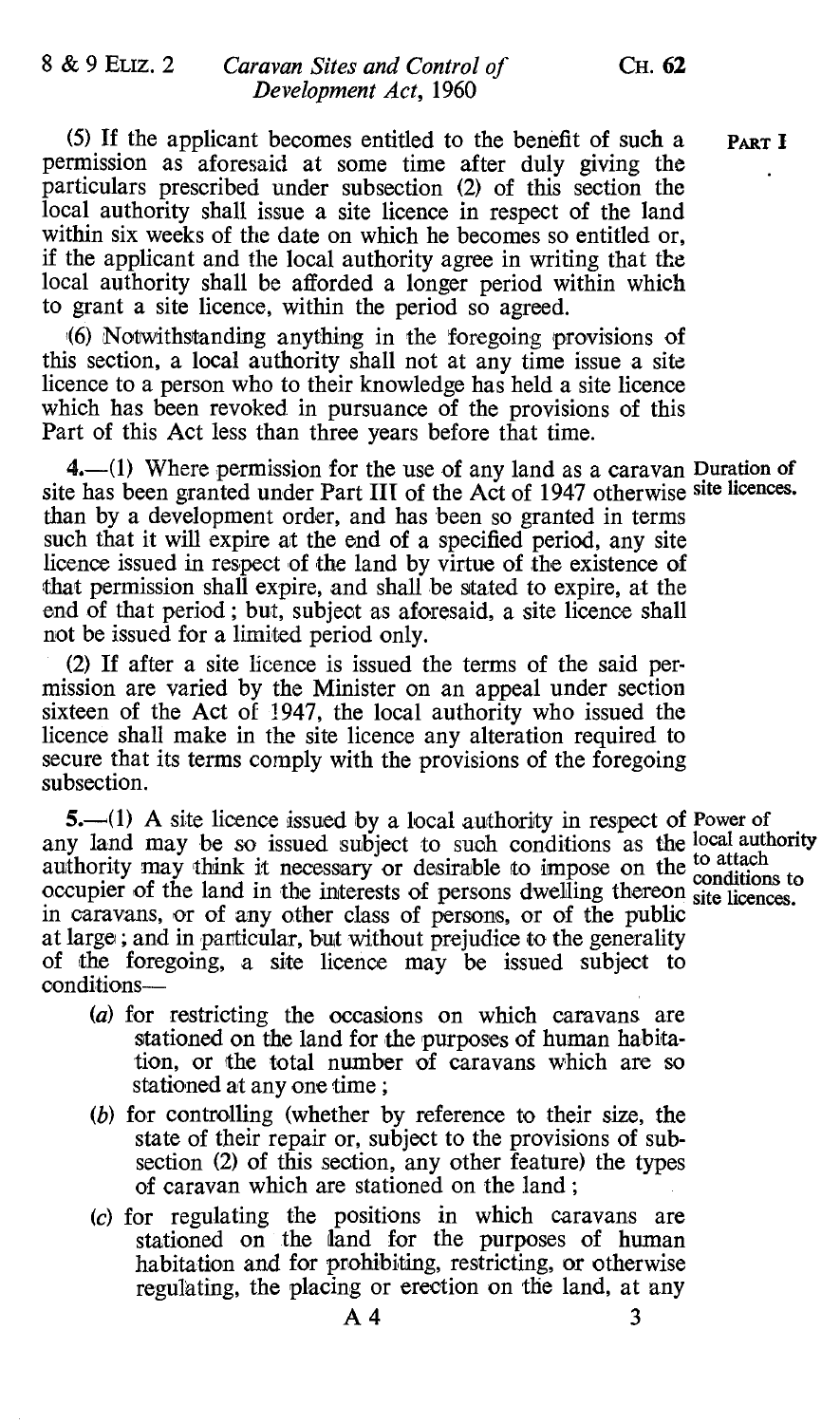PART I

time when caravans are so stationed, of structures and vehicles of any description whatsoever and of tents ;

- (d) for securing the taking of any steps for preserving or enhancing the amenity of the land, including the planting and replanting thereof with trees and bushes ;
- (e) for securing that, at all times when caravans are stationed on the land, proper measures are taken for preventing and detecting the outbreak of fire and adequate means of fighting fire are provided and maintained ;
- (f) for securing that adequate sanitary facilities, and such other facilities, services or equipment as may be specified, are provided for the use of persons dwelling on the land in caravans and that, at all times when caravans are stationed thereon for the purposes of human habitation, any facilities and equipment so

provided are properly maintained.<br>(2) No condition shall be attached to a site licence controlling the types of caravans which are stationed on the land by reference to the materials used in their construction.

(3) A site licence issued in respect of any land shall, unless it is issued subject to a condition restricting to three or less the total number of caravans which may be stationed on the land at any one time, contain an express condition that, at all times when caravans are stationed on the land for the purposes of human habitation, a copy of the licence as for the time being in force shall be displayed on the land in some conspicuous place.

(4) A condition attached to a site licence may, if it requires the carrying out of any works on the land in respect of which the licence is issued, prohibit or restrict the bringing of caravans time as the local authority have certified in writing that the works have been completed to their satisfaction; and where the land to which the site licence relates is at the time in use as a caravan site, the condition ma such prohibition or restriction as aforesaid, require the works to be completed to the satisfaction of the authority within a stated period.<br>
(5) For the avoidance of doubt, it is hereby declared that a

condition attached to a site licence shall be valid notwithstanding<br>that it can be complied with only by the carrying out of works<br>which the holder of the site licence is not entitled to carry out as of right.

(6) The Minister may from time to time specify for the out of, and the provision of facilities, services and equipment<br>for, caravan sites or particular types of caravan site; and in<br>deciding what (if any) conditions to attach to a site licence, a<br>local authority shall have reg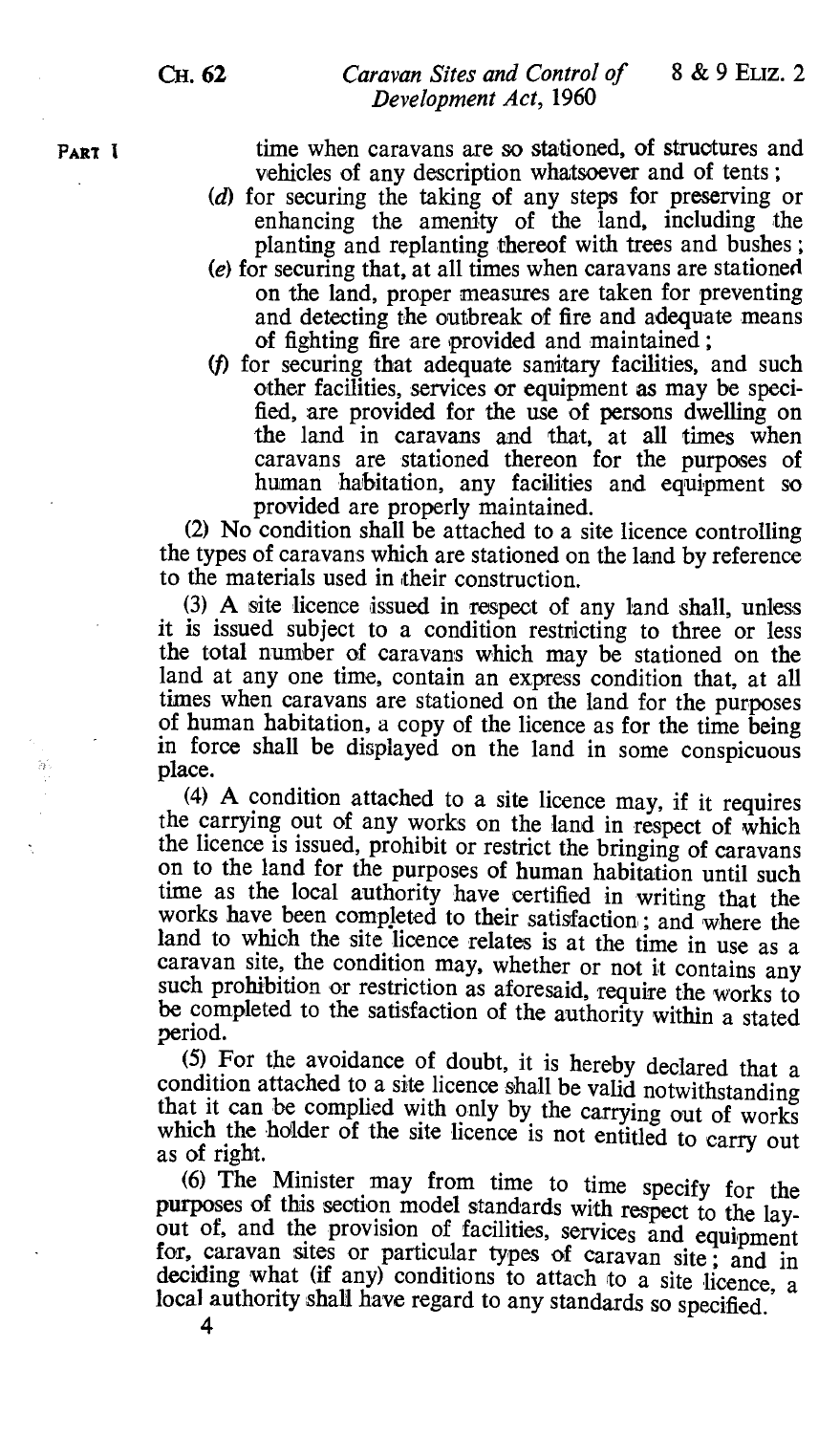## 8 & 9 ELIZ. 2 Caravan Sites and Control of CH. 62 Development Act, 1960

6. Where a local authority, being required under section three PART I of this Act to issue a site licence in respect of any land, fail to Failure by do so within the period within which they are required to issue local authority a site licence by that section, no offence under section one of to issue site this Act shall be committed in respect of the land by the person licence. by whom the application for the site licence was made at any time after the expiration of the said period and before a site licence is issued in pursuance of the said application.

7.-(1) Any person aggrieved by any condition (other than Appeal to the condition referred to in subsection (3) of section five of this magistrates' Act) subject to which a site licence has been issued to him in conditions respect of any land may, within twenty-eight days of the date on attached to which the licence was so issued, appeal to a magistrates' court site licence. acting for the petty sessions area in which the land is situated ; and the court, if satisfied (having regard amongst other things to any standards which may have been specified by the Minister under subsection (6) of the said section five) that the condition is unduly burdensome, may vary or cancel the condition.

(2) In so far as the effect of a condition (in whatever words expressed) subject to which a site licence is issued in respect of any land is to require the carrying out on the land of any works, the condition shall not have effect during the period within which the person to whom the site licence is issued is entitled by virtue of the foregoing subsection to appeal against the condition nor, thereafter, whilst an appeal against the condition is pending.

8.—(1) The conditions attached to a site licence may be altered Power of local at any time (whether by the variation or cancellation of existing authority conditions, or by the addition of new conditions, or by a com- to alter bination of any such methods) by the local authority, but before attached to exercising their powers under this subsection the local authority site licences. shall afford to the holder of the licence an opportunity of making representations.

(2) Where the holder of a site licence is aggrieved by any alteration of the conditions attached thereto or by the refusal of the local authority of an application by him for the alteration of those conditions, he may, within twenty-eight days of the date on which written notification of the alteration or refusal is received by him, appeal to a magistrates' court acting for the petty sessions area in which the land to which the site licence relates is situated ; and the court may, if they allow the appeal, give to the local authority such directions as may be necessary to give effect to their decision.

(3) The alteration by a local authority of the conditions attached to any site licence shall not have effect until written notification thereof has been received by the holder of the licence,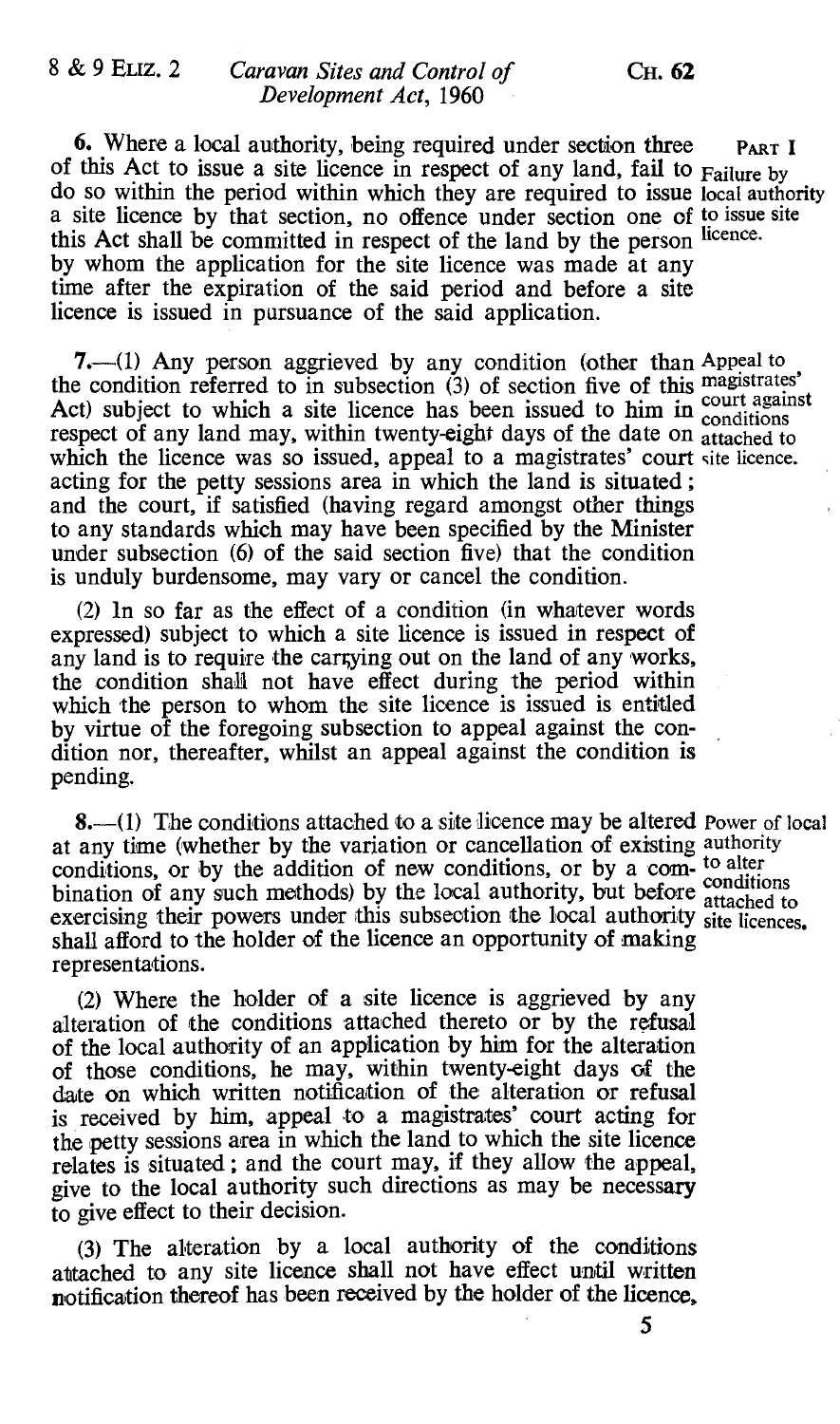## CH. 62 Caravan Sites and Control of 8 & 9 ELIZ. 2 Development Act, 1960

PART I

and in so far as any such alteration imposes a requirement on the holder of the licence to carry out on the land to which the licence relates any works which he would not otherwise be required to carry out, the alteration shall not have effect during the period within which the said holder is entitled by virtue of the last foregoing subsection to appeal against the alteration nor, thereafter, whilst an appeal against the alteration is pending.

(4) In exercising the powers conferred upon them by subsection (1) and subsection (2) of this section respectively, a local authority and a magistrates' court shall have regard amongst other things to any standards which may have been specified by the Minister under subsection (6) of section five of this Act.

 $9$ .  $(1)$  If an occupier of land fails to comply with any condition for the time being attached to a site licence held by him in respect of the land, he shall be guilty of an offence and liable on summary conviction, in the case of the first offence to a fine not exceeding one hundred pounds, and, in the case of a second or subsequent offence, to a fine not exceeding two hundred and fifty pounds.

(2) Where a person convicted under this section for failing to comply with a condition attached to a site licence has on two or more previous occasions been convicted thereunder for failing to comply with a condition attached to that licence, the court before whom he is convicted may, if an application in that behalf is made at the hearing by the local authority in whose area the land is situated, make an order for the revocation of the said site licence to come into force on such date as the court may specify in the order, being a date after the end of the period of fourteen days mentioned in subsection (1) of section eighty-four and subsection (2) of section eighty-seven of the Magistrates' Courts Act, 1952, as the period within which the person convicted may bring an appeal, whether by case stated or otherwise : and if before the date so specified an appeal is so brought the order shall be of no effect pending the final determination or withdrawal of the appeal.

The person convicted or the local authority who issued the site licence may apply to the magistrates' court which has made such an order revoking a site licence for an order extending the period at the end of which the revocation is to come into force, and the magistrates' court may, if satisfied that adequate notice of the application has been given to the local authority or, as the case may be, the person convicted, make an order extending that period.

(3) Where an occupier of land fails within the time specified in a condition attached to a site licence held by him to complete to the satisfaction of the local authority in whose area the land is situated any works required by the condition. to be so

Provisions as to breaches of condition.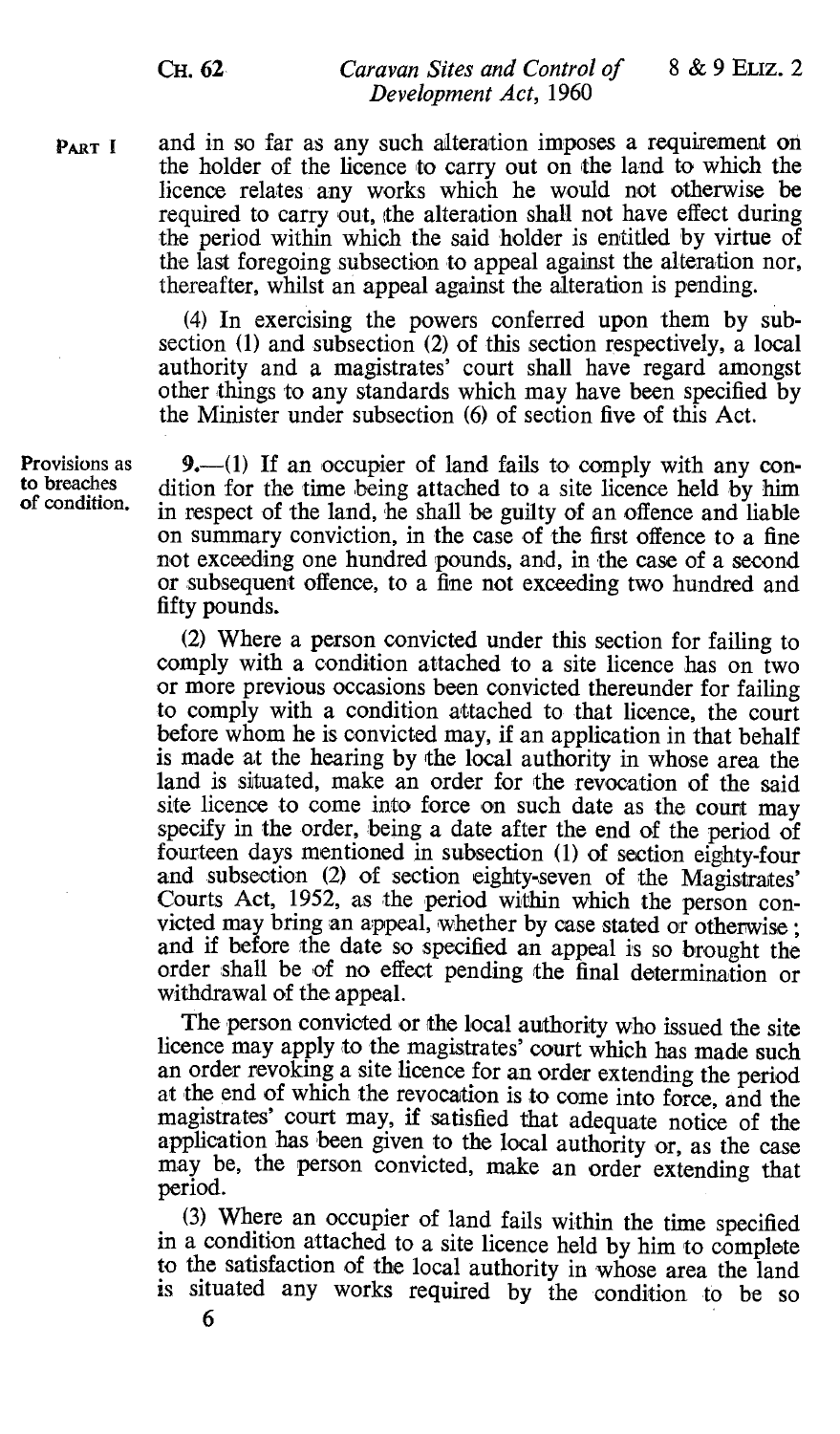completed, the local authority may carry out those works, and PART I may recover as a simple contract debt in any court of competent jurisdiction from that person any expenses reasonably incurred by them in that behalf.

10.-(1) When the holder of a site licence in respect of any Transfer of land ceases to be the occupier of the land, he may, with the site licences consent of the local authority in whose area the land is situated,  $_{\rm mission\; on}$ transfer the licence to the person who then becomes the occupier  $\eta$  death, etc. of the land.

(2) Where a local authority give their consent to the transfer of a site licence, they shall endorse on the licence the name of the person to whom it is to be transferred and the date agreed between the parties to the transfer as the date on which that person is, for the purposes of this Part of this Act, to be treated as having become the holder of the licence.

(3) If an application is made under subsection (1) of this section for consent to the transfer of a site licence to a person who is to become the occupier of the land, that person may apply for a site licence under section three of this Act as if he were the occupier of the land, and if the local authority at any time before issuing a site licence in compliance with that application give their consent to the transfer they need not proceed with the application for the site licence.

(4) Where any person becomes, by operation of law, entitled to an estate or interest in land in respect of which a site licence is in force and is, by virtue of his holding that estate or interest, the occupier of the land within the meaning of this Part of this Act he shall, for the purposes of this Part. of this Act, be treated as having become the holder of the licence on the day on which he became the occupier of the land, and the local authority in whose area the land is situated shall, if an application in that behalf is made to them, endorse his name and the said date on the licence.

 $11$ .—(1) A local authority who have issued a site licence may Duty of at any time require the holder to deliver it up so as to enable licence them to enter in it any alteration of the conditions or other terms holder to them to enter in it any alteration of the conditions of other terms surrender<br>of the licence made in pursuance of the provisions of this Part surrender<br>of this Act. alteration,

(2) If the holder of a site licence fails without reasonable excuse to comply with a requirement duly made under this section he shall be liable on summary conviction to a fine not exceeding ten pounds.

 $12$ .--(1) It shall be a condition of any licence or of any Responsibility such tenancy as is mentioned in subsection (3) of section one of occupier of of this Act that if any person in exercise of rights under the land subject licence or tenancy does anything which would constitute an to a licence or special

7 tenancy.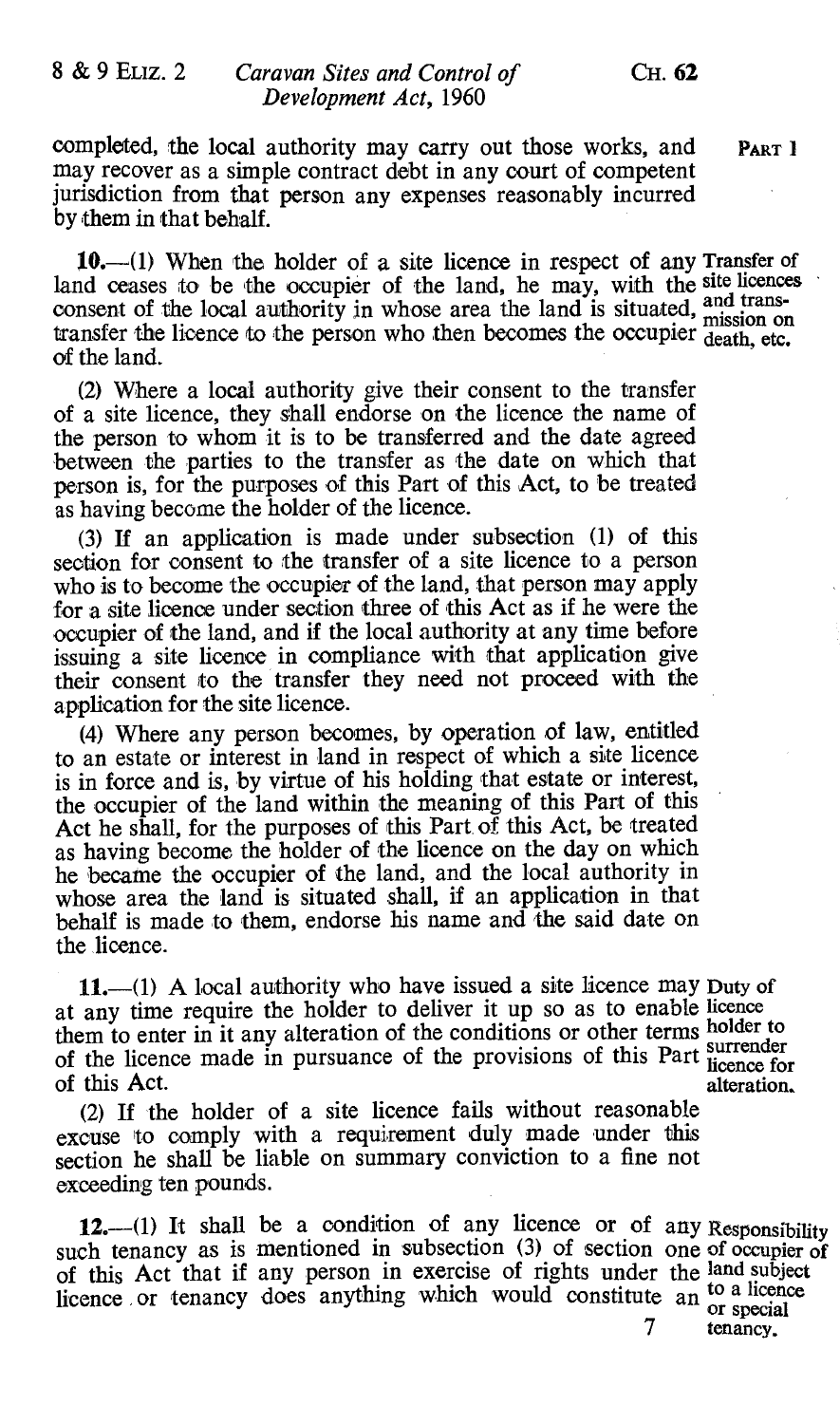## CH. 62 Caravan Sites and Control of 8 & 9 ELIZ. 2 Development Act, 1960

PART I offence under that section if that person were the occupier of the land, the person who is the occupier of the land may take possession of the land and terminate the licence or tenancy ; and in determining whether the occupier of the land has permitted the land to be used as a caravan site account shall be taken of any powers exercisable by him under this subsection.

> (2) The occupier of any land subject to a licence or subject to any such tenancy as is mentioned in subsection (3) of section one of this Act shall have the right, as against any person claiming under the licence or tenancy, to enter on the land and do anything on the land reasonably required for the purpose of complying with any conditions attached to a site licence issued with respect to the land.

#### Special provisions as to existing sites

Existing sites. 13. In this Part of this Act the expression " existing site " means-

- (a) land which is in use as a caravan site at the commencement of this Act and which was also used as a caravan site on the ninth day of March, nineteen hundred and sixty, and
- (b) land begun to be used as a caravan site after the said ninth day of March, nineteen hundred and sixty, and so used at the commencement of this Act, where permission for the use of the land as a caravan site at the commencement of this Act has been granted under Part III of the Act of 1947 otherwise than by a development order, and
- (c) land (whether or not land which is in use as a caravan site at the commencement of this Act) for the use of which as a caravan site permission under the said Part III is at the commencement of this Act, by virtue of subsection (5) of section twelve of the Act of 1947, not required.

Exemption for existing sites from requirements of section one of this Act.

14. No offence shall be committed under section one of this Act in respect of an existing site at any time within the period of two months beginning with the commencement of this Act, and if within that period the occupier of an existing site duly makes an application under this Part of this Act for a site licence, no offence shall be committed under section one of this Act in respect of the existing site at any time after the expiration of the said period, and before a site licence is first issued in respect of that existing site.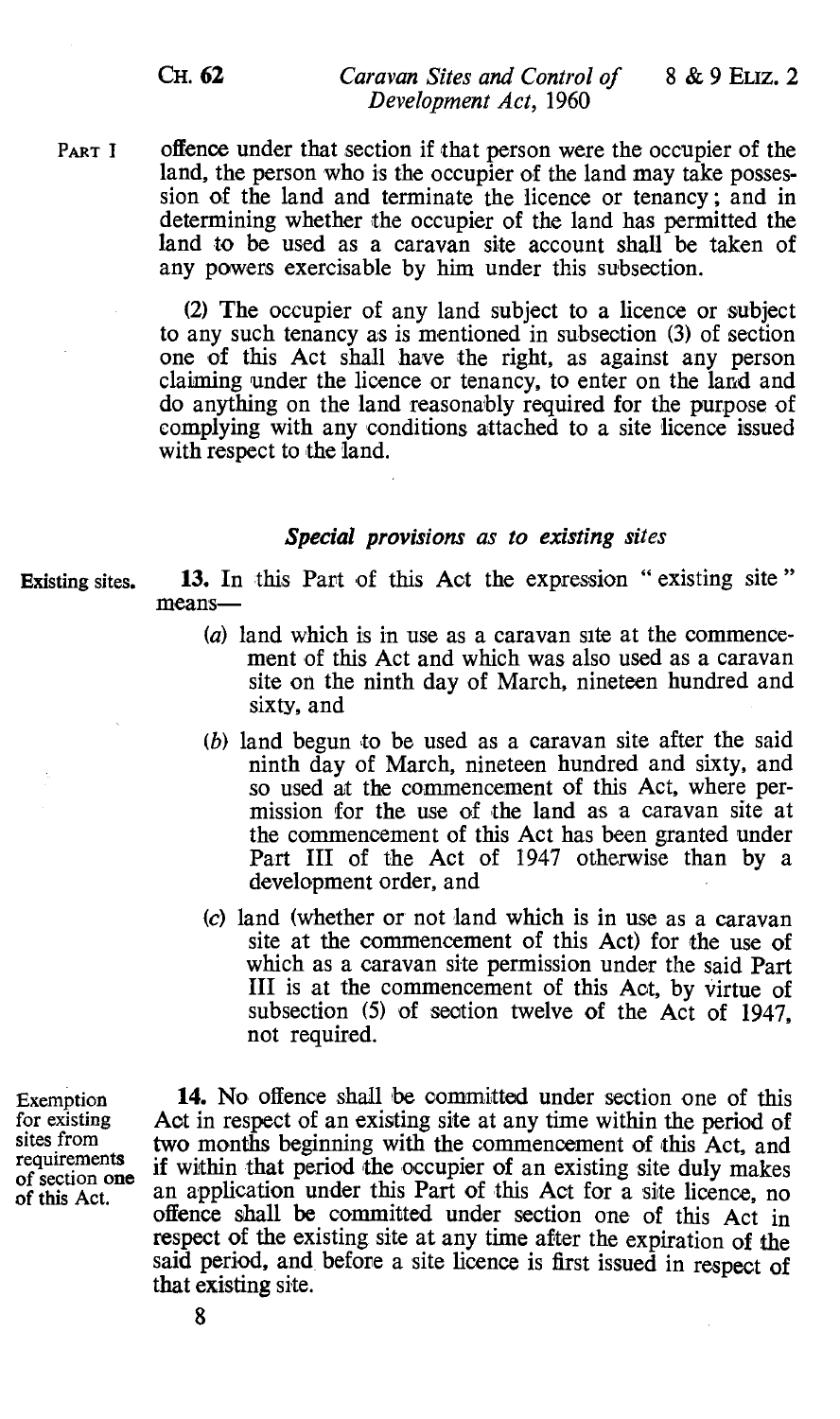15. Where land used as a caravan site at the commencement  $P_{ART}$  i of this Act was taken into use as such after the ninth day of  $P_{\text{urther}}$  March, nineteen hundred and sixty, and the occupier was, at the exemption time, e granted by a development order (and not in pursuance of an one- application in that behalf), no offence shall be committed under section one of this Act in respect of the land during the period of three months beginning with the commencement of this Act.

 $16$ .—(1) Subject to subsection (3) of this section, the occupier Restriction on of an existing site shall not at any time before a site licence is increase in first issued in respect thereof cause or permit the number of number of caravans stationed thereon for the purposes of human habita-<br>caravans on<br>tion to exceed at any one time whichever of the following<br>numbers is the greatest (that is to say): tion to exceed at any one time whichever of the following

- (a) the number so stationed at the commencement of this Act ; or
- (b) where the occupier is entitled to the benefit of any permission granted under Part III of the Act of 1947 for the use of the land as a caravan site subject to a condition limiting the number of caravans which may be stationed on the existing site, the number so limited for the time being ; or
- (c) where the occupier is the holder of a licence under section two hundred and sixty-nine of the Public Health Act, 1936, or under any local enactment, which is subject to a condition limiting the number of caravans on the existing site, the number so limited for the time being.

(2) If the occupier of an existing site contravenes subsection (1) of this section he shall be guilty of an offence and liable on summary conviction, in the case of the first offence to a fine not exceeding one hundred pounds, and, in the case of a second or subsequent offence, to a fine not exceeding two hundred and fifty pounds.

(3) In any proceedings for an offence under this section it shall be a defence to show that the existing site is one to which paragraph (c) of section thirteen of this Act applies and that the number of caravans stationed thereon for the purposes of human habitation at the time at which the offence is alleged to have been committed did not exceed the greatest number so stationed at any one time during the period of two years ending with the commencement of this Act.

(4) This section shall not apply so as to make unlawful the stationing of caravans on land in circumstances in which, by virtue of section two of this Act, a site licence would not be required for the use of the land as a caravan site if it were not an existing site.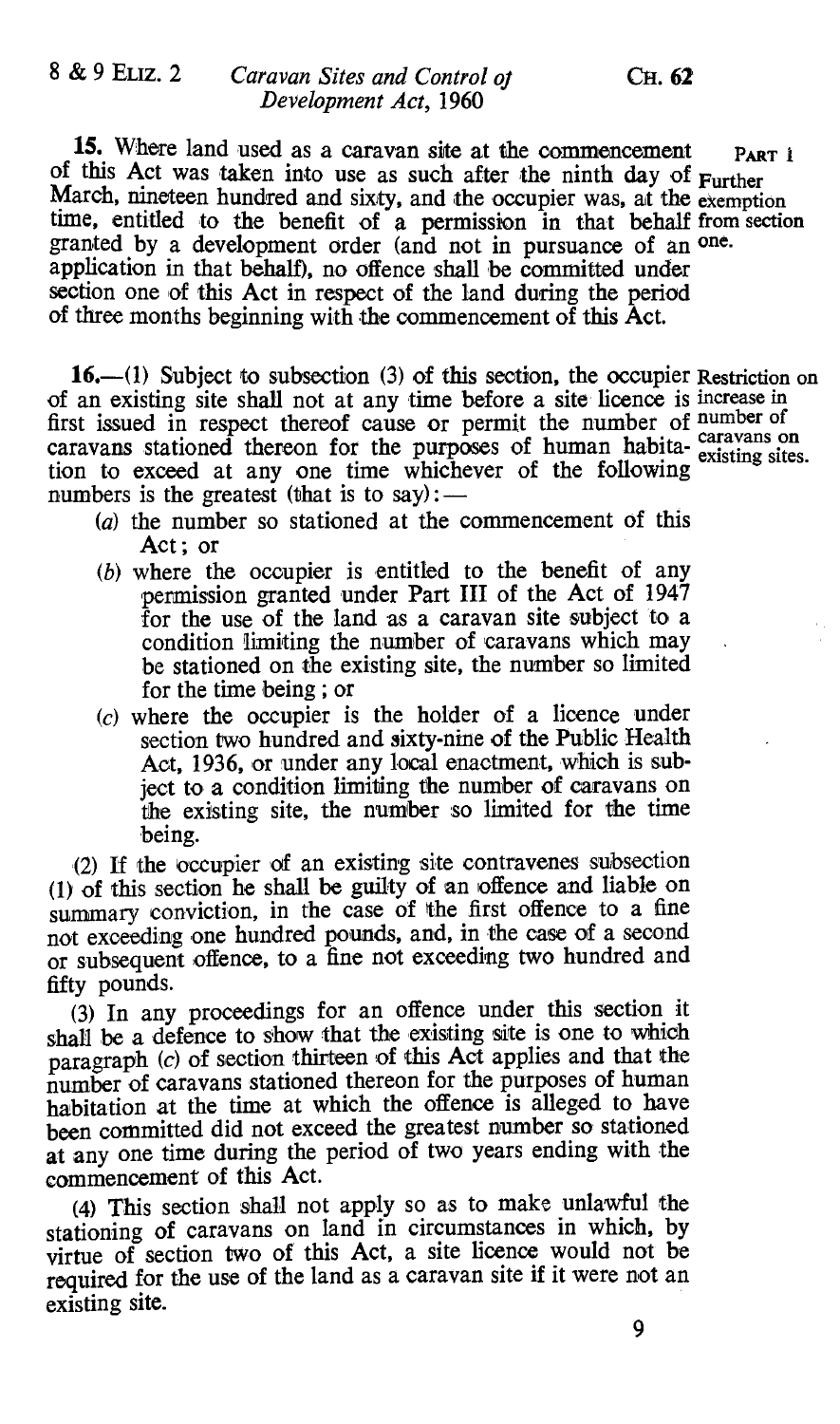## CH. 62 Caravan Sites and Control of 8 & 9 Euz. <sup>2</sup> Development Act, 1960

PART I Existing caravan sites not covered by permission granted on an application: modification of planning control.

 $17.$ —(1) This section shall apply to any application for a site licence in respect of an existing site which is made within two months of the commencement of this Act, or within such longer period as the local authority to whom the application is made may, having regard to the special circumstances of the case, allow, other than an application in respect of a site which has at the date of the application the benefit of a permission for the use of the land as a caravan site granted under Part III of the Act of 1947 otherwise than by a development order.

(2) On the making of an application to which this section applies, the local authority to whom the application is made shall take any steps required for transmitting the application to the local planning authority and the local planning authority may grant permission for the use of the existing site as a caravan site under Part III of the Act of 1947 as if the application for the site licence were an application for such permission (and as if compliance with sections thirty-six and thirty-seven of the Town and Country Planning Act, 1959 (which impose requirements to be complied with before certain applications for planning permission are entertained), were not required).

- $(3)$  Unless-
	- (a) before the expiration of a period of six months beginning with the date on which the application is made permission has been granted in pursuance of the last foregoing subsection for the use of the land to which the application relates as a caravan site, or
	- (b) before the expiration of the said period, and either before or after the commencement of this Act, the owner and occupier (within the meaning of the Act of 1947) of the land have been served with an enforcement notice under section twenty-three of that Act requiring the use of the land as a caravan site to be discontinued or with notice of an order submitted to the Minister under section twenty-six of that Act and requiring that use to be discontinued,

permission for. the use of the land as a caravan site shall be deemed for all purposes to have been granted at the end of that period under the said Part III of the Act of 1947 without any condition or limitation.

(4) If at any time within the said period of six months beginning with the date on which the application to which this section applies is made the land as respects which the application is made is not being used as a caravan site, the local planning authority may serve any such enforcement notice under the said section twenty-three of the Act of 1947, or make any such order under the said section twenty-six of that Act, as they would. have had power to serve or make if the land was then being used as a caravan site.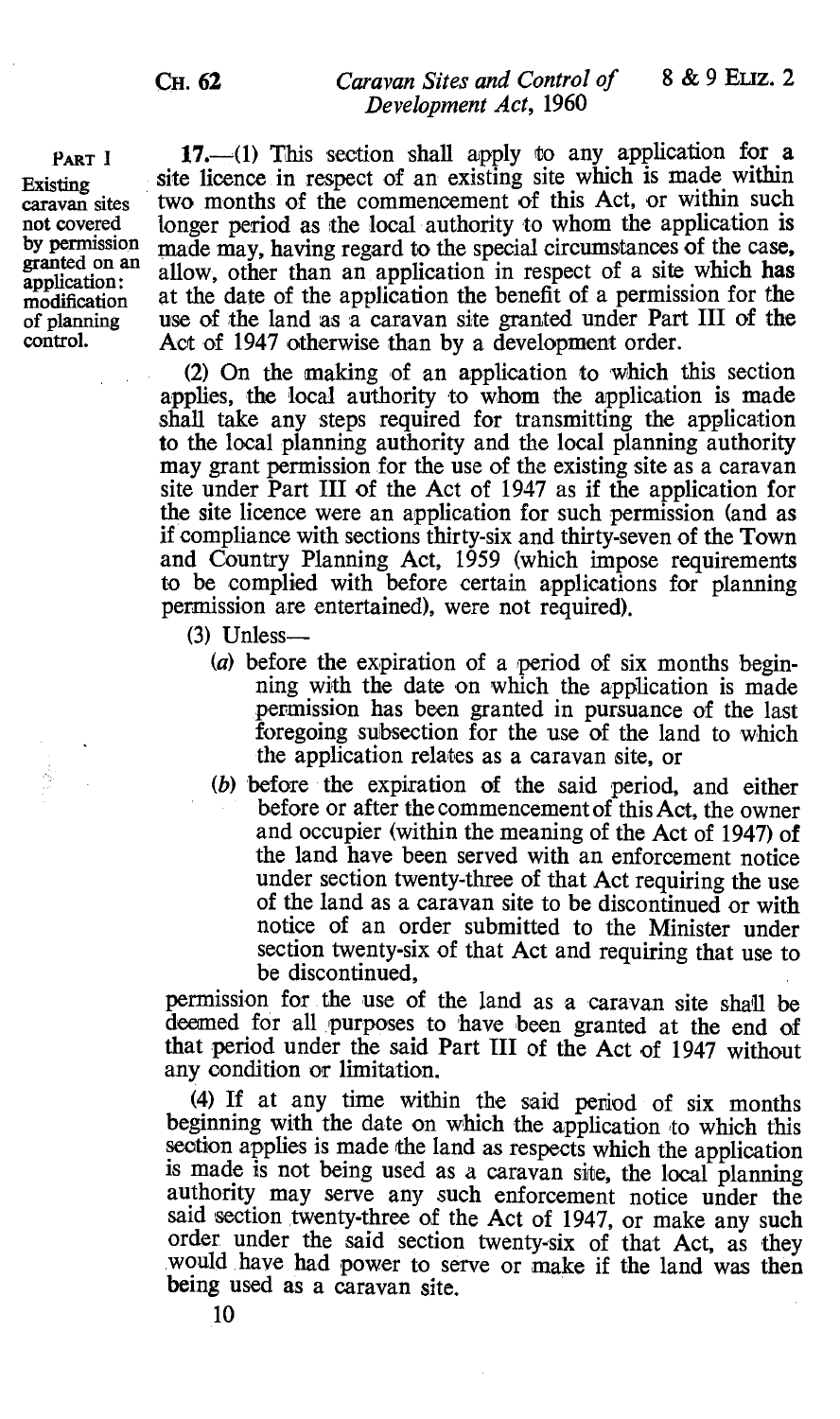(5) Where, on an application to which this section applies, PART I permission for the use of the land as a caravan site is granted ander Part III of the Act of 1947 by virtue of subsection (2) of this section, and is so granted subject to conditions or limitations, section sixteen of the Act of 1947 (which provides for appeals to the Minister) shall apply in relation to the said application as if it had been an application for permission to develop the land.

18. Where an application for a site licence is made in respect Existing of an existing site and— caravan sites

- (a) the existing site has at the date of the application the with short benefit of a permission for the use of the land as a term planning benefit of a permission for the use of the land as a permission<br>caravan site granted under Part III of the Act of 1947 granted before otherwise than by a development order, but commence-
- (b) the said permission was granted before the commence- ment of ment of this Act and in terms such that it will expire this Act. within a period of six months beginning with the date of the application,

no account shall be taken of the said permission either for the purposes of section three of this Act or for the purposes of the last foregoing section; and the last foregoing section shall have effect in relation to the said application as if for the references in subsections (3) and (4) thereof to a period of six months beginning with the date on which the application is made there were substituted references to a period of six months beginning with the date on which the said permission will expire.

19. $(1)$  Without prejudice to the provisions of section five of Conditions this Act, conditions attached to a site licence in respect of an requiring existing site may, where the local authority who issue the licence reduction in consider that, having regard to any standards which have been number of specified by the Minister under subsection (6) of section five of existing sites. this Act, the number of caravans stationed on the existing site for the purposes of human habitation is excessive, and that the reduction of that number may involve the displacement of persons who are resident on the existing site-

- (a) impose requirements for the purpose of securing that where a person or family ceases to dwell in a caravan, their place shall not be taken by any other person or family, or that where a caravan is taken away from a site it shall not be brought back or replaced, and
- (b) impose other requirements for the purpose of securing that the number of caravans on a caravan site are progressively reduced,

so, however, that the conditions shall not be framed so as to require the reduction of the number of caravans below the greatest number which can in the opinion of the local authority, and having regard to the said standards, be properly stationed on the land.  $\Delta\omega$  and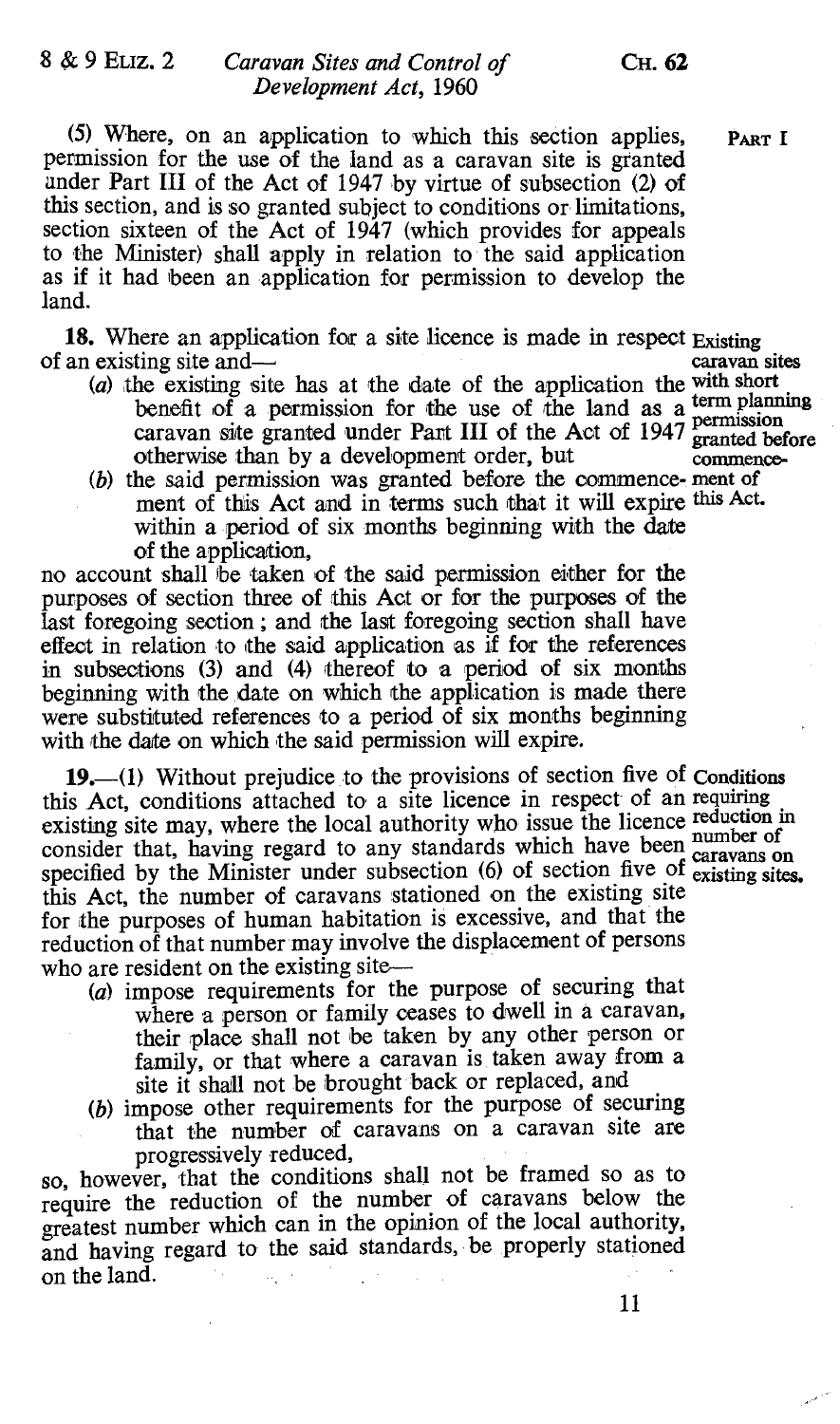## CH, 62 Caravan Sites and Control of 8 & 9 ELIZ. 2 Development Act, 1960

PART I (2) Conditions restricting the total number of caravans stationed on a caravan site, other than conditions of the description in paragraph (a) of the foregoing subsection, shall not be attached to a site licence in respect of an existing site unless the local authority who issue the licence are satisfied that, if the imposition of those conditions leads to the displacement of persons who are resident on the existing site, suitable alternative accommodation is or will be available for them.

**Conditions** to secure termination of use of existing site.

 $20$ .—(1) On the grant of permission under Part III of the Act of 1947 for the use of an existing site as a caravan site subject to a condition such that the permission will expire at the end of a specified period the local planning authority or, as the case may be, the Minister, if of opinion that the permission ought not to be granted but for the need to afford time for persons resident on the existing site to secure other accommodation, may issue with the permission a direction that conditions may be attached to any site licence for the existing site for the purpose of securing that its use as a caravan site will be terminated in due course.

(2) Section sixteen of the Act of 1947 (which provides for appeals to the Minister against conditions attached to planning permission) shall apply in relation to the decision of a local planning authority to grant permission under Part III of the Act of 1947 with a direction under the foregoing subsection as if references in that section to conditions included references to such a direction.

(3) Where a direction has been issued as respects an existing site under subsection (1) of this section (not being a direction which has been discharged on an appeal under the said section sixteen) conditions imposed for the purpose of securing that the number of caravans on the existing site are progressively reduced may, subject to the limitation specified in subsection (2) of the last foregoing section as respects the availability of suitable alternative accommodation, be attached to a site licence for the existing site for the purpose of securing that the use of the existing site as a caravan site is terminated in due course.

(4) For the purposes of deciding any appeal under section seven, or under subsection (2) of section eight, of this Act a condition attached to a site licence for an existing site in pursuance of this section shall not be regarded as unduly burdensome solely on the ground that it will have the effect of terminating in due course its use as a caravan site, but this subsection shall not apply in relation to an appeal under the said subsection (2) against the refusal of a local authority of an application by the holder of a site licence for the alteration of conditions attached in pursuance of this section where the direction by reference to which those conditions were attached has been discharged on an appeal under section sixteen of the Act of 1947.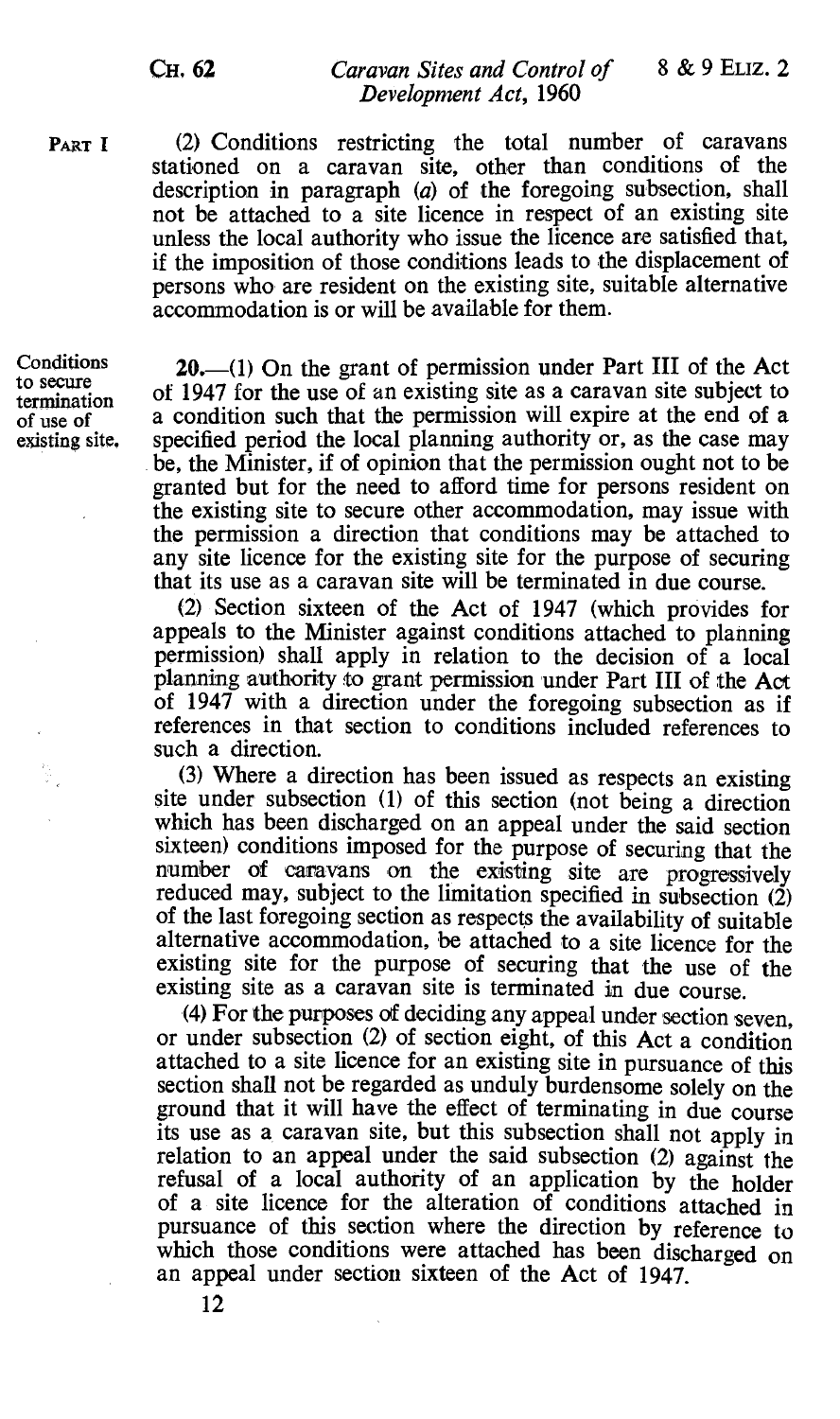8 & 9 ELIZ. 2 Caravan Sites and Control of CH. 62 Development Act, 1960

## Amendments of planning law in relation to caravan sites PART I

21. After the commencement of this Act the use of any land Amendment of as a caravan site shall not be treated by virtue of subsection  $(5)$  of Act of 1947. as a caravan sue shall not be treated by virtue of subsection  $(3)$  of Act of 1947.<br>of section twelve of the Act of 1947 as a use for which permisof section twelve of the Act of 1947 as a use for which permission is not required under Part III of the Act of 1947 unless the land has been so used on one occasion at least during the period of two years ending with the ninth day of March, nineteen hundred and sixty.

 $22$ .-(1) Before a local planning authority grant permission for Duty of local the use of land as a caravan site under Part III of the Act of planning 1947 they shall, unless they are also the authority having power to consult to issue a site licence for that land, consult the local authority we consult having that power.

(2) This section shall apply in relation to permission granted licences. on an application in that behalf whether or not the application was made after the commencement of this Act.

#### Caravans on commons

 $23$ . (1) This section applies to any land in the area of a Power of rural district council which is or forms part of a common, not rural district being land falling within any of the following descriptions, that  $\frac{1}{100}$  councils to is to sa ally by the conoming descriptions, that  $\frac{\text{prohibit}}{\text{aravans on}}$ 

- (a) land to which section one hundred and ninety-three of commons. the Law of Property Act, 1925 (which relates to the rights of the public over certain commons and waste lands), for the time being applies ;
- (b) land which is subject to a scheme under Part I of the Commons Act, 1899 (under which schemes may be made for the regulation and management of certain commons) ;
- (c) land as respects which a site licence is for the time being in force.

(2) The council of a rural district may make with respect to any land in their area to which this section applies an order prohibiting, either absolutely or except in such circumstances as may be specified in the order, the stationing of caravans on the land for the purposes of human habitation.

(3) Without prejudice to the provisions of section one of this Act, any person who stations a caravan on any land in contravention of an order under this section for the time being in force with respect to the land shall be guilty of an offence and liable on summary conviction to a fine not exceeding ten pounds.

(4) It shall be the duty of a rural district council to take all reasonable steps to secure that copies of any order under this section which is for the time being in force with respect to any land in their area are so displayed on the land as to give to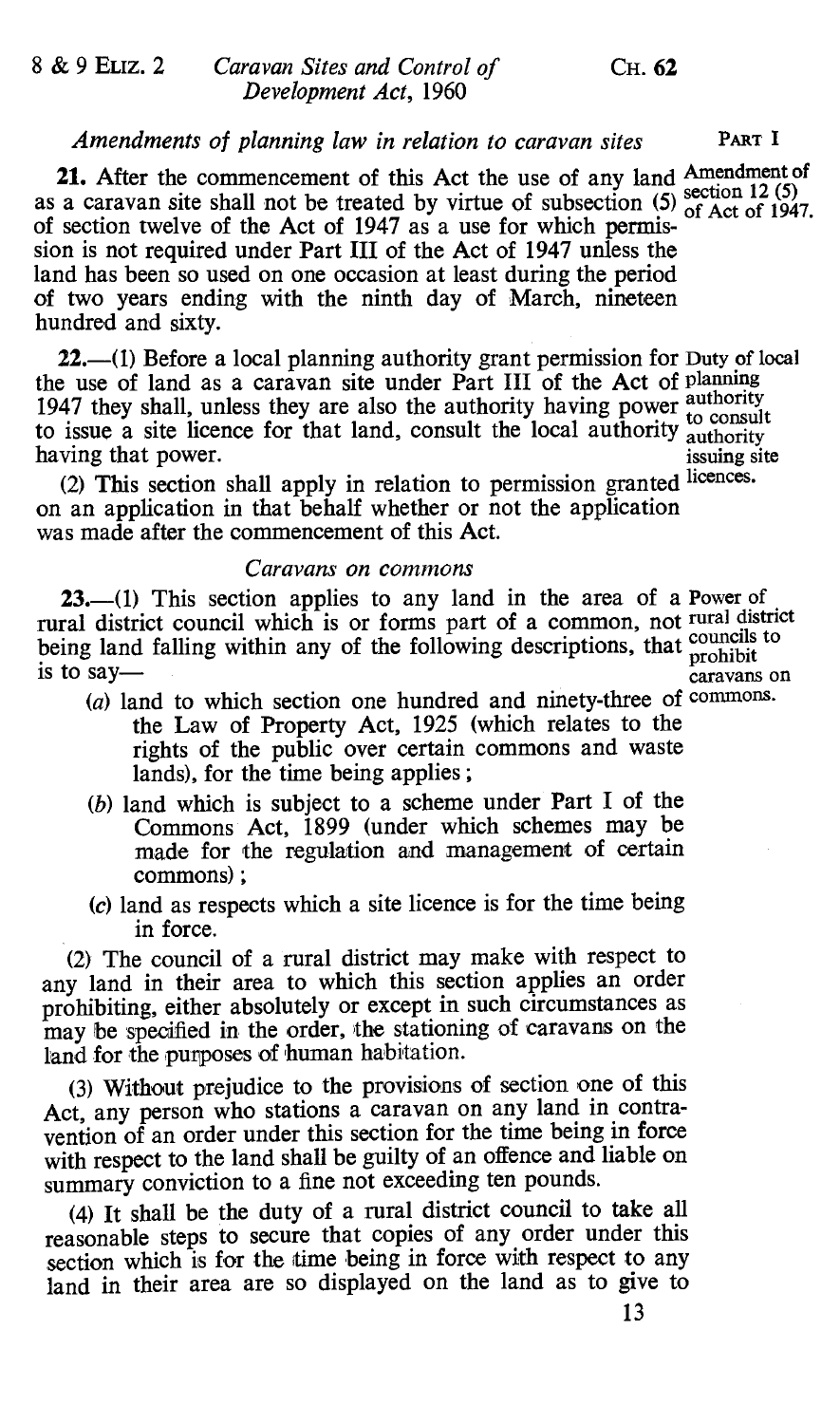PART I persons entering thereon adequate warning of the existence of the order, and the council shall have the right to place on the land such notices as they consider necessary for the performance of their duty under this subsection.

> (5) An order under this section may be revoked at any time by a subsequent order made thereunder by the rural district council, or may be so varied either so as to exclude any. land from the operation of the order or so as to introduce any exception, or further exception, from the prohibition imposed by the order.

> (6) Where the whole or a part of any land with respect to which an order under this section is in force ceases to be land to which this section applies, the said order shall thereupon cease to have effect with respect to the said land or part; and where an order ceases under this subsection to have effect with respect to a part only of any land, the rural district council shall cause any copy of the order which is displayed on that part of the land with respect to which the order continues in force to be amended accordingly.

> (7) The provisions of the Second Schedule to this Act shall, subject as therein provided, have effect with respect to orders under this section.

> (8) In this section the word " common " includes any land subject to be enclosed under the Inclosure Acts, 1845 to 1882, and any town or village green.

## Provision of caravan sites by local authorities

 $24$ . (1) A local authority shall have power within their area to provide sites where caravans may be brought, whether for holidays or other temporary purposes or for use as permanent residences, and to manage the sites or lease them to some other person.

(2) Subject to the provisions of this section, a local authority shall have power to do anything appearing to them desirable in connection with the provision of such sites, and in particular-

 $(a)$  to acquire land which is in use as a caravan site, or which has been laid out as a caravan site, or

(b) to provide for the use of those occupying caravan sites

any services or facilities for their health or convenience ; and in exercising their powers under this section the local authority shall have regard to any standards which may have been specified by the Minister under subsection (6) of section five of this Act.

(3) The local authority shall make in respect of the use of sites managed by them, and of any services or facilities provided or made available under this section, such reasonable charges as they may determine.

Power of local authorities to provide sites for caravans.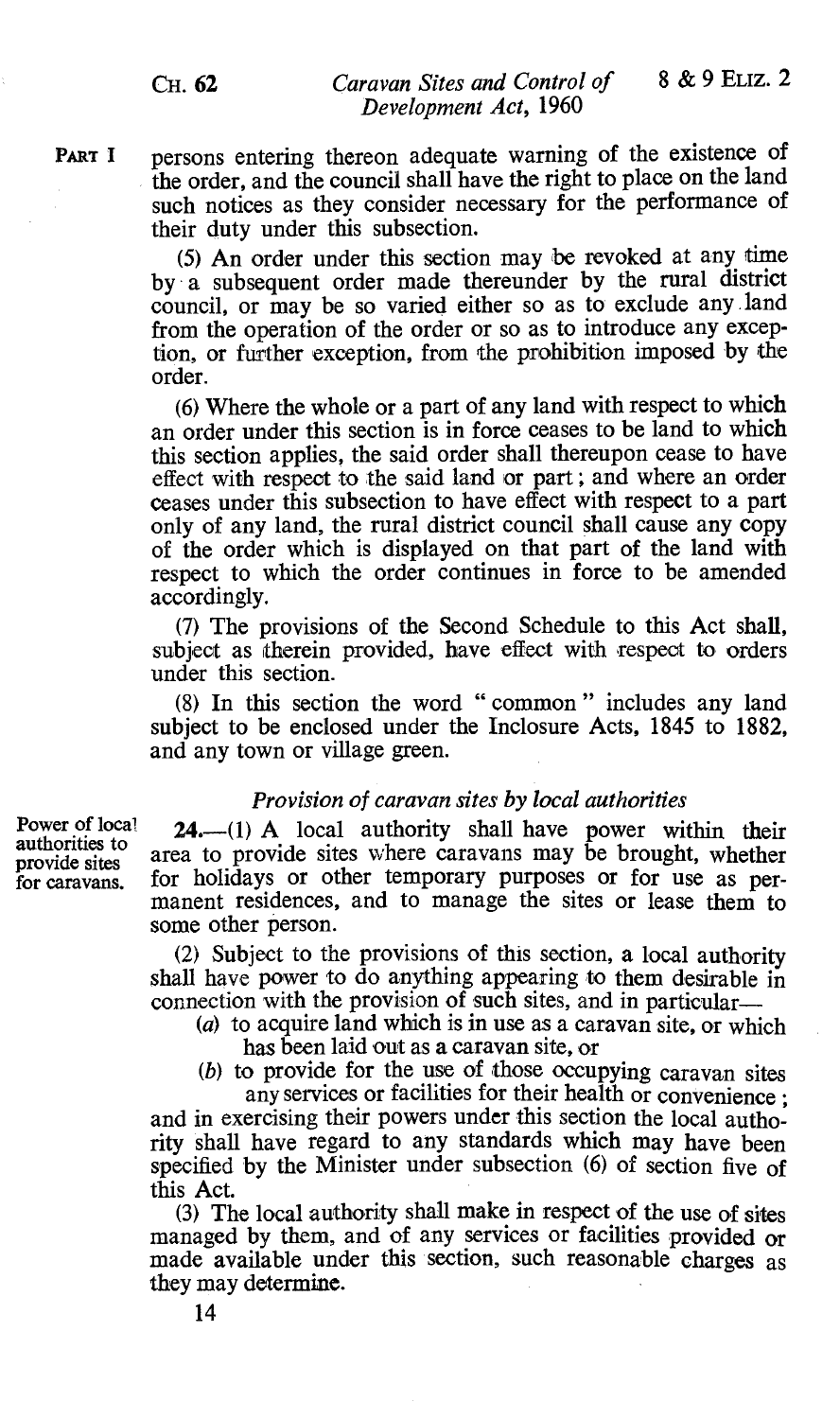## 8 & 9 ELIZ. 2 Caravan Sites and Control of CH. 62 Development Act, 1960

(4) A local authority may make available the services and  $p_A$ facilities provided under this section for those who do not normally reside in the area of the local authority as freely as for those who do.

(5) A local authority shall, in the performance of their functions under this section, have power, where it appears to them that a caravan site or an additional caravan site is needed in their area, or that land which is in use as a caravan site should in the interests of the users of caravans be taken over by the local authority, to acquire land, or any interest in land, compulsorily.

(6) The power of a local authority under the last foregoing subsection to acquire land, or any interest in land, compulsorily shall be exercisable in any particular case on their being authorised to do so by the Minister, and the Acquisition of Land (Authorisation Procedure) Act, 1946, shall have effect in relation to the acquisition of land, or any interest in land, under the said subsection as if this Act had been in force immediately before the commencement of that Act.

(7) A local authority shall not have power under this section to provide caravans.

(8) In this section the expression " local authority " includes the council of a county and a joint planning board constituted under section four of the Act of 1947 for an area which consists of or includes a National Park as defined by subsection (3) of section five of the National Parks and Access to the Countryside Act, 1949, or any part of such a National Park.

(9) This section extends to the administrative county of London and the expression " local authority " in this section as so extended includes the council of a metropolitan borough.

### Miscellaneous and supplemental

 $25-$ (1) Every local authority shall keep a register of site Registers of licences issued in respect of land situated in their area, and every site licences. such register shall be open for inspection by the public at all reasonable times.

(2) Where under subsection (2) or subsection (4) of section ten of this Act a local authority endorse on a site licence the name of any person in the circumstances described in those subsections, they shall record his name, and the date entered in the licence, in the register of site licences.

 $26$ — $(1)$  Subject to the provisions of this section, any Power of authorised officer of a local authority shall, on producing, if so entry of required, some duly authenticated document showing his officers of local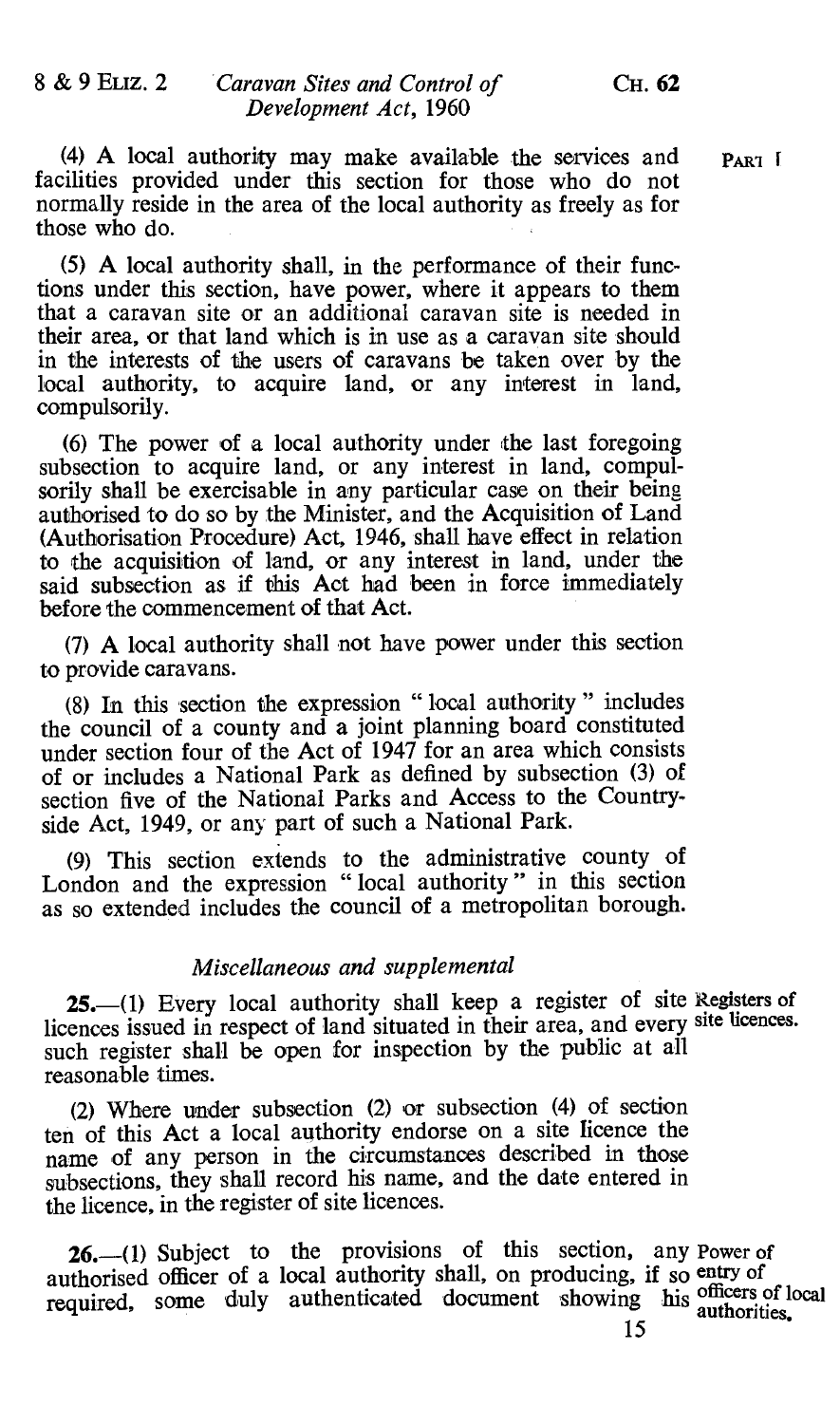- PART I authority, have a right at all reasonable hours to enter any land which is used as a caravan site or in respect of which an application for a site licence has been made,—
	- (a) for the purpose of enabling the local authority to determine what conditions should be attached to a site licence or whether conditions attached to a site licence should be altered ;
	- (b) for the purpose of ascertaining whether there is, or has been, on or in connection with the land any contravention of the provisions of this Part of this Act ;
	- (c) for the purpose of ascertaining whether or not circumstances exist which would authorise the local authority to take any action, or execute any work, under this Part of this Act ;
	- (d) for the purpose of taking any action, or executing any work, authorised by this Part of this Act to be taken or executed by the local authority :

Provided that admission to any land shall not be demanded as of right unless twenty-four hours notice of the intended entry has been given to the occupier.

- (2) If it is shown to the satisfaction of a justice of the peace-
	- (a) that admission to any land has been refused, or that refusal is apprehended, or that the occupier of the land is temporarily absent and the case is one of urgency, or that an application for admission would defeat the object of the entry ; and
	- (b) that there is reasonable ground for entering on the land for any such purpose as is mentioned in subsection (1) of this section,

the justice may by warrant under his hand authorise the local authority by any authorised officer to enter the land, if need be by force :

Provided that such a warrant shall not be issued unless the justice is satisfied either that notice of the intention to apply for the warrant has been given to the occupier, or that the occupier is temporarily absent and the case is one of urgency, or that the giving of such notice would defeat the object of the entry.

(3) An authorised officer entering any land by virtue of this section, or of a warrant issued thereunder, may take with him such other persons as may be necessary.

(4) Every warrant granted under this section shall continue in force until the purpose for which the entry is necessary has been satisfied.

(5) A person who wilfully obstructs any person acting in the execution of this section, or of a warrant under this section, shall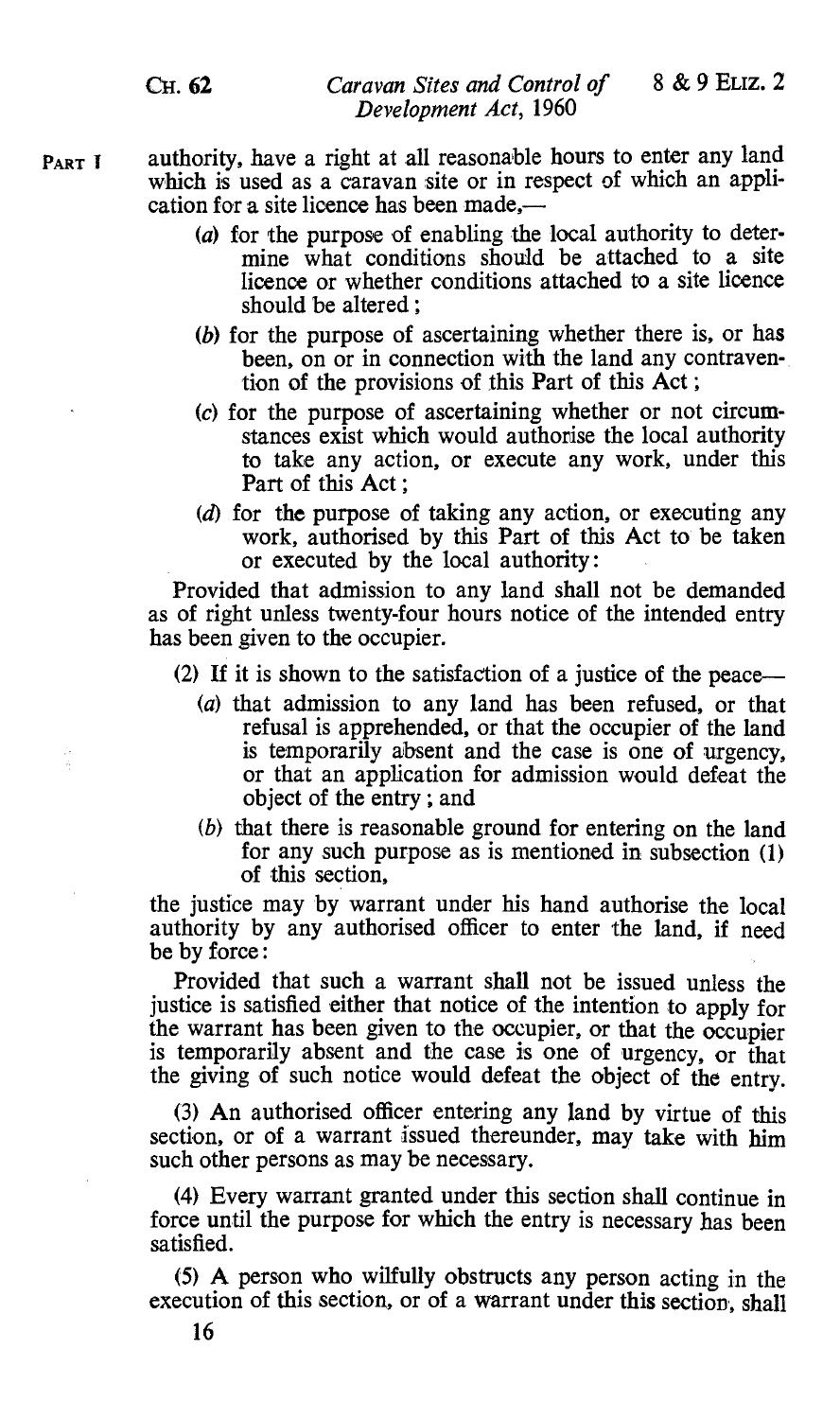be liable on summary conviction to a fine not exceeding five PART I pounds.

27.-(1) The Minister may within the period of two years Power of beginning with the commencement of this Act by order repeal Minister to or amend any provision in any local Act passed before the repeal or commencement of this Act or in any order or other instrument amend local made under an Act of Parliament before the commencement of this Act, where it appears to him that that provision is superseded by or inconsistent with the provisions of this Part of this Act.

(2) Before making an order under this section the Minister shall consult with any local authority, and with the council of any county, in any part of whose area the local Act or instrument is in force.

(3) An order made under this section-

- (a) may contain such transitional, supplemental or incidental provisions as appear to the Minister to be expedient, and
- (b) shall be made by statutory instrument.

28. The provisions of this Part of this Act relating to site Crown land. licences shall apply to land the occupier of which is not the Crown notwithstanding that an interest in the land belongs to Her Majesty in right of the Crown or of the Duchy of Lancaster, or to the Duchy of Cornwall, or belongs to a government department or is held in trust for Her Majesty for the purposes of a government department.

**29.**—(1) In this Part of this Act, unless the context otherwise Interpretation of Part I. requires-

" caravan " means any structure designed or adapted for human habitation which is capable of being moved from one place to another (whether by being towed, or by being transported on a motor vehicle or trailer) and any motor vehicle so designed or adapted, but does not include-

> (a) any railway rolling stock which is for the time being on rails forming part of a railway system, or

 $(b)$  any tent;

" caravan site " has the meaning assigned to it by subsection (4) of section one of this Act ;

" development order " means an order made under section thirteen of the Act of 1947 (under which orders may be made which, in some cases, themselves grant permission for development and, in other cases, provide that permission shall be granted on an application in that behalf) ;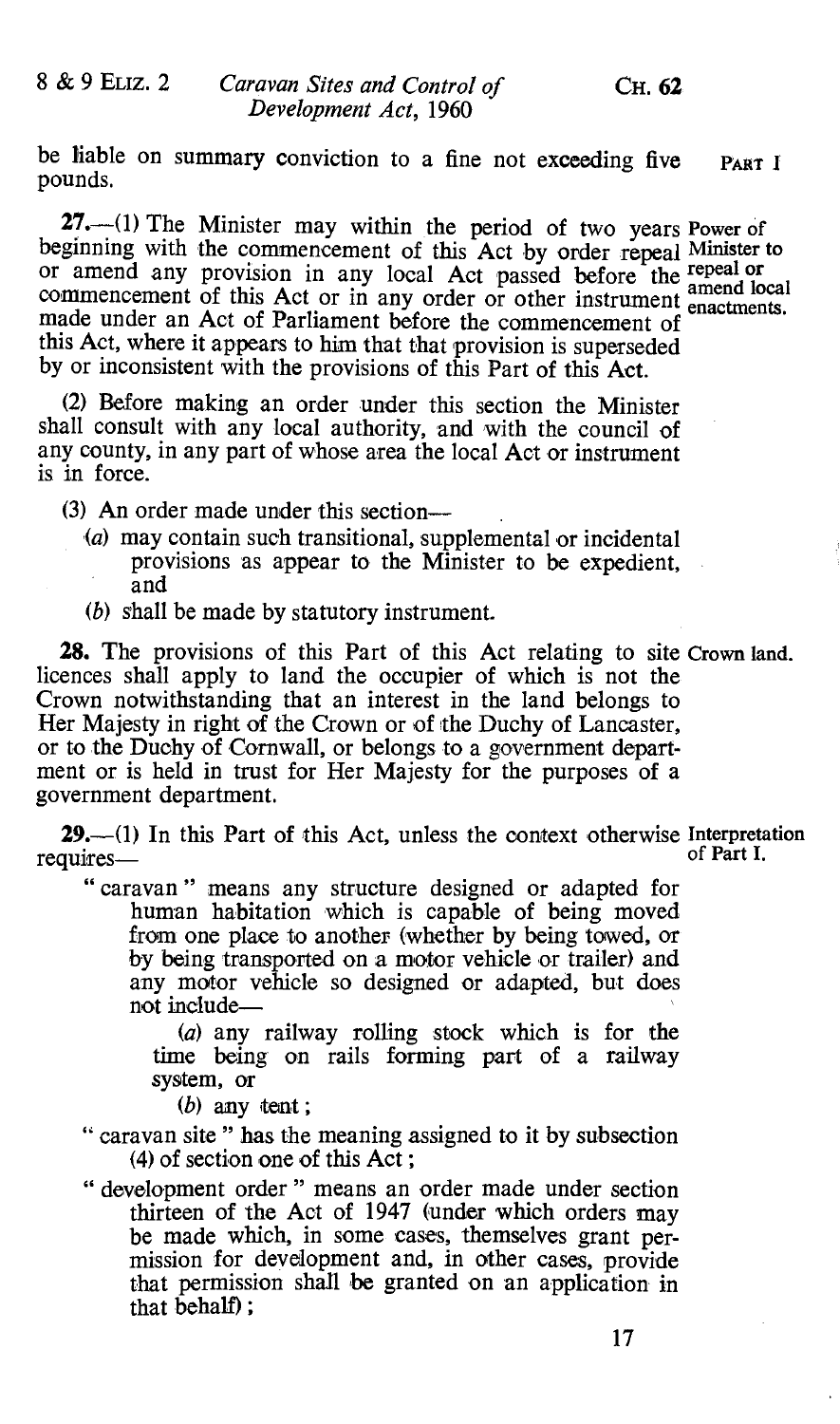## CH. 62 Caravan Sites and Control of 8 & 9 ELIZ. 2 Development Act, 1960

PART I

- " existing site " has the meaning assigned to it by section thirteen of this Act ;
- " local authority " means a council of a borough or urban or rural district and the Council of the Isles of Scilly ;
- " occupier " has the meaning assigned to it by subsection (3) of section one of this Act and " occupied " and " occupation" shall be construed accordingly ;
- " site licence " has the meaning assigned to it by subsection (1) of section one of this Act ;
- "the Minister " means the Minister of Housing and Local Government.

(2) Any reference in this Part of this Act to the carrying out of works shall include a reference to the planting of trees and shrubs and the carrying out of other operations for preserving or enhancing the amenity of land.

(3) For the purposes of any provision of this Part of this III of the Act of  $1947$  for any use of land, permission granted for the use of land for intermittent periods shall not be regarded as expiring at any time so long as the permission authorises the use of the land for further intermittent periods.

(4) Any reference in this Part of this Act to permission granted under Part III of the Act of 1947 for the use of land as <sup>a</sup> caravan site shall be taken as a reference to such permission whether or not restricted in any way or subject to any condition or limitation, and any reference in this Part of this Act to such permission shall include a reference to permission deemed to be granted under the said Part III.

(5) In this Part of this Act references to the local planning authority shall, where appropriate, be taken as references to any local authority to whom any of the functions of the local planning authority under Part III of the Act of 1947 have been delegated.

Part repeal of s. 269, Public Health Act, 1936.

Å

30.-(1) Section two hundred and sixty-nine of the Public Health Act, 1936 (which empowers local authorities in England and Wales, excluding London, to control by means of licences the use of movable dwellings within their areas) shall cease to have effect in relation to caravans ; and in subsection (5) of that section, paragraph (ii) thereof (which exempts from the provisions of the said section a movable dwelling belonging to and regularly used by a travelling showman in the course of travelling for the purposes of his business) shall be omitted.

(2) Any condition contained in a licence which, at the commencement of this Act, is held by the occupier of any land under the said section two hundred and sixty-nine shall, until such time as a site licence is issued in respect of that land, continue to have effect as if subsection (1) of this section had not been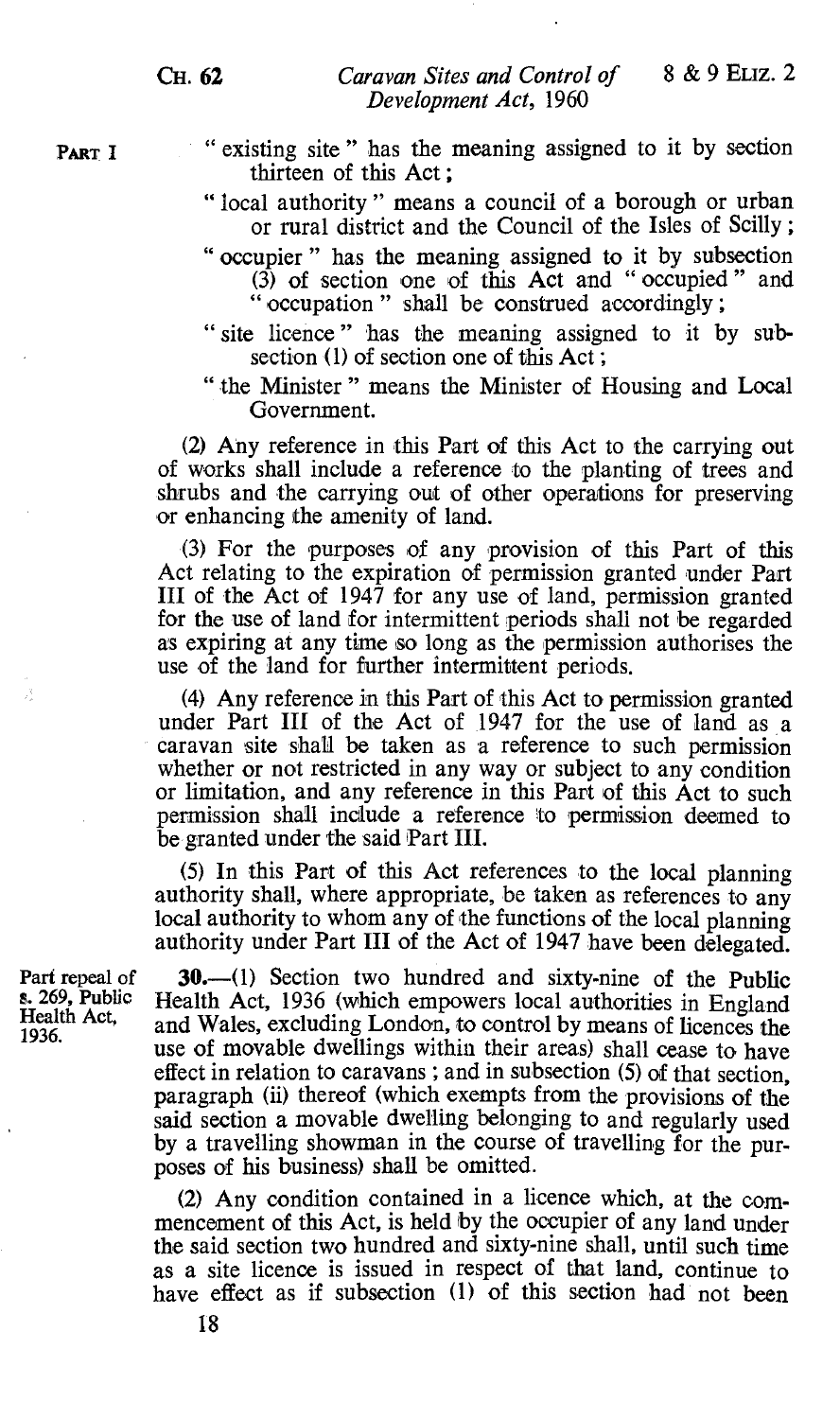enacted; and, subsection (7) of the said section two hundred and sixty-nine (which imposes penalties for failure to comply with a condition attached to a licence granted under that section) shall apply to any failure on the part of an occupier of land to comply with any condition having effect by virtue of this subsection, not being a condition limiting the number of caravans which may be stationed on the land.

31. Except as otherwise expressly provided, this Part of this Exclusion Act shall not apply to land in the administrative county of  $\frac{1}{2}$  from Part I.<br>London.

32.--(1) This Part of this Act shall apply to Scotland with the Application following modifications :---Scotland.

- (a) for any reference to the Minister there shall be substituted a reference to the Secretary of State ;
- (b) for any reference to the Act of 1947 there shall be substituted a reference to the Town and Country Planning (Scotland) Act, 1947 ; and for any reference to any Part or section of the Act of 1947 specified in the first column of the following table there shall be substituted a reference to the Part or section of the Town and Country Planning (Scotland) Act, 1947, specified in relation thereto in the second column of that table: $-$

| Part or section of Act<br>of 1947          |           |           | Part or section of Town and<br>Country Planning (Scotland) Act,<br>1947 |
|--------------------------------------------|-----------|-----------|-------------------------------------------------------------------------|
| Part III<br>Section twelve                 | $\ddotsc$ |           | Part II<br>Section ten                                                  |
| Section thirteen<br>Section sixteen        |           |           | Section eleven<br>Section fourteen                                      |
| Section twenty-three<br>Section twenty-six | $\ddotsc$ | $\ddotsc$ | Section twenty-one<br>Section twenty-four                               |

- (c) for any reference, in relation to any land, to a magistrates' court acting for the petty sessions area in which the land is situated there shall be substituted a reference to the sheriff having jurisdiction in the place where the land is situated ;
- (d) any reference in subsection (3) of section one, or in section twelve, of this Act to a licence in relation to land (except in the expression " site licence ") shall be construed as a reference to a grant of any right or permission relating to the land but not amounting to an estate or interest therein ;

PART I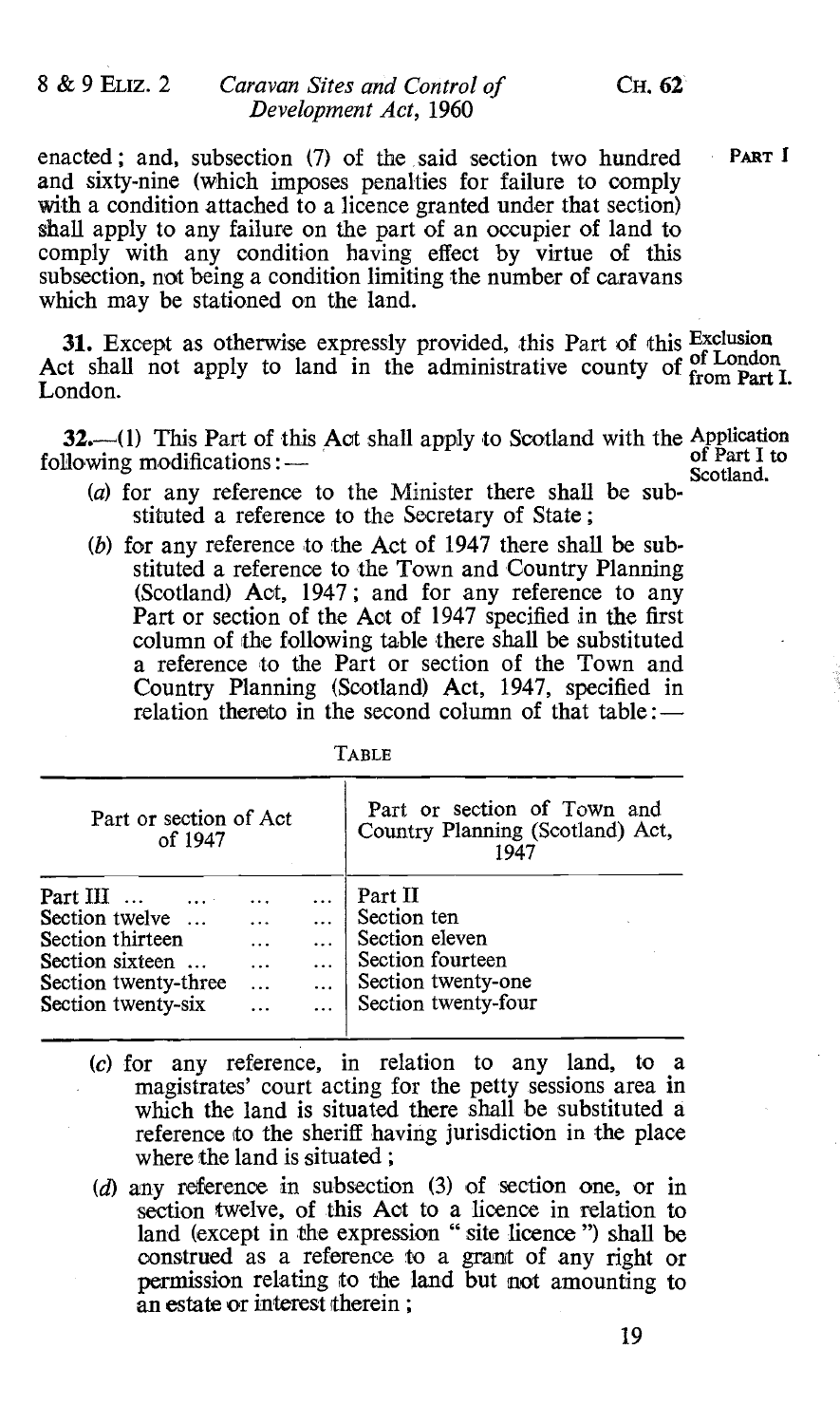## CH. 62 Caravan Sites and Control of 8 & 9 ELIZ. 2 Development Act, 1960

PART I (e) in section nine, for subsection (2) there shall be substituted the following subsections :  $-$ 

" (2) Where a person convicted under this section for failing to comply with a condition attached to a site licence has on two or more previous occasions been convicted thereunder for failing to comply with a condition attached to that licence, the court before whom he is convicted may, if the court thinks fit, make an order for the revocation of the said site licence.

(2A) The holder of a site licence in respect of which an order is made under the last foregoing subsection may, without prejudice to any other form of appeal under any rule of law, appeal against the order in the same manner as against a conviction ; and an order so made shall not come into force-

(a) until the expiration of the period of fourteen days commencing with the date on which the order was made or such longer or extended period so commencing as may be specified by the court either in the said order or subsequently from time to time on application in that behalf by the holder of the site licence ; nor

(b) if an appeal against the order or the conviction which gave rise thereto is duly taken within the said period of fourteen days or, as the case may be, any longer or extended period specified under the foregoing paragraph, until the date when that appeal is determined or abandoned or deemed to have been abandoned."

and, in subsection (3), for the reference to a simple contract debt there shall be substituted a reference to a civil debt ;

- (f) in section sixteen, in subsection (1), paragraph  $(c)$  shall be omitted ;
- (g) in section seventeen, in subsection (2), for the references to sections thirty-six and thirty-seven of the Town and Country Planning Act, 1959, there shall be substituted references respectively to sections thirty-five and thirtysix of the Town and Country Planning (Scotland) Act, 1959;
- $(h)$  in section twenty-four-

(i) in subsection  $(1)$ , the words " within their area " shall be omitted :

(ii) in subsection (6), for the reference to the Acquisition of Land (Authorisation Procedure) Act, 1946, there shall be substituted a reference to the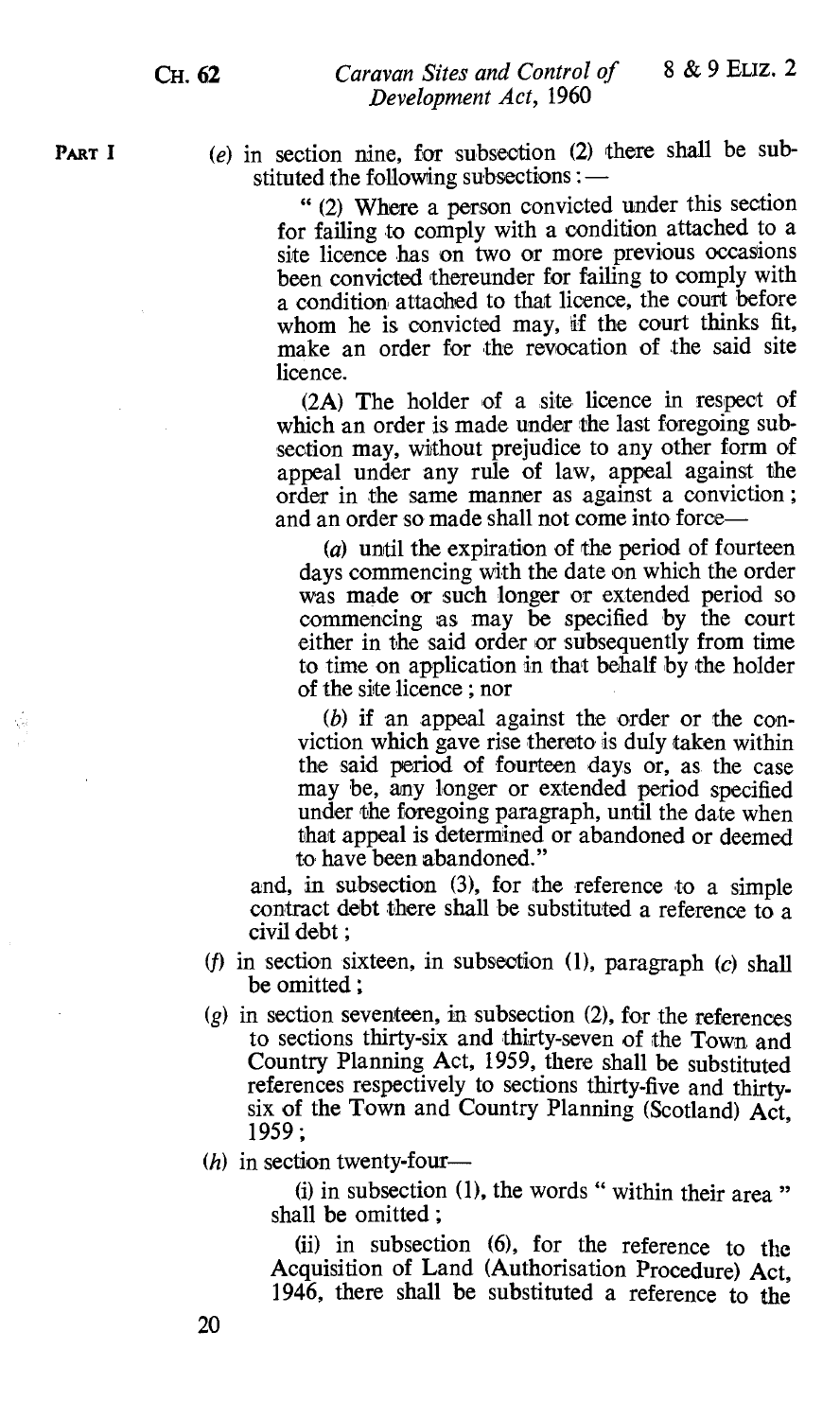PART I

 $\overline{\Delta} \overline{\widetilde{M}}$ 

Acquisition of Land (Authorisation Procedure) (Scotland) Act, 1947 ; and

(iii) in subsection (8) for the words from " the council of a county " to the end of the subsection there shall be substituted the words " a district council within the meaning of section thirty-nine of the Local Government (Scotland) Act, 1947 " ;

- $(i)$  in section twenty-six, any reference to a justice of the peace shall be construed as including a reference to a sheriff ;
- (j) in section twenty-seven in subsection (2), the words " and with the council of any county" shall be omitted ;
- $(k)$  in section twenty-nine--

 $(i)$  in subsection  $(1)$ , for the definition of " local (i) in subsection (i), for the definition of  $\alpha$  is a authority " there shall be substituted the following definition :-

" 'local authority' means, in relation to a burgh, the town council and, in relation to a county (exclusive of any burgh situated therein), the county council ; "

and the definition of "the Minister " shall be omitted ;

(ii) subsection (5) shall be omitted;<br>(1) the following sections shall be omitted, that is to say, section twenty-three, section thirty and section thirtyone.

(2) On any appeal to the sheriff under section seven or section eight of this Act as modified by this section-

- (a) the procedure (including rules as to expenses) shall be such as the Court of Session may by act of sederunt determine ; and
- $(b)$  the decision of the sheriff shall be binding on all parties and shall be final:

Provided that the sheriff may at any stage of the proceedings on the appeal, and shall if so directed by the Court of Session, state a case for the decision of that Court on any question of law arising in connection with the appeal ; and an appeal to the House of Lords shall lie, with the leave of the Court of Session or of the House of Lords, from any such decision of the Court of Session, which leave may be given on such terms as to costs or otherwise as the Court of Session or the House of Lords may determine.

(3) Any reference in subsection (2) of section seven, or subsection (3) of section eight, of this Act to the period during which an appeal is pending shall include a reference to any period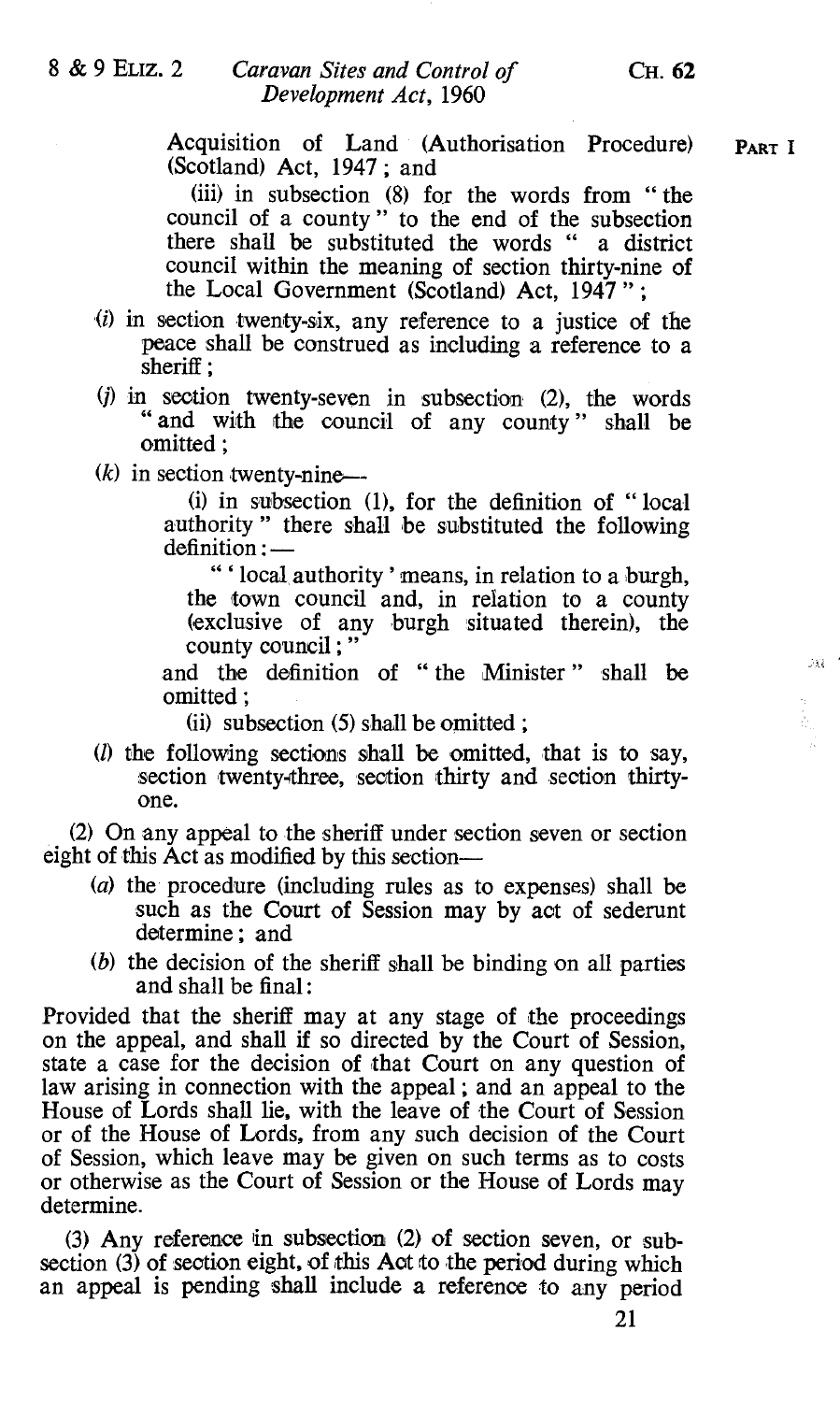PART I during which, by virtue of the proviso to the last foregoing subsection, any proceedings following on that appeal may be taken or are pending.

> (4) The power of the Court of Session to make acts of sederunt under subsection (2) of this section shall be exercisable by statutory instrument, and the Statutory Instruments Act, 1946, shall apply to a statutory instrument containing an act of sederunt so made by the Court in like manner as if the act of sederunt had been made by a Minister of the Crown.

> (5) Expenditure incurred by a district council in Scotland under this Act shall not be taken into account in any calculation as to the limit of one shilling per pound imposed on the district council by section two hundred and twenty-six of the Local Government (Scotland) Act, 1947.

## PART II

## GENERAL CONTROL OF DEVELOPMENT

Appeal to Minister against enforcement notice.

in.<br>Ba

33.—(1) A person on whom an enforcement notice is served under section twenty-three of the Act of 1947, or any other person having an interest in the land, may at any time within the period specified in the enforcement notice as the period at the expiration of which it is to take effect, appeal to the Minister against the enforcement notice on any of the following grounds, that is to say-

- (a) that permission ought to be granted under Part III of the Act of 1947 for the development to which the enforcement notice relates, or
- (b) that permission has been granted under the said Part III for the development to which the enforcement notice relates, or
- (c) that no permission was required under the said Part III in respect of the development to which the enforcement notice relates, or, as the case may be, that the conditions or limitations subject to which such permission was granted have been complied with, or
- (d) that what is assumed in the enforcement notice to be development did not constitute or involve development for the purposes of the said Part III, or
- (e) that the enforcement notice was not served on the owner or occupier of the land within the relevant period of four years specified in subsection (1) of section twenty-three of the Act of 1947, or
- (f) that the requirements of the enforcement notice exceed what is necessary for restoring the land to its condition before the development to which the enforcement notice relates took place, or, as the case may be, for securing compliance with the conditions or limitations to which the enforcement notice relates, or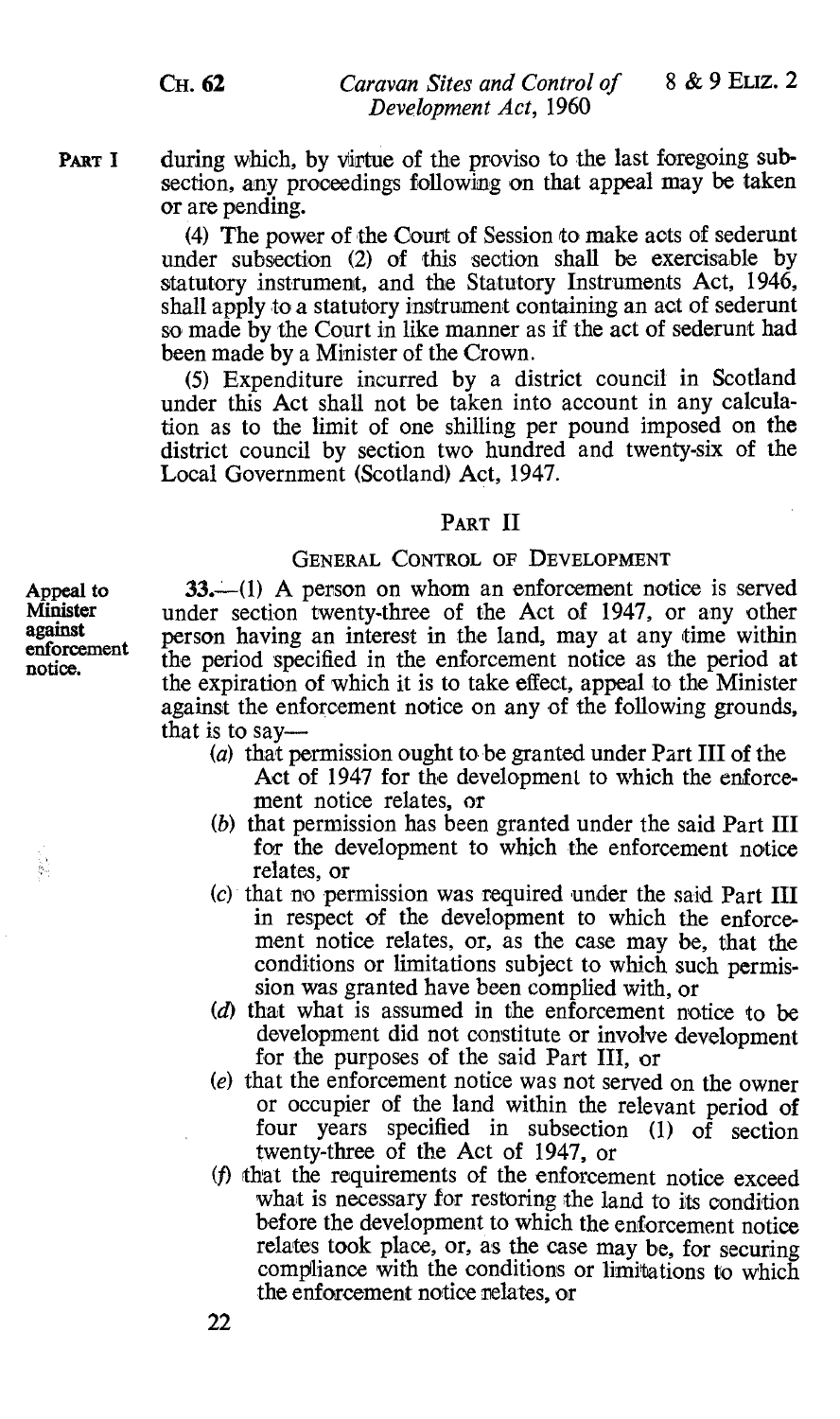## 8 & 9 ELIZ. 2 Caravan Sites and Control of CH. 62 Development Act, 1960

(g) that the period specified in the enforcement notice as PART II the period within which any steps required by the enforcement notice are to be taken falls short of what should reasonably be allowed.

(2) On an appeal under this section Part III of the Act of 1947 shall have effect as if an application for permission for retention on the land of any buildings or works, or for the continuance of any use of the land, to which the enforcement notice relates had been duly made under the said Part III and referred to the Minister under section fifteen of that Act.

The provisions of this subsection shall not be taken as applying sections thirty-six and thirty-seven of the Town and Country Planning Act, 1959 (which impose requirements to be complied with before certain applications for planning permission are entertained).

(3) If an appeal is brought under this section the enforcement notice shall be of no effect pending the final determination or withdrawal of the appeal.

(4) An appeal under this section shall be made to the Minister by a written notice which shall indicate the grounds on which the appeal is brought ; and on an appeal under this section the Minister shall, if either the appellant or the local planning authority so desire, afford to each of them an opportunity of appearing before and being heard by a person appointed by the Minister for the purpose.

(5) On an appeal under this section the Minister may correct any informality, defect or error in the enforcement notice if he is satisfied that the informality, defect or error is not a material one.

(6) On the determination of an appeal under this section the Minister shall give directions for giving effect to his determination, including where appropriate directions for quashing the enforcement notice or for varying the terms of the enforcement notice in favour of the appellant.

(7) Subsection (5) of section two hundred and ninety of the Local Government Act, 1933 (which authorises a government department holding an inquiry under that section to make orders with respect to the costs of the parties), shall apply in relation to any proceedings before the Minister on an appeal under this Part of this Act as if those proceedings were an inquiry held by the Minister under the said section two hundred and ninety.

(8) The validity of an enforcement notice which has been served under section twenty-three of the Act of 1947 on the owner and occupier of the land shall not be questioned in any proceedings whatsoever on any of the grounds specified in paragraphs  $(b)$ ,  $(c)$ ,  $(d)$  or  $(e)$  of subsection  $(1)$  of this section except by way of an appeal under this Part of this Act :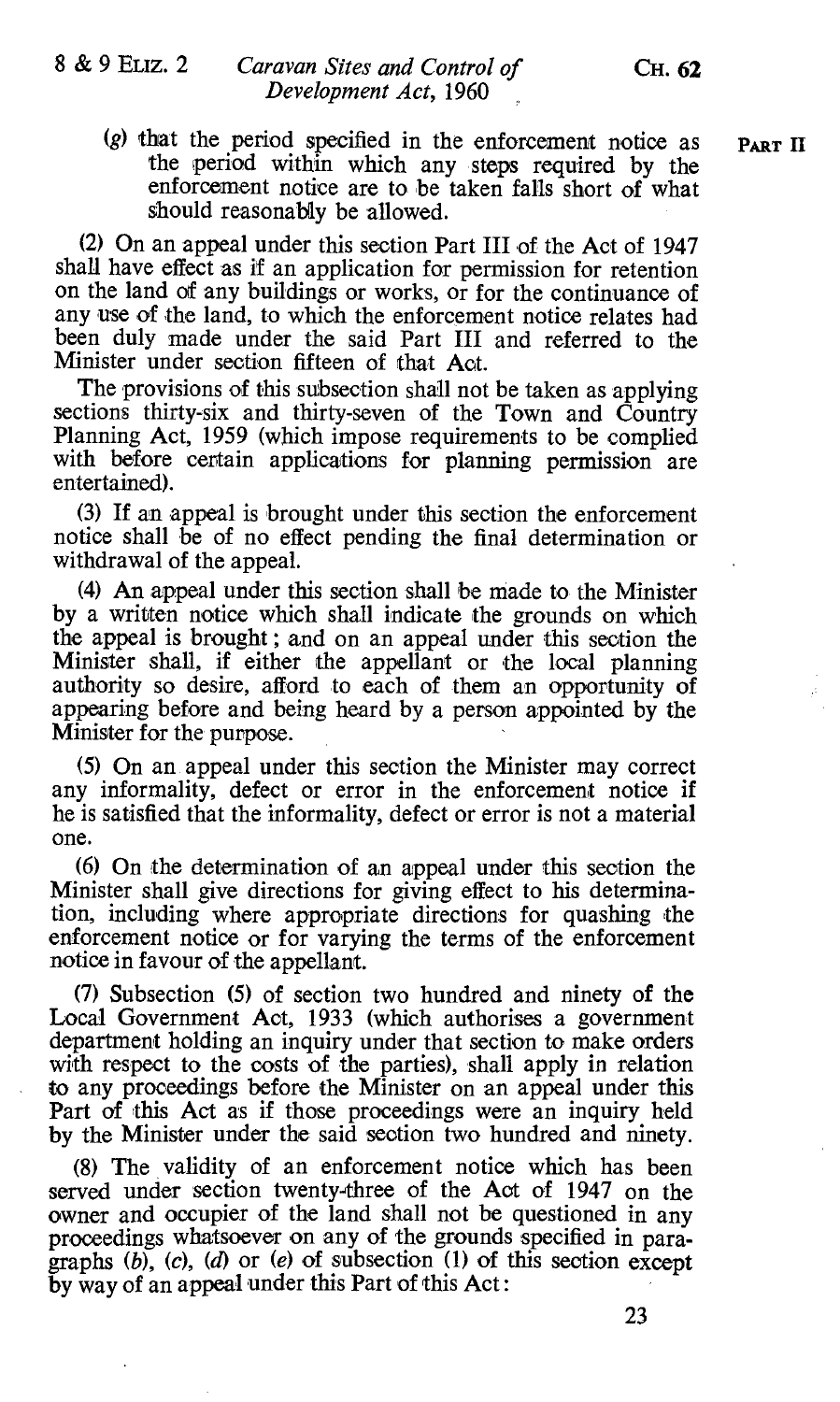PART II Provided that this subsection shall not apply to proceedings brought under subsection (3) of section twenty-four of the Act of 1947 (which makes it an offence to use land in a manner prohibited by an enforcement notice) against a person (other than a person on whom the enforcement notice was served under section twenty-three of the Act of 1947) who has held an interest in the land since before the enforcement notice was so served and who did not appeal against the enforcement notice under this section.

> (9) In the said section twenty-three, proviso (a) to subsection (3) (which provides that an enforcement notice shall be of no effect pending the determination of an application for planning permission made before the enforcement notice comes into force), and the provisions conferring an appeal to a magistrates' court against an enforcement notice, shall cease to have effect.

 $34$ . $-(1)$  Where the Minister gives any decision in proceedings on an appeal under this Part of this Act against an enforcement notice the appellant or the local planning authority or any person (other than the appellant) on whom the enforcement notice was served under Part III of the Act of 1947 may, according as rules of court may provide, either appeal to the High Court against the decision on a point of law or require the Minister to state and sign a case for the opinion of the High Court.

(2) The Minister may, at any stage of the proceedings on an appeal under this Part of this Act against an enforcement notice, state any question of law arising in the course of the proceedings in the form of a special case for the decision of the High Court, and a decision of the High Court on a case stated by virtue of this subsection shall be deemed to be a judgment of the court within the meaning of section twenty-seven of the Supreme Court of Judicature (Consolidation) Act, 1925 (which relates to the jurisdiction of the Court of Appeal to hear and determine appeals from any judgment of the High Court).

(3) In relation to any proceedings in the High Court or the Court of Appeal brought by virtue of this section the power to make rules of court shall include power to make rules-

- (a) prescribing the powers of the High Court or the Court of Appeal with respect to the remitting of the matter with the opinion or direction of the court for re-hearing and determination by the Minister, and
- (b) providing for the Minister, either generally or in such circumstances as may be prescribed by the rules, to be treated as a party to any such proceedings and to be entitled to appear and to be heard accordingly.

(4) Rules of court relating to such proceedings as aforesaid may provide for excluding so much of subsection (1) of section sixty-three of the Supreme Court of Judicature (Consolidation)

Appeal from Minister to High Court on questions of law.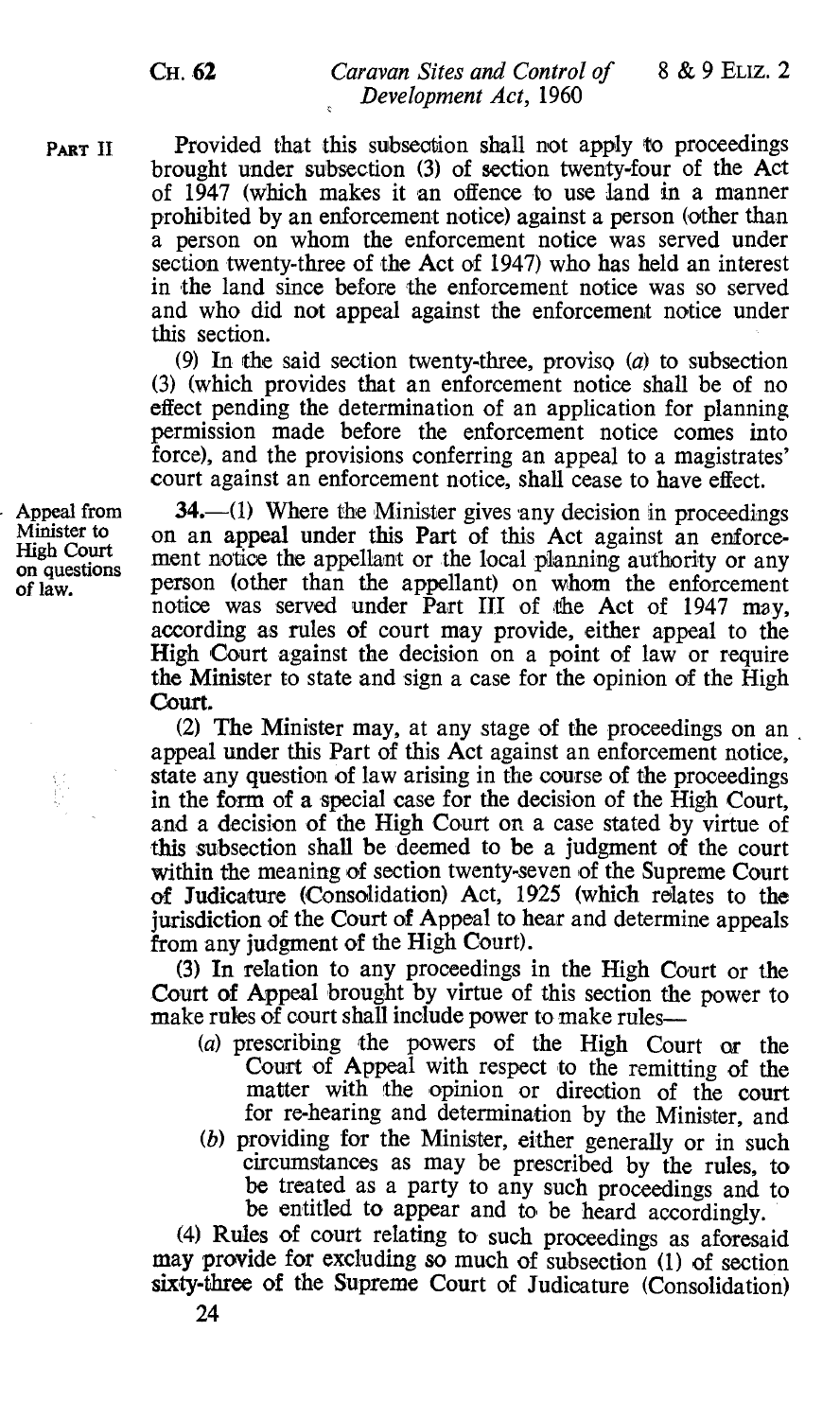Act, 1925, as requires appeals to the High Court to be heard and determined by a Divisional Court, but no appeal to the Court of Appeal shall be brought by virtue of this section except with the leave of the High Court or the Court of Appeal.

 $35$ . $-(1)$  Where any person has appealed to the Minister Servic 35.—(1) where any person has appealed to the Minister Service of against an enforcement notice under this Part of this Act neither enforcement that person nor any other shall be entitled to claim in any other notices. proceedings, being proceedings instituted after the making of the appeal, that the enforcement notice was not served in accordance with the provisions of section one hundred and five of the Act of 1947 on the person who appealed. enforcement that person nor any other shall be entitled to claim in any other notices.

(2) At the end of subsection (1) of section twenty-three of the Act of 1947 (which directs that an enforcement notice shall be served on the owner and occupier of the land) there shall be added the words "and may also, if they think fit, serve the notice on any other person having an interest in the land, being an interest which is in their opinion materially affected by the notice ".

 $36$ —(1) Subject to the provisions of this section, where an Liability of enforcement notice has been served under Part III of the Act owner of land of 1947 on the person who was, when the notice was served for failure to on him, the owner of the land to which the enforcement notice  $_{\text{reourir}}^{\text{comp}}$ relates and within the period specified in the enforcement notice, an enf or within such extended period as the local planning authority notice other may allow, any steps required by the enforcement notice to be than the taken (other than the discontinuance of any use of land) have  $\frac{d}{d}$  and not been taken, that person shall be liable on summary conviction to a fine not exceeding one hundred pounds.

(2) If a person against whom proceedings are brought under this section has at some time before the end of the said period specified in the enforcement notice for compliance with the notice (or of such extended period as the local planning authority may allow for compliance with the notice) ceased to be the owner of the land, he shall, upon information duly laid by him and on giving to the prosecution not less than three clear days' notice of his intention, be entitled to have the person who then became the owner of the land brought before the court in the proceedings.

(3) If, after it has been proved that any steps required by the enforcement notice have not been taken as aforesaid, the original defendant proves that the failure to take the steps was attributable in whole or in part to the default of the said other person, that other person may be convicted of the offence and, if the original defendant further proves that he took all reasonable steps to secure compliance with the enforcement notice, he shall be acquitted of the offence.

comply with requirements of an enforcement discontinuance of a use of land.

PART II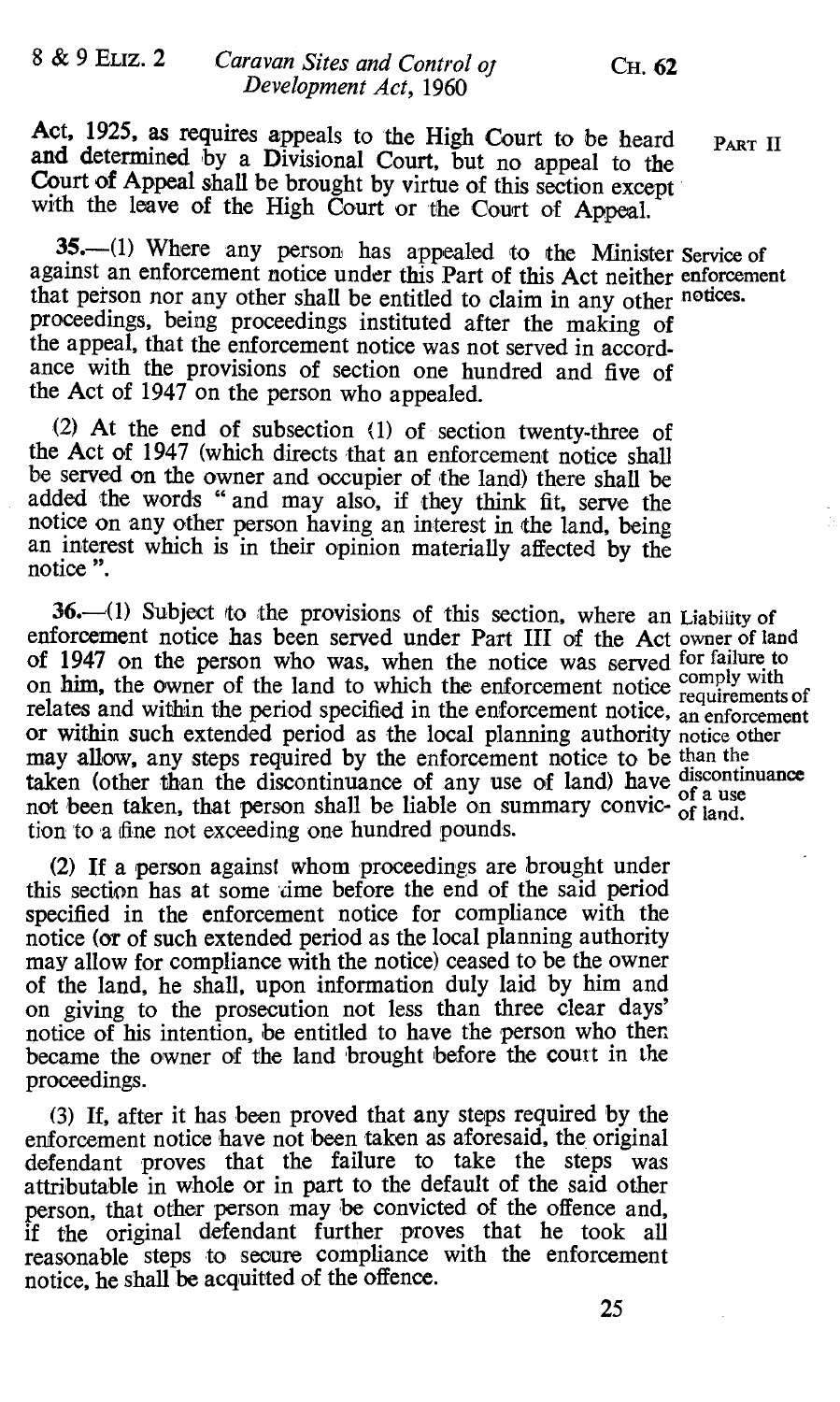PART II (4) If after a person is convicted under this section he does not as soon as practicable do everything in his power to secure compliance with the enforcement notice he shall be guilty of a further offence and shall be liable on summary conviction to a fine not exceeding twenty pounds for each day following his first conviction on which any of the requirements of the enforcement notice (other than the discontinuance of any use of land) remain unfulfilled.

> (5) In this section the expression " owner ", in relation to any land, means a person, other than a mortgagee not in possession, who, whether in his own right or as trustee for any other person, is entitled to receive the rack rent of the land or, where the land is not let at a rack rent, would be so entitled if it were so let.

Provisions  $\frac{37}{100}$ . The adaptations and modifications subject to which regu-<br>enabling an lations under parameter (b) of subsection (5) of section twentyenabling an lations under paragraph (b) of subsection (5) of section twenty-<br>owner to  $f_{\text{avg}}$  of the Act of 1947 may apply section two hundred and owner to four of the Act of 1947 may apply section two hundred and enforcement eighty-nine of the Public Health Act,  $1936$  (which confers power enforcement eighty-nine of the Public Health Act, 1936 (which confers power notice, to apply to a magistrates' court for an order requiring the to apply to a magistrates' court for an order requiring the occupier of any premises to permit works to be executed by the owner of the premises), to enforcement notices may include adaptations and modifications made for the purpose of affording to the owner of land to which an enforcement notice relates the right, as against all other persons interested in the land, to comply with the requirements of the enforcement notice.

Discontinuance 38.—(1) If after an enforcement notice has been served under<br>of enforcement section twenty-three of the Act of 1947 permission for the reten-<br>of planning tion on the land of any buildings or works, or for th of any use of the land, to which the enforcement notice relates is granted under Part III of the Act of 1947 the enforcement notice shall, so far as it requires steps to be taken for the demolition or alteration of those buildings or works or, as the case may be, for the discontinuance of the use, cease to have effect ; and if the permission was granted so as to permit the retention of buildings or works or the continuance of any use of land without complying with some condition subject to which a previous permission under the said Part III was granted, the enforcement notice shall cease to have effect so far as it requires steps to be taken for compliance with that condition.

> (2) The provisions of the foregoing subsection shall be without prejudice to the liability of any person for an offence in respect of a failure to comply with the enforcement notice before the relevant provision of the enforcement notice ceased to have effect.

> (3) In subsection (3) of section twenty-four of the Act of 1947 the words " without the grant of permission in that behalf under this Part of this Act " shall cease to have effect.

26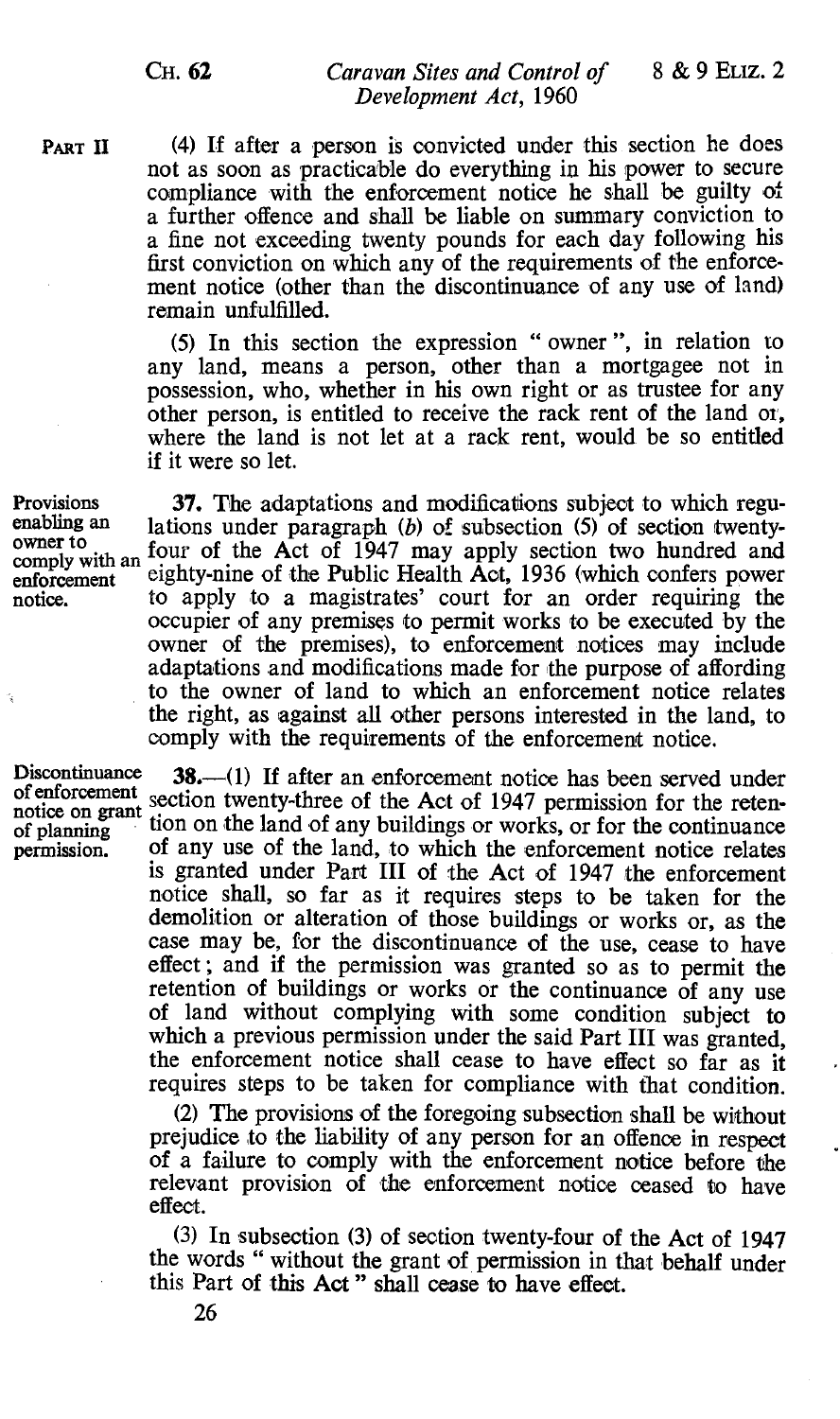(4) Subsection (1) of this section shall apply to an enforcement notice whether served before or after the commencement of this Act, but not in relation to any permission granted under Part III of the Act of 1947 before the commencement of this Act.

39. (1) In subsection (3) of section twenty-four of the Act Increase of of 1947 (which imposes liability to a penalty not exceeding penalt fifty pounds for failure to comply with an enforcement notice by  $\frac{\text{using}}{\text{contra}}$  continuing the use of land and in certain other circumstances) of plan for the words " fifty pounds" there shall be substituted the words control. one hundred pounds ". penalty for using land in contravention of planning

(2) In subsection (4) of section twenty-six of the said Act (which imposes liability to a penalty not exceeding fifty pounds for failure to comply with an order under that section) for the words " fifty pounds " there shall be substituted the words " one hundred pounds ".

(3) This section shall not apply to an offence committed before the commencement of this Act.

40.—(1) Compliance with an enforcement notice, whether as Repeated respects respects- operation of

- $(a)$  the demolition or alteration of any buildings or works, enforcement or
- (b) the discontinuance of any use of land,

or as respects any other requirements in the enforcement notice, shall not discharge the enforcement notice.

(2) Without prejudice to subsection (1) of this section, any requirement in an enforcement notice for the discontinuance of any use of land shall operate as a requirement for the permanent discontinuance of the use to the extent that the use is in contravention of Part III of the Act of 1947, and accordingly the resumption of the use at any time after its discontinuance in compliance with the enforcement notice shall to that extent be in contravention of the enforcement notice.

(3) Without prejudice to, subsection (1) of this section, if any development is carried out on land by way of reinstating or restoring buildings or works which have been demolished or altered in compliance with an enforcement notice, the enforcement notice shall, notwithstanding that its terms are not apt for the purpose, be deemed to apply in relation to the buildings or works as reinstated or restored as it applied in relation to the buildings or works before they were demolished or altered, and, subject to the provisions of this section, subsections (1) and (2) of section twenty-four of the Act of 1947 (which authorise the local planning authority themselves to take the steps required by an enforcement notice in certain cases) shall apply accordingly.

(4) If at any time after an enforcement notice takes effect any development is carried out on land by way of reinstating or restoring buildings or works which have been demolished or PART II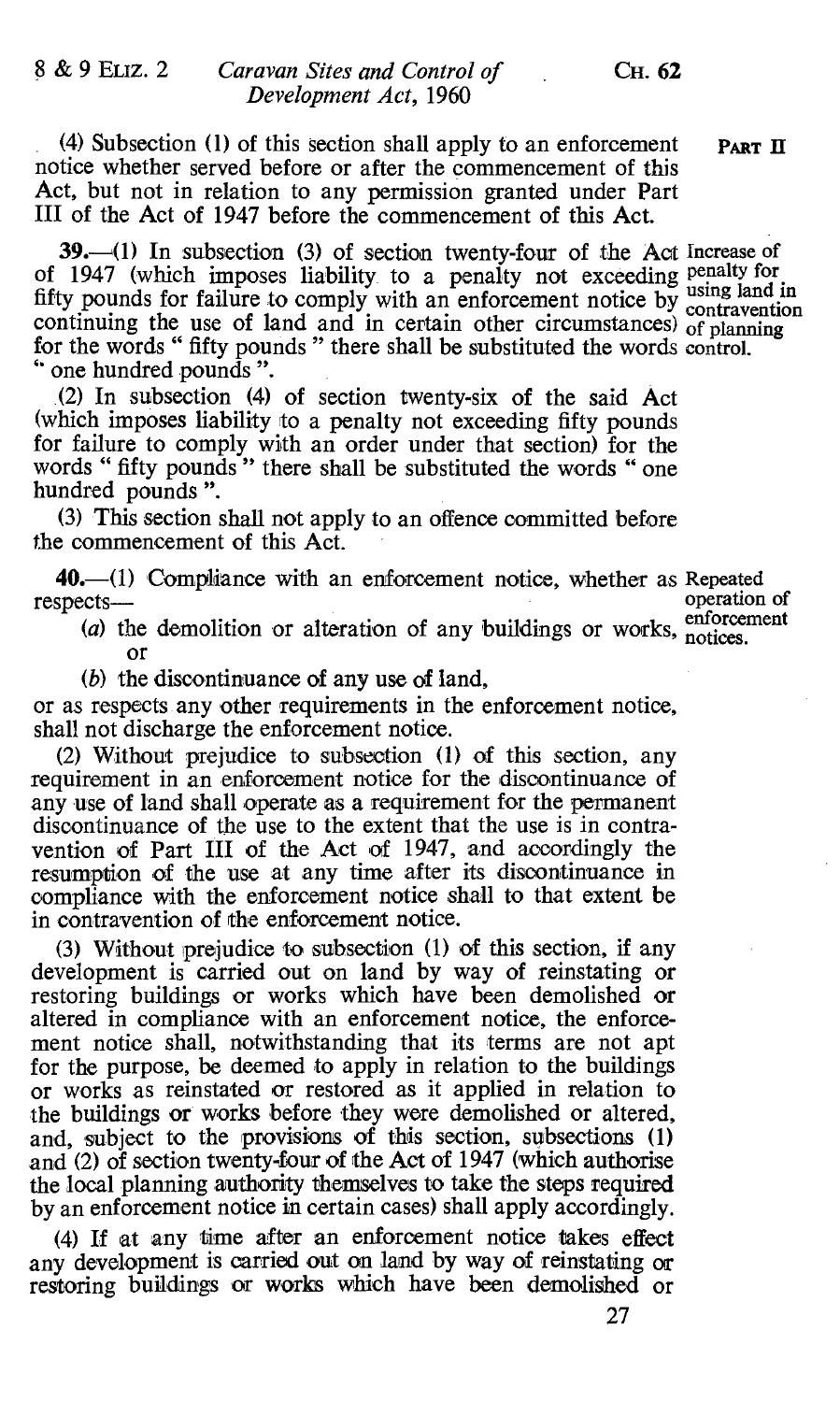PART II altered in compliance with the enforcement notice, the local planning authority shall, not less than twenty-eight days before, under subsection (1) of section twenty-four of the Act of 1947, taking any steps required by the enforcement notice for the demolition or alteration of the buildings or works in consequence of the reinstatement or restoration, serve on the owner and occupier of the land a notice of their intention to take those steps.

> (5) A person who, without the grant of permission in that behalf under Part III of the Act of 1947, carries out any development on land by way of reinstating or restoring buildings or works which have been demolished or altered in compliance with an enforcement notice shall be guilty of an offence and liable on summary conviction to a fine not exceeding one hundred pounds ; and no person shall be liable under section thirty-six of this Act for failure to take any steps required to be taken by an enforcement notice by way of demolition or alteration of what has been so reinstated or restored.

> (6) This section shall apply in relation to an enforcement notice served before the commencement of this Act as well as in relation to one served after the commencement of this Act.

Explanation of  $\left(41,-(1)\right)$  It is hereby declared that where permission has been provisions of granted under section eighteen of the Act of 1947 for the provisions of granted under section eighteen of the Act of 1947 for the 1947 Act retention on land of any huildings or works or for the con-1947 Act retention on land of any buildings or works, or for the con-<br>relating to tinuance of any use of land, subject to any condition or limitaplanning<br>permission. tion, the references in subsections (1) and (2) of section twentythree of that Act to any conditions or limitations subject to which permission was granted in respect of any development include references to any such condition or limitation.

> (2) It is hereby declared that the power conferred by subsection (1) of the said section eighteen is exercisable not only where development has been carried out without permission or where a previous permission has been granted for a limited period only, but also so as to permit the retention of buildings or works or the continuance of any use of land without complying with some condition subject to which a previous permission under Part III of the Act of 1947 was granted.

(3) It is hereby declared that where-

- (a) permission is granted under Part III of the Act of 1947 for development consisting of or including the carrying out of building or other operations subject to a condition that the operations shall be commenced not later than a time specified in the condition, and
- (b) any building or other operations are commenced after the time so specified,

the commencement and carrying out of those operations do not constitute development for which that permission was granted.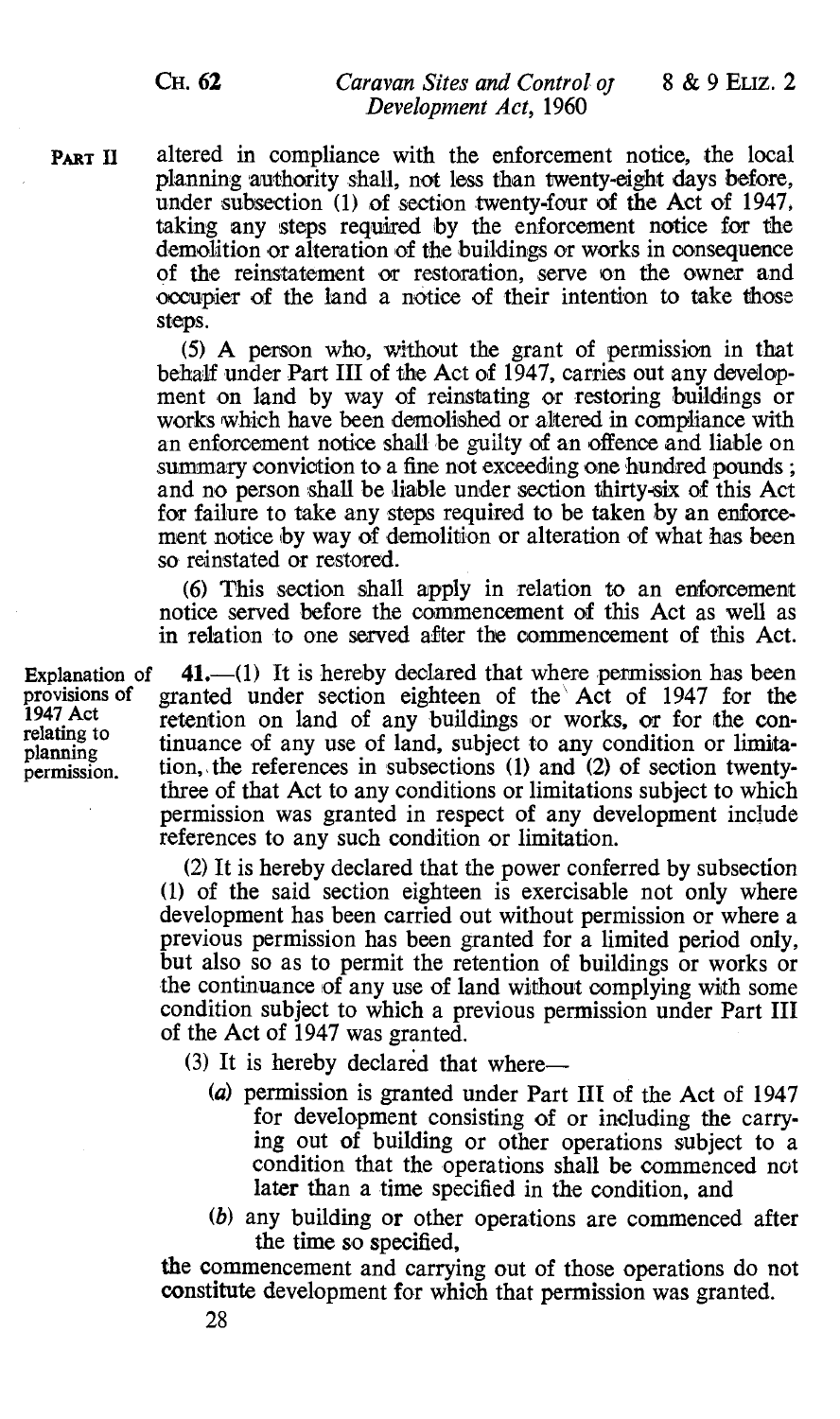42.—(1) Where a local planning authority submit an order to PART  $\Pi$ the Minister for his confirmation under section twenty-six of the Amendments Act of 1947 (under which orders may be made restricting the as to orders use of land or requiring the alteration or removal of buildings under s. 26 or works) the power of the Minister to confirm the order subject of Act of <sup>1947</sup> to modifications shall include power to include in the order any grant of permission for development of the land which might have been included in the order submitted to him, as well as power to modify any provision for the grant of such permission which was so included.

(2) In relation to the power to grant permission to develop land by an order under the said section twenty-six, section eighteen of the Act of 1947 shall apply as if for the reference in subsection (1) of that section to the date of the application for permission there were substituted a reference to the date of submission of the order to the Minister.

43. (1) In section one hundred and three of the Act of 1947 Additional (which confers powers of entry for the purposes of that Act) after powers of subsection (1) there shall be added the following subsection:— purposes of subsection (1) there shall be added the following subsection: $\frac{m}{2}$  purposes of

" (1A) Any person duly authorised in writing by the control of Minister or by a local planning authority may, at any development. reasonable time, enter upon any land as respects which a notice or order has been served or made under Part III of this Act, or under any order or regulations made under Part III of this Act, for the purpose of ascertaining whether the notice or order has been complied with ".

(2) This section shall apply in relation to a notice or order served or made before the commencement of this Act as well as in relation to one served or made after the commencement of this Act.

44. In relation to an enforcement notice served by virtue of Enforcement section seventy-five of the Act of 1947 (which relates to develop- notices under ment contravening planning control carried out before the  $\frac{1047}{1047}$  of Act of coming into force of that Act and during the war period) sub-<br>
<sub>1947</sub>. section (1) of section thirty-three of this Act shall have effect as section (1) or section thirty-three of this Act shall have effect as<br>if for paragraphs (b) and (c) of that subsection there were<br>substituted the following paragraph :---<br> $\frac{u}{dx}$ 

 $" (b)$  that the works or use to which the enforcement notice relates are not works or a use to which section seventyfive of the Act of 1947 applies ".

45.--(1) The Third Schedule to this Act shall have effect as Notices under regards notices under subsection (8) of section thirty and notices sections 30 under section thirty-three of the Act of 1947 (which relate to and 33 of buildings of special interest, and to the proper maintenance of Act of 1947. waste land) and, subject to the provisions of that Schedule. sections twenty-three and twenty-four of the Act of 1947 shall not apply to such notices.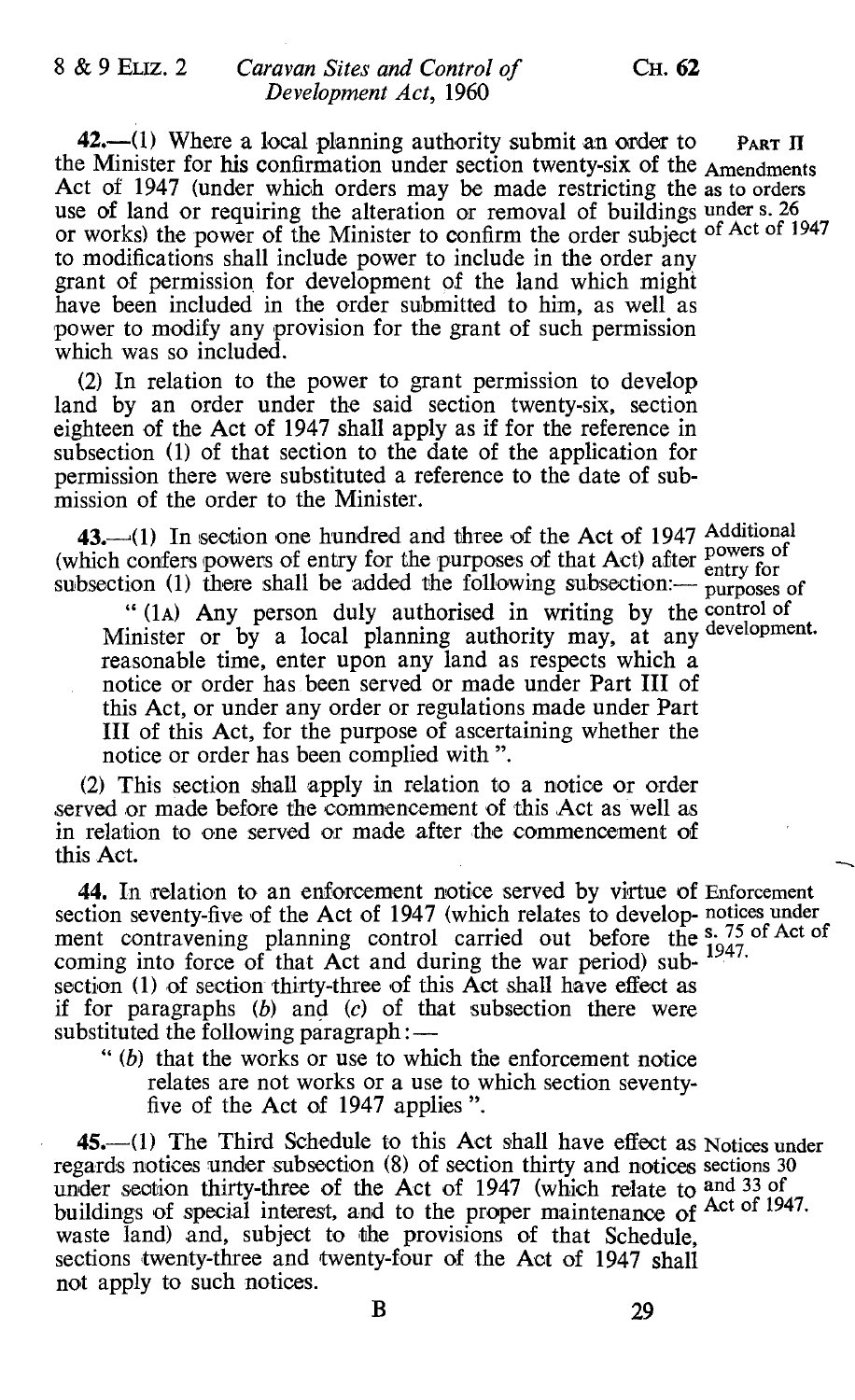**PART II** (2) Subsection (1) of this section shall not apply in relation to a notice served before the commencement of this Act.

**Construction** 46.—(1) This Part of this Act shall be construed as one with of Part II. Part III of the Act of 1947 Part III of the Act of 1947.

> (2) Without prejudice to the provisions of subsection (1) of this section, section eighty-seven of the Act of 1947, and in particular paragraph  $(b)$  of subsection (2) of that section (which provides that any restrictions and powers imposed and conferred by Part III of the Act of 1947 shall apply to Crown land to the extent of any interest therein for the time being held otherwise than by or on behalf of the Crown), shall apply in relation to this Part of this Act as it applies in relation to Part III of the Act of 1947.

Interpretation,  $47 - (1)$  In this Part of this Act, unless the context otherwise transitional requires, $-$ 

- provisions " decision " includes any direction or order and references and extent. to the giving of a decision shall be construed accordingly ;
	- " enforcement notice " means a notice served under section twenty-three of the Act of 1947 by a local planning authority or, in accordance with section one hundred of that Act, by the Minister and, in relation to an enforcement notice served by the Minister, references in section thirty-six and section forty of this Act to the local planning authority shall be taken as references to the Minister.

(2) Save as otherwise expressly provided, this Part of this Act shall not apply in relation to an enforcement notice served before the commencement of this Act on the owner and occupier of the land.

(3) This Part of this Act shall not extend to Scotland.

## PART III

#### **GENERAL**

Repeals. 48.-(1) Subject to the provisions of this section, the enactments specified in the Fourth Schedule to this Act shall be repealed to the extent specified in the third column of that Schedule.

> (2) The repeals effected by this section in the Act of 1947 shall not apply in relation to any enforcement notice, or any notice under section thirty or section thirty-three of the said Act, served<br>before the commencement of this Act, and shall not affect any orders or regulations in force immediately before the commence-ment of this Act under section twenty-nine or section thirty-one of the Act of 1947 (under which the provisions of that Act relating to enforcement notices may be applied for the purposes of those sections).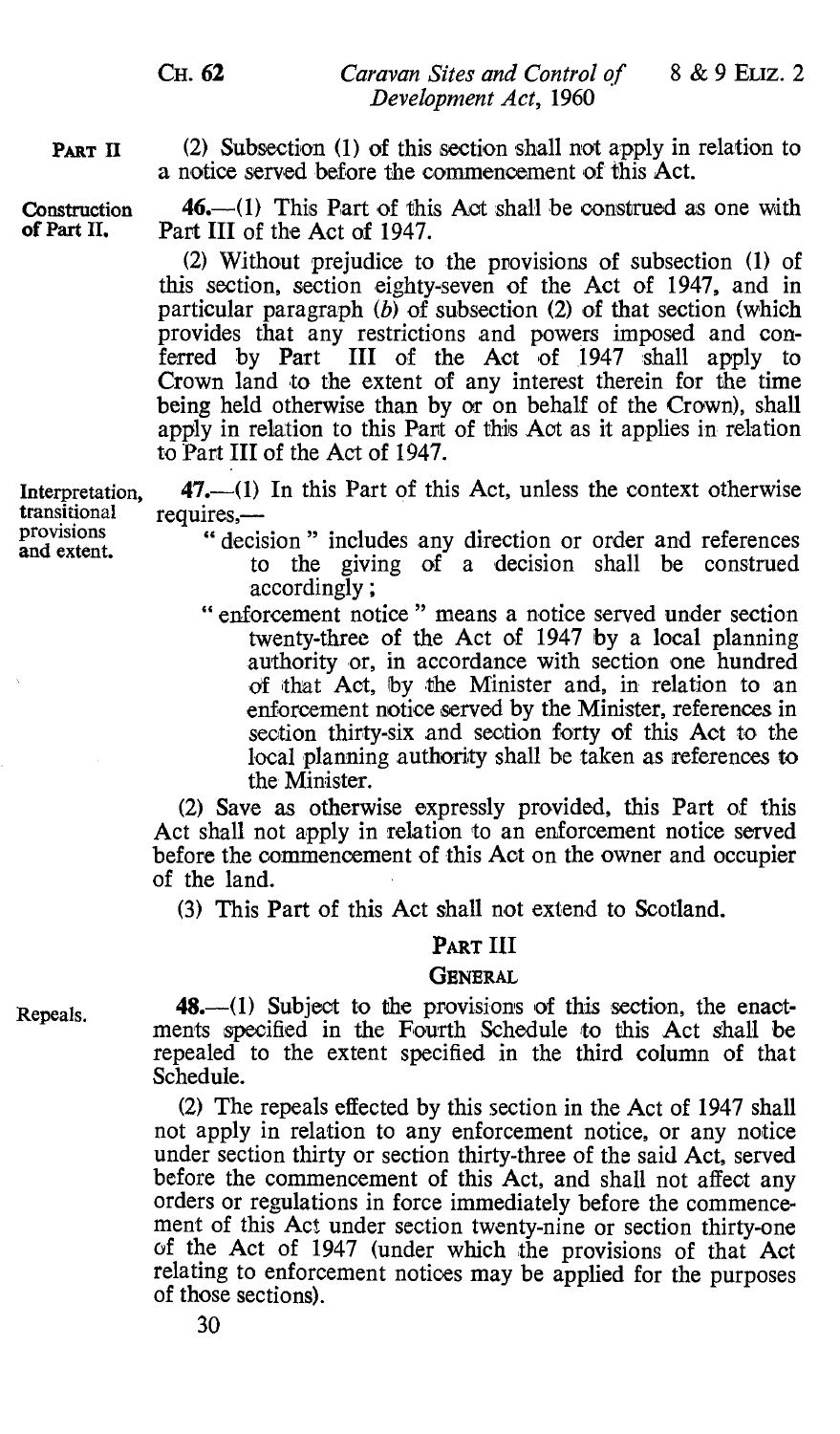49. There shall be paid out of monies provided by Parlia-  $PART \Pi$ <br>mentment-<br>ment- Financial.

- (a) any administrative expenses incurred by the Minister provisions. of Housing and Local Government or the Secretary of State in consequence of the passing of this Act, and
- (b) any increase attributable to the provisions of this Act in the sums payable out of monies so provided under any other enactment.

 $50$ .—(1) This Act may be cited as the Caravan Sites and Short title, interpretation, Control of Development Act, 1960. extent and

(2) In this Act "the Act of 1947" means the Town and commence-<br>Country Planning Act, 1947.

(3) This Act shall not extend to Northern Ireland.

(4) This Act shall come into force at the expiration of a period of one month beginning with the date on which it is passed.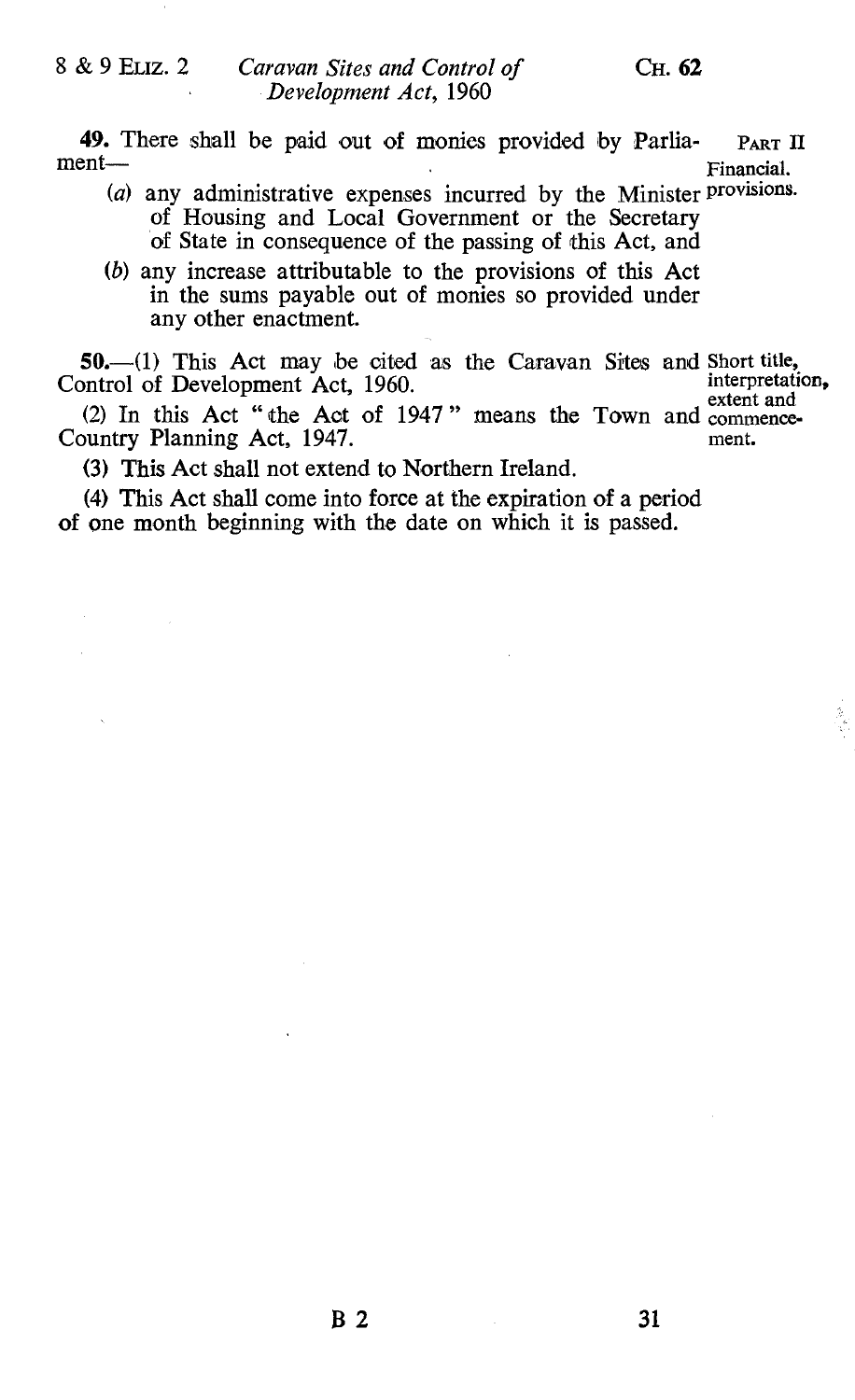Section 2.

## SCHEDULES

#### FIRST SCHEDULE

#### CASES WHERE A CARAVAN SITE LICENCE IS NOT REQUIRED

#### Use within curtilage of a dwellinghouse

1. A site licence shall not be required for the use of land as a caravan site if the use is incidental to the enjoyment as such of a dwellinghouse within the curtilage of which the land is situated.

#### Use by a person travelling with a caravan for one or two nights

2. Subject to the provisions of paragraph 13 of this Schedule, a site licence shall not be required for the use of land as a caravan site by a person travelling with a caravan who brings the caravan on to the land for a period which includes not more than two nights-

- (a) if during that period no other caravan is stationed for the purposes of human habitation on that land or any adjoining land in the same occupation, and
- (b) if, in the period of twelve months ending with the day on which the caravan is brought on to the land, the number of days on which a caravan was stationed anywhere on that land or the said adjoining land for the purposes of human habitation did not exceed twenty-eight.

#### Use of holdings of five acres or more in certain circumstances

 $3-1$ ) Subject to the provisions of paragraph 13 of this Schedule, a site licence shall not be required for the use as a caravan site of land which comprises, together with any adjoining land which is in the same occupation and has not been built on, not less than five acres-

- (a) if in the period of twelve months ending with the day on which the land is used as a caravan site the number of days on which a caravan was stationed anywhere on that land or on the said adjoining land for the purposes of human habitation did not exceed twenty-eight, and
- (b) if in the said period of twelve months not more than three caravans were so stationed at any one time.

(2) The Minister may by order contained in a statutory instrument provide that in any such area as may be specified in the order this paragraph shall have effect subject to the modification-

- (a) that for the reference in the foregoing sub-paragraph to five acres there shall be substituted a reference to such smaller acreage as may be specified in the order, or
- (b) that for the condition specified in head (a) of that subparagraph there shall be substituted a condition that the use in question falls between such dates in any year as may be specified in the order,

or subject to modification in both such respects.

32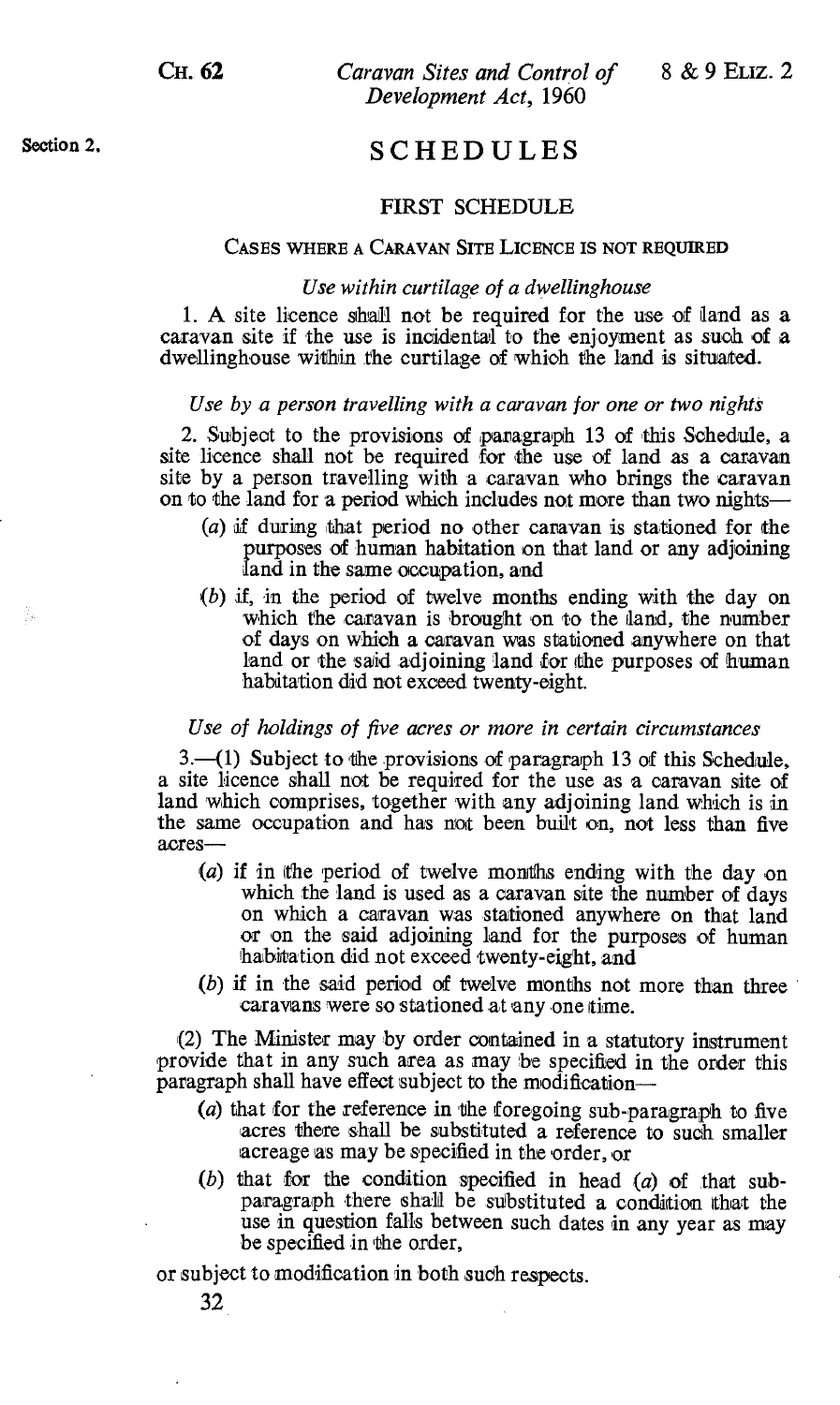## 8 & 9 ELIZ. 2 Caravan Sites and Control of CH. 62 Development Act, 1960

(3) The Minister may make different orders under this paragraph as respects different areas, and an order under this paragraph may be varied by <sup>a</sup>subsequent order made thereunder.

(4) An order under this paragraph shall come into force on such date as may be specified in the order, being a date not less than three months after the order is made ; and the Minister shall publish notice of the order in a local newspaper circulating in the locality affected by the order and in such other ways as appear to him to be expedient for the purpose of drawing the attention of the public to the order.

#### Sites occupied and supervised by exempted organisations

4. Subject to the provisions of paragraph 13 of this Schedule, a site licence shall not be required for the use as a caravan site of land which is occupied by an organisation which holds for the time being a certificate of exemption granted under paragraph 12 of this Schedule (hereinafter referred to as an exempted organisation) if the use is for purposes of recreation and is under the supervision of the organisation.

#### Sites approved by exempted organisations

 $5-(1)$  Subject to the provisions of paragraph 13 of this Schedule, a site licence shall not be required for the use as a caravan site of land as respects which there is in force a certificate issued under this paragraph by an exempted organisation if not more than five caravans are at the time stationed for the purposes of human habitation on the land to which the certificate relates.

(2) For the purposes of this paragraph an exempted organisation may issue as respects any land a certificate stating that the land has been approved by the exempted organisation for use by its members for the purposes of recreation.

(3) The certificate shall be issued to the occupier of the land to which it relates, and the organisation shall send particulars to the Minister of all certificates issued by the organisation under this paragraph.

(4) A certificate issued by an exempted organisation under this paragraph shall specify the date on which it is to come into force and the period for which it is to continue in force, being a period not exceeding one year.

## Meetings organised by exempted organisations

6. Subject to the provisions of paragraph 13 of this Schedule, a site licence shall not be required for the use of land as a caravan site if the use is under the supervision of an exempted organisation and is in pursuance of arrangements made by that organisation for a meeting for its members lasting not more than five days.

## Agricultural and forestry workers

7. Subject to the provisions of paragraph 13 of this Schedule, a site licence shall not be required for the use as a caravan site of agricultural land for the accommodation during a particular season of a person or persons employed in farming operations on land in the same occupation.

1sT SCH.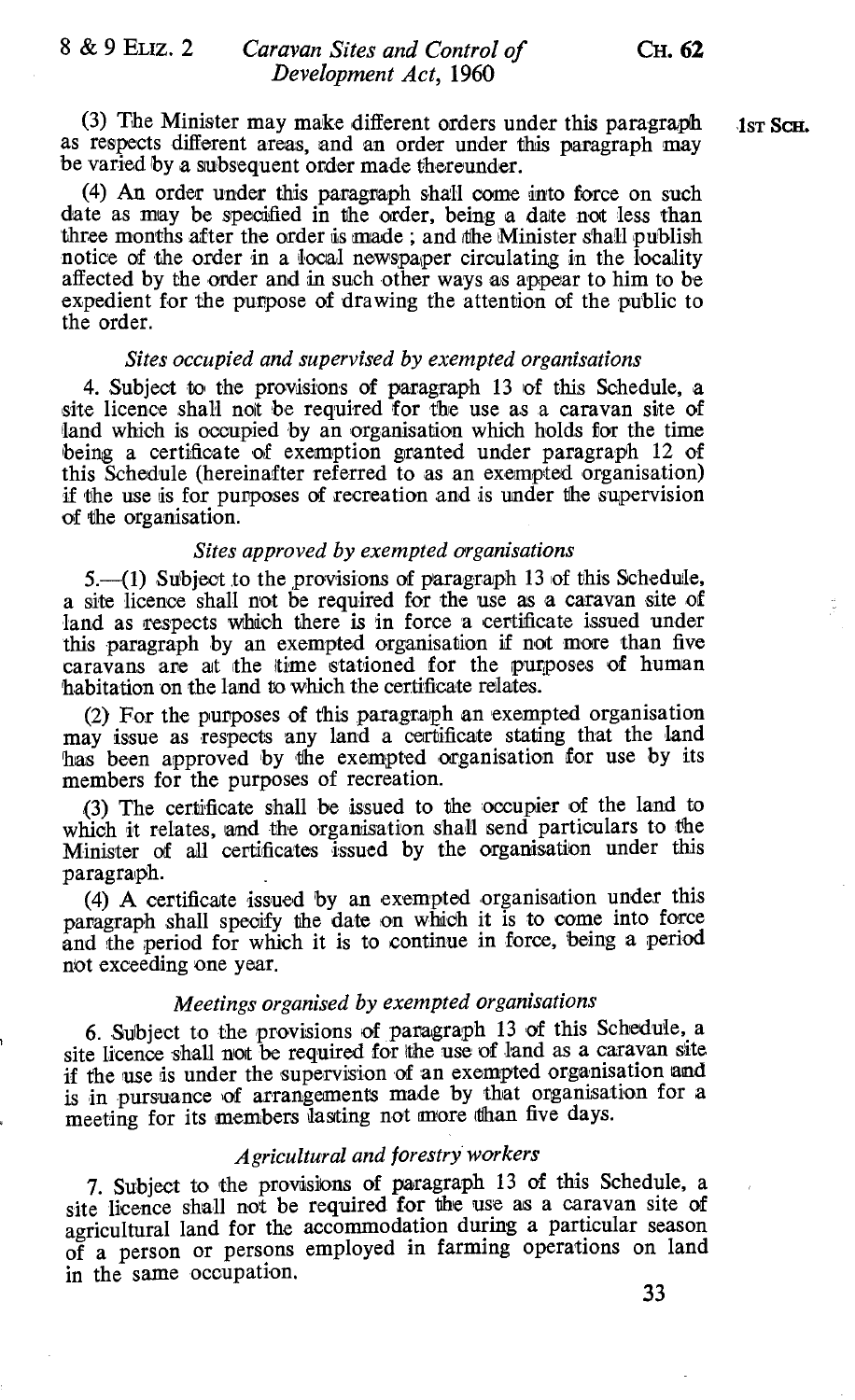## CH. 62 Caravan Sites and Control of 8 & 9 ELIZ. 2 Development Act, 1960

IST SCH. 8. Subject to the provisions of paragraph 13 of this Schedule, a site licence shall not be required for the use of land as a caravan site for the accommodation during a particular season of a person or persons employed on land in the same occupation, being land used for the purposes of forestry (including afforestation).

### Building and engineering sites

9. Subject to the provisions of paragraph 13 of this Schedule, a site licence shall not be required for the use as a caravan site of land which forms part of, or adjoins, land on which building or engineering operations are being carried out (being operations for the carrying out of which permission under Part III of the Act of 1947 has, if required, been granted) if that use is for the accommodation of a person or persons employed in connection with the said operations.

#### Travelling showmen

 $10.$   $\rightarrow$  (1) Subject to the provisions of paragraph 13 of this Schedule, a site licence shall not be required for the use of land as a caravan site by a travelling showman who is a member of an organisation of travelling showmen which holds for the time being a certificate granted under this paragraph and who is, at the time, travelling for the purposes of his business or who has taken up winter quarters on the land with his equipment for some period falling between the beginning of October in any year and the end of March in the following year.

(2) For the purposes of this paragraph the Minister may grant a certificate to any organisation recognised by him as confining its membership to bona fide travelling showmen ; and a certificate so granted may be withdrawn by the Minister at any time.

#### Sites occupied by licensing authority

11. A site licence shall not be required for the use as a caravan site of land occupied by the local authority in whose area the land is situated.

### Certification of exempted organisations

12. $-(1)$  For the purposes of paragraphs 4, 5 and 6 of this Schedule the Minister may grant a certificate of exemption to any organisation as to which he is satisfied that its objects include the encouragement or promotion of recreational activities.

(2) A certificate granted under this paragraph may be withdrawn by the Minister at any time.

## Power to withdraw certain exemptions

13.-(1) The Minister may on the application of a local authority by order provide that, in relation to such land situated in their area as may be specified in the order, this Schedule shall have effect as if paragraphs 2 to 10, or such one or more of those paragraphs as maybe so specified, were omitted from this Schedule.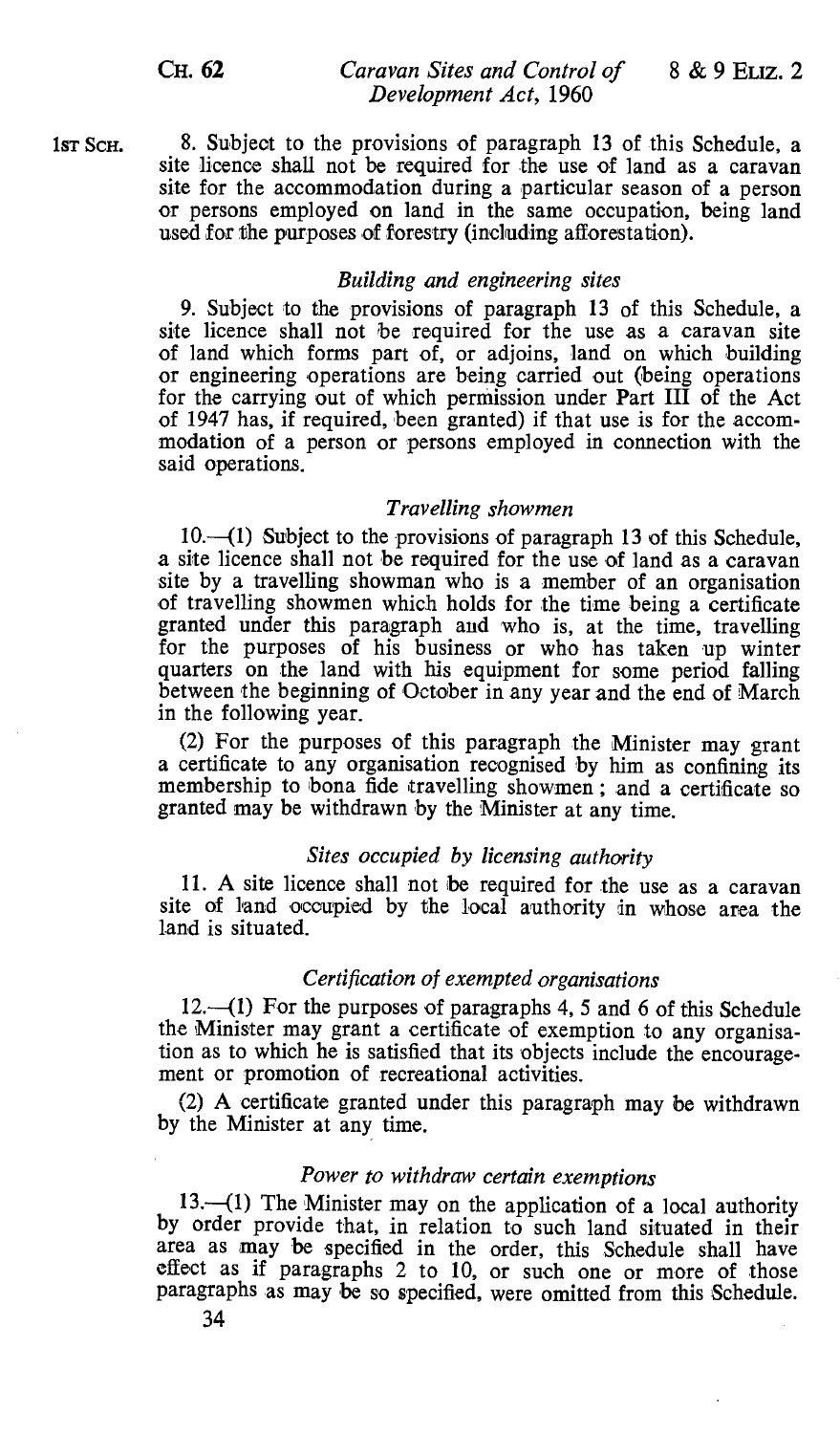(2) An order under this paragraph-

- (a) shall come into force on such date as may be specified therein, and
- (b) may, on the application of the local authority on whose application it was made, be varied or revoked by a subsequent order made thereunder,

and, except in the case of an order the sole effect of which is to revoke in whole or part a previous order, the local authority shall, not less than three months before the order comes into force, cause a notice setting out the effect of the order and the date on which it comes into force to be published in the London Gazette or, if the land is in Scotland, in the Edinburgh Gazette and in a local newspaper circulating in the locality in which the land to which the order relates is situated.

### SECOND SCHEDULE

Section 23.

## FURTHER PROVISIONS AS TO ORDERS RELATING TO COMMONS

#### Duty to consult conservators

1. Before making an order under section twenty-three of this Act with respect to land which is or forms part of a common of which conservators have been appointed under any local Act, or under any order made under an Act of Parliament, the rural district council shall consult with the conservators.

#### Procedure for making orders imposing prohibitions

2. Before making any order under the said section twenty-three, other than an order the sole effect of which is to revoke or vary a previous order under that section, the rural district council shall publish in one or more local newspapers circulating in the locality in which the land is situated a notice-

- (a) stating the general effect of the order ;
- (b) specifying a place in the said locality where a copy of the draft order may be inspected by any person free of charge at all reasonable hours during a period of twenty-eight days from the date of the first publication of the notice ; and
- (c) stating that, within the said period; any person may by notice to the council object to the making of the order.

3.-(1) Not later than the date on which the said notice is first published the rural district council shall serve a copy thereof on every person entitled as lord of the manor or otherwise to the soil of the land :

Provided that where the persons entitled to the soil of the land are numerous, or cannot after diligent inquiry be ascertained, the Minister may dispense with the service of notices under this sub-paragraph.

(2) A notice under the foregoing sub-paragraph may be served on any person by sending it in a registered letter addressed to him at his usual or last known address.

4.-(1) If before the expiration of a period of twenty-eight days beginning with the date of the first publication of a notice under 1ST ScH.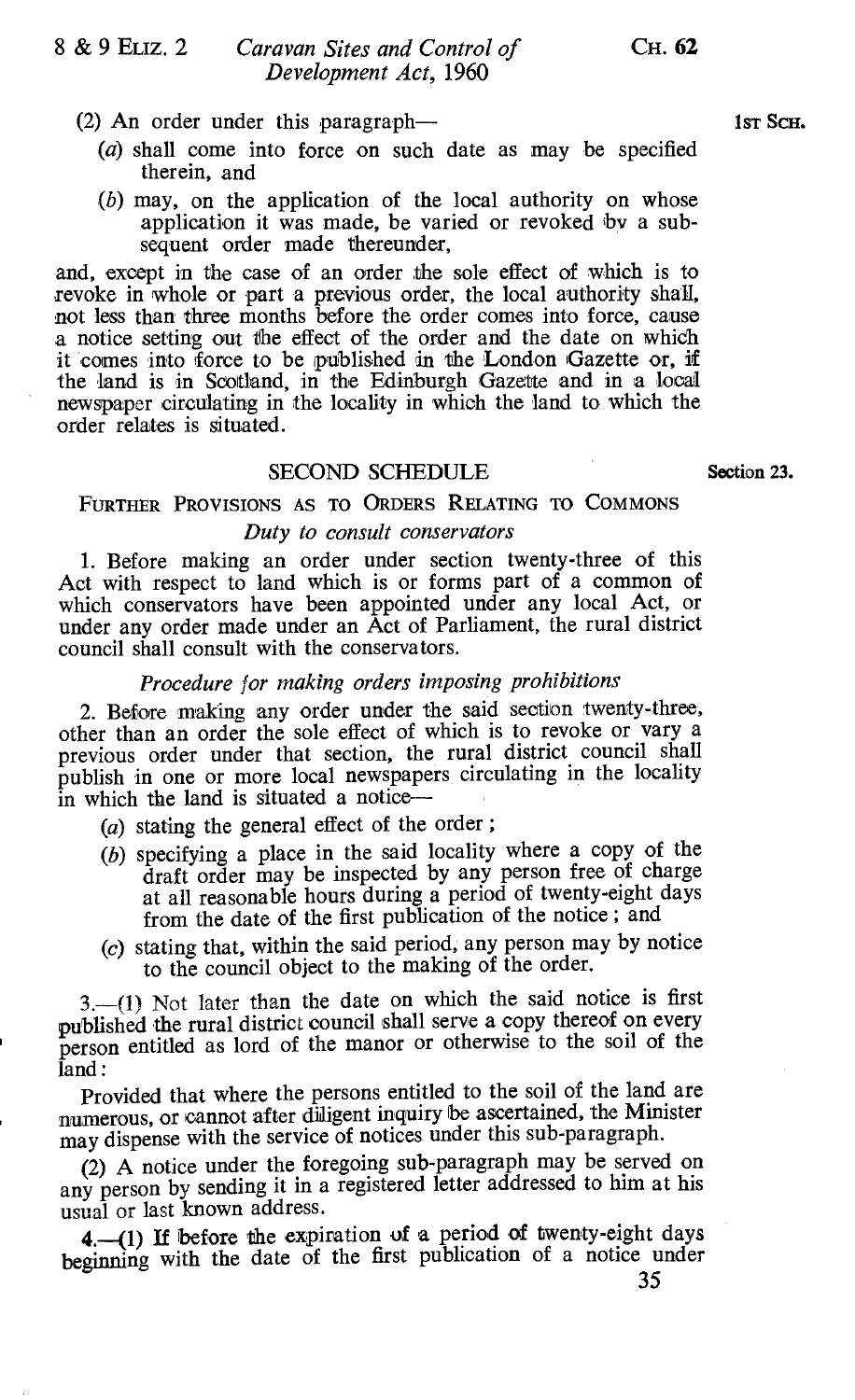2ND SCH. paragraph 2 of this Schedule an objection to the making of the order to which the notice relates is duly made to the rural district council by any person entitled to the soil of the land, and the notice is not subsequently withdrawn, the rural district council shall not proceed with the making of the order.

> (2) Subject as aforesaid, the council may, at any time within one year after the expiration of the said period, make an order in the terms of the draft order ; but if any objection to the making of the order was duly made within the said period by a person who was not entitled to the soil of the land, and the objection has not been withdrawn at the date on which the order is made, the order shall not take effect until it is confirmed by the Minister.

> (3) Where the council submit an order to the Minister for his confirmation, they shall send to the Minister a copy of every such objection as is referred to in the last foregoing sub-paragraph ; and the Minister, after considering every such objection and causing if he thinks fit a local inquiry to be held, may confirm or refuse to confirm the order and, if he confirms it, may do so subject to such modifications (if any) as he may think desirable.

#### Notice to lord of manor of other orders

5. Where the sole effect of an order under section twenty-three of this Act is to revoke or vary a previous order under that section (so that paragraphs 2 to 4 of this Schedule do not apply with respect to the making of the order) the rural district council shall serve such notices, and take such other steps, as appear to them to be appropriate for informing the persons entitled to the soil of the land of the effect of the order.

#### Crown land

6.-(1) Where it is proposed to make an order of the kind described in paragraph 2 of this Schedule with respect to land in which there is a Crown or Duchy interest, and the nature of that interest is such that, but for this paragraph, the person to whom the interest belongs would be entitled under paragraph 3 of this Schedule to a copy of the notice referred to in that paragraph.

- (a) the said paragraph 3 shall have effect as if it required the copy to be served instead on the appropriate authority ; and
- (b) sub-paragraph (1) of paragraph 4 of this Schedule shall not apply in relation to the order, but the council shall not make the order unless and until they have obtained the consent in writing thereto of the appropriate authority.

(2) In this paragraph " Crown or Duchy interest " means an interest belonging to Her Majesty in right of the Crown or of the Duchy of Lancaster, or belonging to the Duchy of Cornwall, or belonging to a government department, or held in trust for Her Majesty for the purposes of a government department; and " the appropriate authority  $"$ —

(a) in relation to land belonging to Her Majesty in right of the Crown and forming part of the Crown Estate, means the Crown Estate Commissioners, and, in relation to any other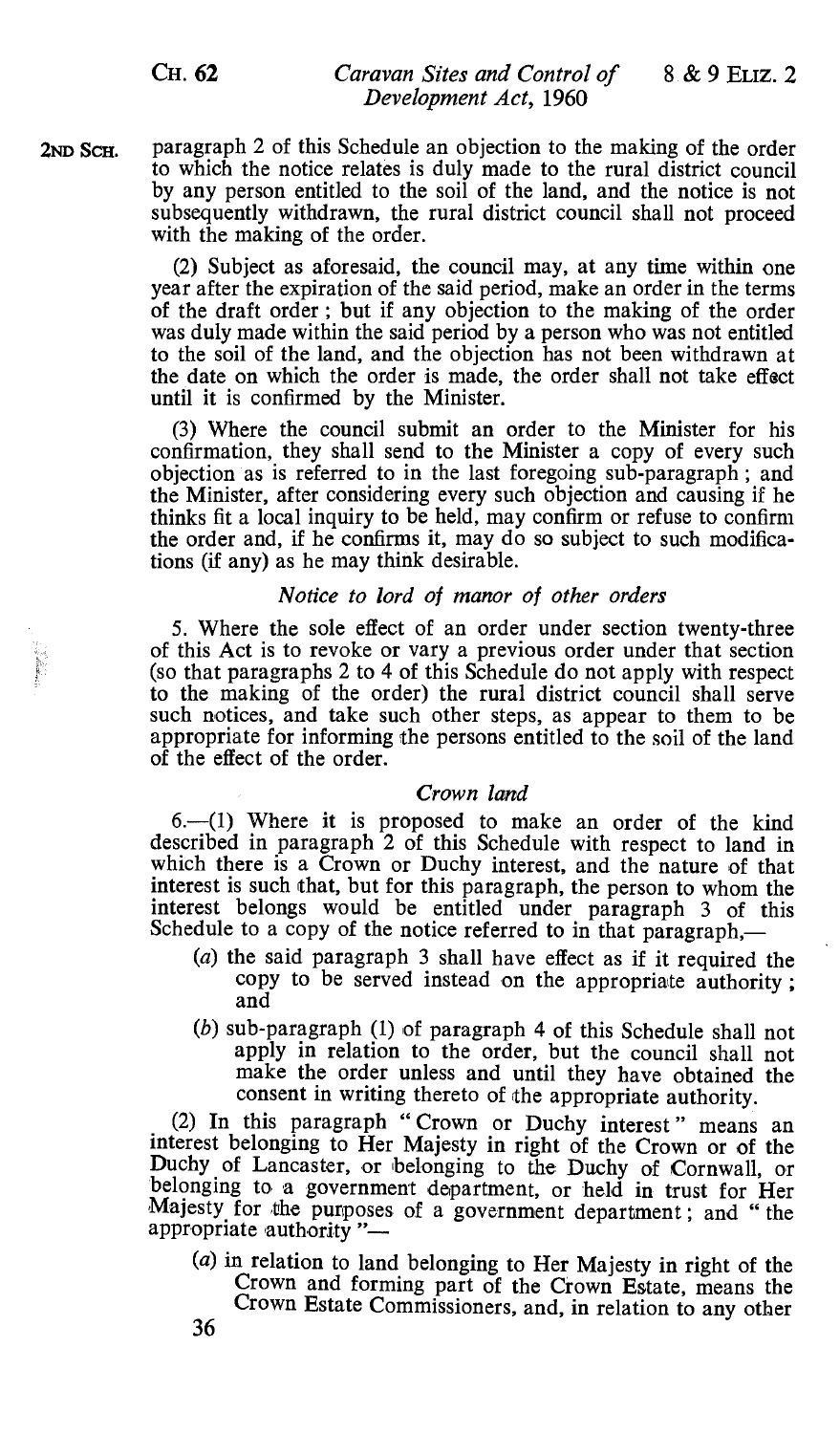land belonging to Her Majesty in right of the Crown, means 2ND SCH. the government department having the management of that land ;

- (b) in relation to land belonging to Her Majesty in right of the Duchy of Lancaster, means the Chancellor of the Duchy ;
- (c) in relation to land belonging to the Duchy of Cornwall, means such person as the Duke of Cornwall, or the possessor for the time being of the Duchy of Cornwall, appoints ; and
- (d) in relation to land belonging to a government department or held in trust for Her Majesty for the purposes of a government department, means that department ;

and if any question arises as to what authority is the appropriate authority in relation to any land, that question shall be referred to the Treasury, whose decision shall be final.

## THIRD SCHEDULE Section 45.

ENFORCEMENT OF NOTICES UNDER SECTIONS 30 AND 33 OF ACT OF 1947

#### PART I

#### NOTICES RELATING TO LISTED BUILDINGS

#### Preliminary

1. In this Part of this Schedule the expression " notice " means a notice under subsection (8) of section thirty of the Act of 1947.

2. Subject to the provisions of this Part of this Schedule, a notice shall take effect at the expiration of such period (not being less than twenty-eight days after the service thereof) as may be specified therein.

## Right of appeal

3.-(1) A person on whom a notice is served, or any other person having an interest in the building to which the notice relates, may at any time within the period specified in the notice as the period at the expiration of which it is to take effect, appeal to the Minister against the notice on any of the following grounds, that is to say-

- (a) that the works to which the notice relates were not, or were not wholly, works in contravention of subsection (6) of section thirty of the Act of 1947, or
- (b) that the requirements of the notice exceed what is necessary for restoring the building to its condition before the works to which the notice relates were carried out, or
- $(c)$  that the period specified in the notice as the period within which any steps required by the notice are to be taken falls short of what should reasonably be allowed, or
- $(d)$  that any of the steps required by the notice to be taken would not serve the purpose of restoring the character of the building to what it was before the works to which the notice relates were carried out, and that, if and so far as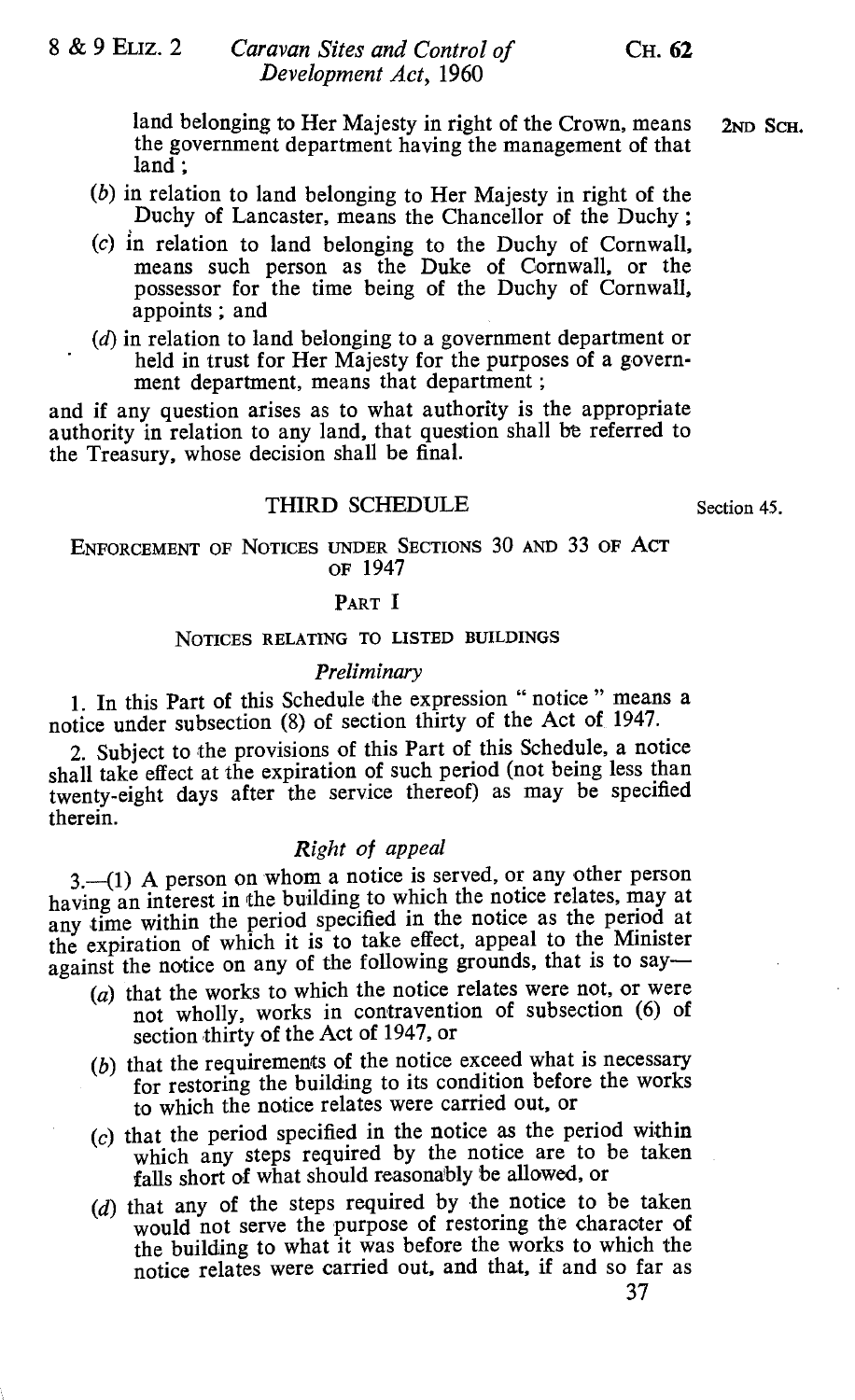3RD SCH. those works constituted the carrying out of development in contravention of Part III of the Act of 1947, permission ought to be granted for the retention of those works.

(2) On an appeal under this paragraph Part III of the Act of 1947 shall have effect as if an application for permission for the development, if any, involved in the works to which the notice relates had been duly made under the said Part III and referred to the Minister under section fifteen of that Act.

The provisions of this sub-paragraph shall not be taken as applying sections thirty-six and thirty-seven of the Town and Country Planning Act, 1959.

(3) If an appeal is brought under this paragraph the notice shall be of no effect pending the final determination or withdrawal of the appeal.

(4) An appeal under this paragraph shall be made to the Minister by a written notice which shall indicate the grounds on which the appeal is brought ; and on an appeal under this paragraph the Minister shall, if either the appellant or the local planning authority so desire, afford to each of them an opportunity of appearing before and being heard by a person appointed by the Minister for the purpose.

(5) On an appeal under this paragraph the Minister may correct any informality, defect or error in the notice if he is satisfied that the informality, defect or error is not a material one.

(6) On the determination of an appeal under this paragraph the Minister shall give directions for giving effect to his determination, including where appropriate directions for quashing the notice or for varying the terms of the notice in favour of the appellant.

(7) Subsection (5) of section two hundred and ninety of the Local Government Act, 1933, shall apply in relation to any proceedings before the Minister on an appeal under this paragraph as if those proceedings were an inquiry held by the Minister under the said section two hundred and ninety.

(8) The validity of a notice which has been served under subsection (8) of the said section thirty on the owner and occupier of the building shall not be questioned in any proceedings whatsoever on the grounds specified in paragraph  $(a)$  of sub-paragraph (1) of this paragraph except by way of an appeal under this paragraph.

4.--(1) Where the Minister gives any decision in proceedings on an appeal under this Part of this Schedule against a notice the appellant or the local planning authority or any person (other than the appellant) on whom the notice was served may appeal to the High Court against the decision on a point of law.

(2) The Minister may at any stage of the proceedings on an appeal under this Part of this Schedule against a notice, state any question of law arising in the course of the proceedings in the form of a special case for the decision of the High Court, and a decision of the High Court on a case stated by virtue of this sub-paragraph shall be deemed to be a judgment of the court within the meaning of section twenty-seven of the Supreme Court of Judicature (Consolidation) Act, 1925 (which relates to the jurisdiction of the Court of Appeal to hear and determine appeals from any judgment of the High Court).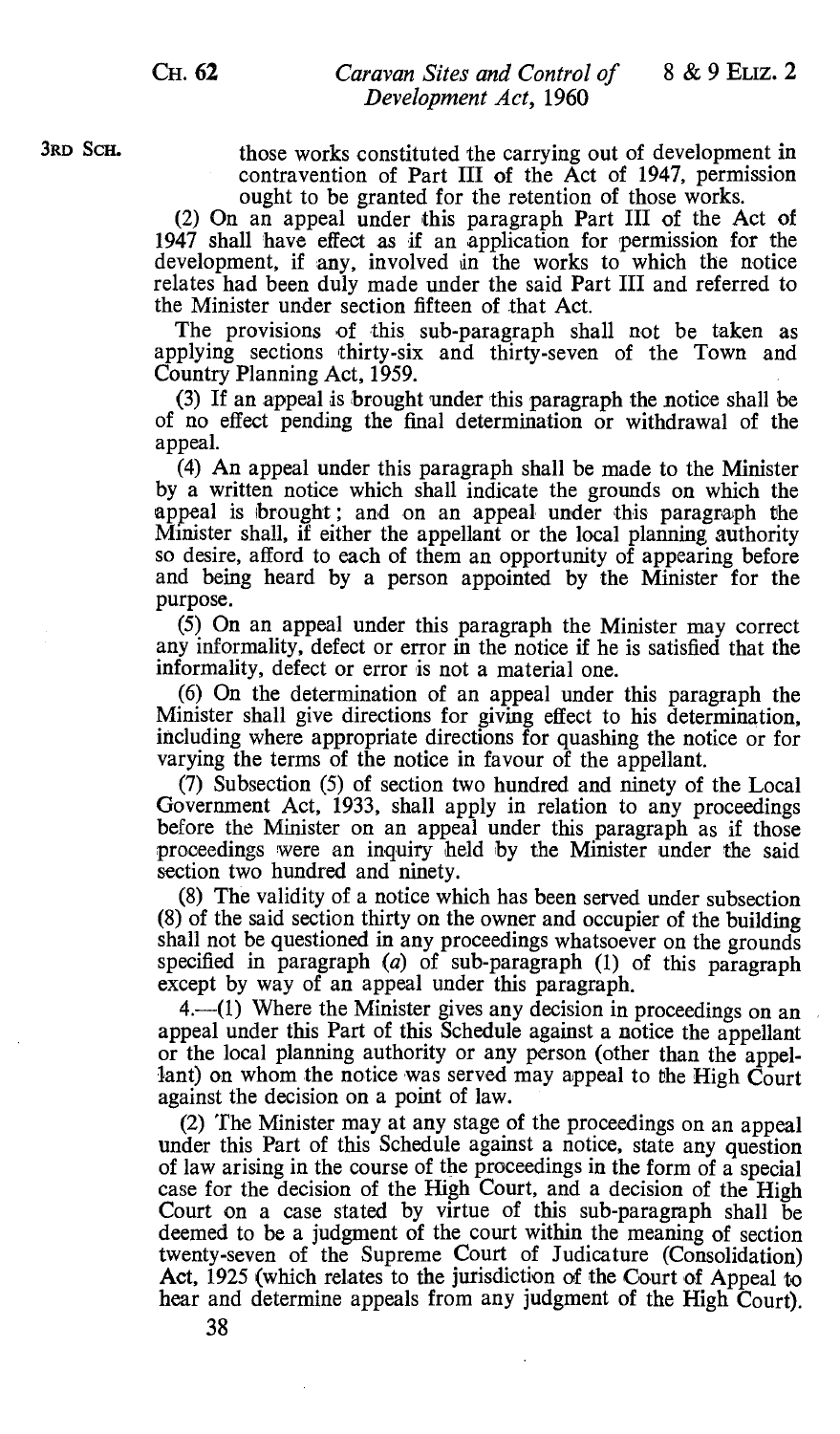(3) In relation to any proceedings in the High Court or the Court of Appeal brought by virtue of this paragraph the power to make rules of court shall include power to make rules--

- (a) prescribing the powers of the High Court or the Court of Appeal with respect to the remitting of the matter with the opinion or direction of the court for re-hearing and determination by the Minister, and
- (b) providing for the Minister, either generally or in such circumstances as may be prescribed by the rules, to be treated as a party to any such proceedings and to be entitled to appear and to be heard accordingly.

(4) Rules of court relating to such proceedings as aforesaid may provide for excluding so much of subsection (1) of section sixtythree of the Supreme Court of Judicature (Consolidation) Act, 1925, as requires appeals to the High Court to be heard and determined by a Divisional Court, but no appeal to the Court of Appeal shall be brought by virtue of this paragraph except with the leave of the High Court or the Court of Appeal.

5. Where any person has appealed to the Minister against a notice under this Part of this Schedule neither that person nor any other shall be entitled to claim in any proceedings, being proceedings instituted, after the making of the appeal, that the notice was not served in accordance with the provisions of section one hundred and five of the Act of 1947 on the person who appealed.

#### Power of local planning authority to act under notice in case of default

 $6-(1)$  If within the period specified in a notice, or within such extended period as the local planning authority may allow, any steps required by the notice to be taken have not been taken, the local planning authority may enter the building and the land held with the building and take those steps, and may recover as a simple contract debt in any court of competent jurisdiction from the person who is then the owner of the land any expenses reasonably incurred by them in that behalf.

(2) Any expenses incurred by the owner or occupier of any building for the purpose of complying with a notice, and any sums paid by the owner of any building under the foregoing sub-paragraph in respect of expenses of the local planning authority in taking steps required to be taken by a notice, shall be deemed to be incurred or paid for the use and at the request of the person who carried out the works to which the notice relates.

#### Supplemental regulations

7. Subsection (5) of section twenty-four of the Act of 1947 as amended by this Act shall apply as if any reference in that subsection, or in the provisions of this Act amending that subsection, to an enforcement notice included a reference to a notice as defined in this Part of this Schedule.

3RD SCH.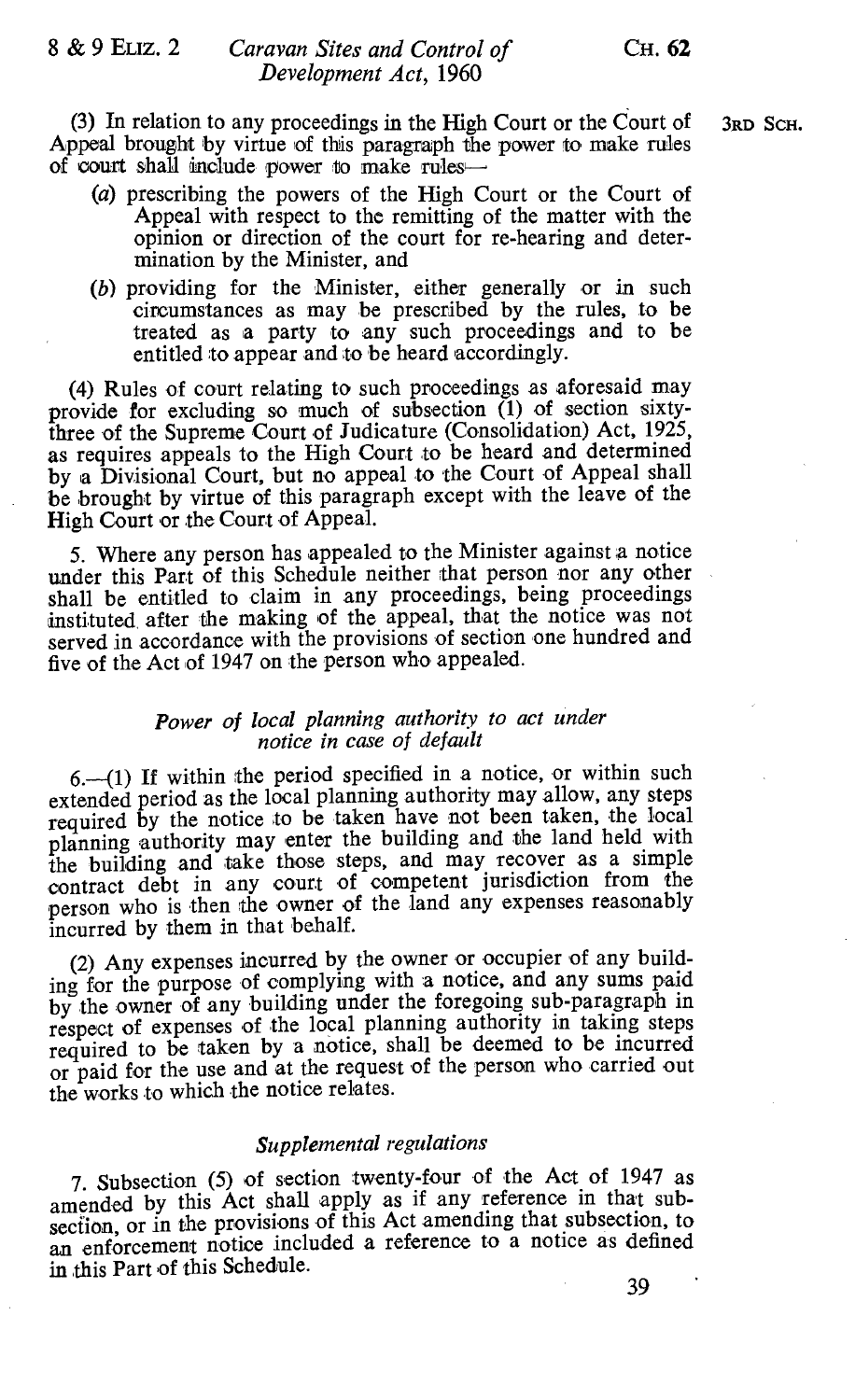## CH. 62 Caravan Sites and Control of 8 & 9 ELIZ. 2 Development Act, 1960

3RD SCH. PART II

#### NOTICES RELATING TO WASTE LAND, ETC.

#### Preliminary

8. In this Part of this Schedule the expression " notice" means a notice under section thirty-three of the Act of 1947.

9. Subject to the provisions of this Part of this Schedule, a notice shall take effect at the expiration of such period (not being less than twenty-eight days after the service thereof) as may be specified therein.

#### Right of appeal

10.-(1) A person on whom a notice is served, or any other person having an interest in the land to which the notice relates, may at any time within the period specified in the notice as the period at the expiration of which it is to take effect, appeal to a magistrates' court acting for the petty sessions area in which the land is situated against the notice on any of the following grounds, that is to say— $-$ 

- (a) that the condition of the land to which the notice relates does not seriously injure the amenity of any part of the area of the local planning authority who served the notice, or of any adjoining area, or
- (b) that the condition of the land to which the notice relates is attributable to, and such as results in the ordinary course of events from, the carrying on of operations or a use of land which is not in contravention of Part III of the Act of 1947, or
- (c) that the land to which the notice relates does not constitute a garden, vacant site or other open land in the area of the local planning authority who served the notice, or
- ( $d$ ) that the requirements of the notice exceed what is necessary for preventing the condition of the land from seriously injuring the amenity of any part of the area of the said local planning authority, or of any adjoining area, or
- (e) that the period specified in the notice as the period within which any steps required by the notice are to be taken falls short of what should reasonably be allowed.

(2) If an appeal is brought under this paragraph the notice shall be of no effect pending the final determination or withdrawal of the appeal.

(3) On an appeal under this paragraph the magistrates' court may correct any informality, defect or error in the notice if satisfied that the informality, defect or error is not a material one.

(4) On the determination of an appeal under this paragraph the magistrates' court shall give directions for giving effect to their determination, including where appropriate directions for quashing the notice or for varying the terms of the notice in favour of the appellant.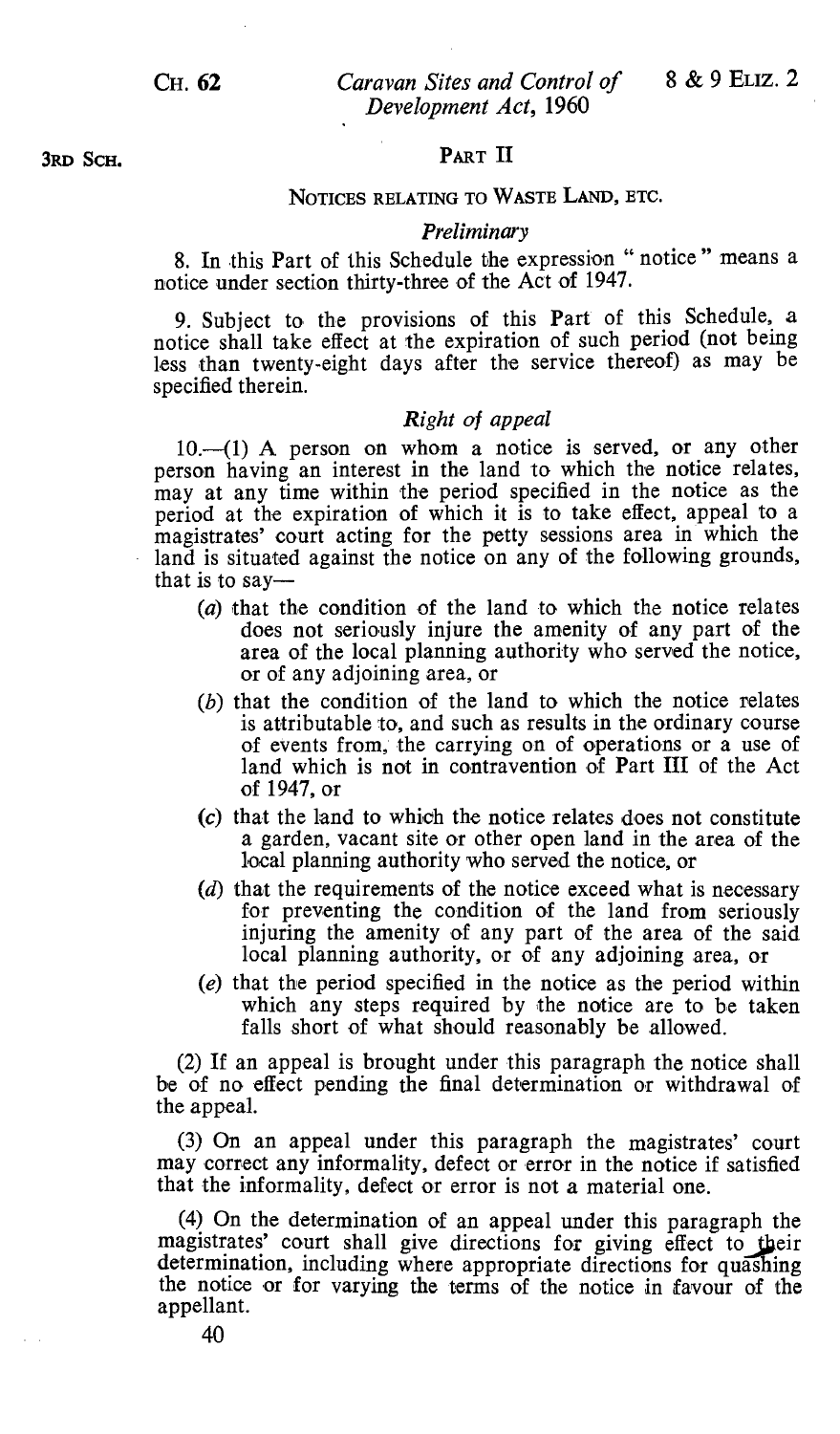## 8 & 9 ELIZ. 2 Caravan Sites and Control of CH. 62 Development Act, 1960

(5) Subject to the provisions of paragraph 14 of this Schedule, the validity of a notice which has been served under the said section thirty-three on the owner and occupier of the land shall not be questioned in any proceedings whatsoever on any of the grounds specified in paragraph  $(a)$ ,  $(b)$  or  $(c)$  of sub-paragraph  $(1)$  of this paragraph except by way of an appeal under this paragraph.

11. An appeal against the decision of a magistrates' court under this Part of this Schedule may be brought to a court of quarter sessions by the appellant or the local planning authority.

12. Where any person has appealed against a notice under this Part of this Schedule neither that person nor any other shall be entitled to claim in any proceedings, being proceedings instituted after the making of the appeal, that the notice was not served in accordance with the provisions of section one hundred and five of the Act of 1947 on the person who appealed.

#### Power of local planning authority to act under notice in case of default

 $13.$ — $(1)$  If within the period specified in a notice, or within such extended period as the local planning authority may allow, any steps required by the notice to be taken have not been taken, the local planning authority may enter the land and take those steps, and may recover as a simple contract debt in any court of competent jurisdiction from the person who is then the owner of the land any expenses reasonably incurred by them in that behalf.

(2) Any expenses incurred by the owner or occupier of any land for the purpose of complying with a notice, and any sums paid by the owner of any land under the foregoing sub-paragraph in respect of expenses of the local planning authority in taking steps required to be taken by a notice, shall 'be deemed to be incurred. or paid for the use and at the request of the person who caused or permitted the land to come to be in the condition in which it was when the notice was served.

#### Criminal liability for failure to comply with notice

14.--(1) If, at any time after the expiration of the period within which the steps required by the notice are to be taken any of those steps have not been taken, and any person does anything which has the effect of continuing or aggravating the injury caused by the condition of the land to which the notice relates, he shall be guilty -of an offence and liable on summary conviction to a fine not exceeding twenty pounds.

(2) Sub-paragraph (5) of paragraph 10 of this Schedule shall not apply to proceedings brought under this paragraph against a person on whom the notice was not served, but who has held an interest in the land since before the notice was served on the owner and occupier of the land, if he did not appeal against the notice under this Part of this Schedule.

#### Supplemental regulations

15. Subsection (5) of section twenty-four of the Act of 1947 as amended by this Act shall apply as if any reference in that subsection, or in the provisions of this Act amending that subsection, to an enforcement notice included a reference to a notice as defined in this Part of this Schedule.

3RD SCH.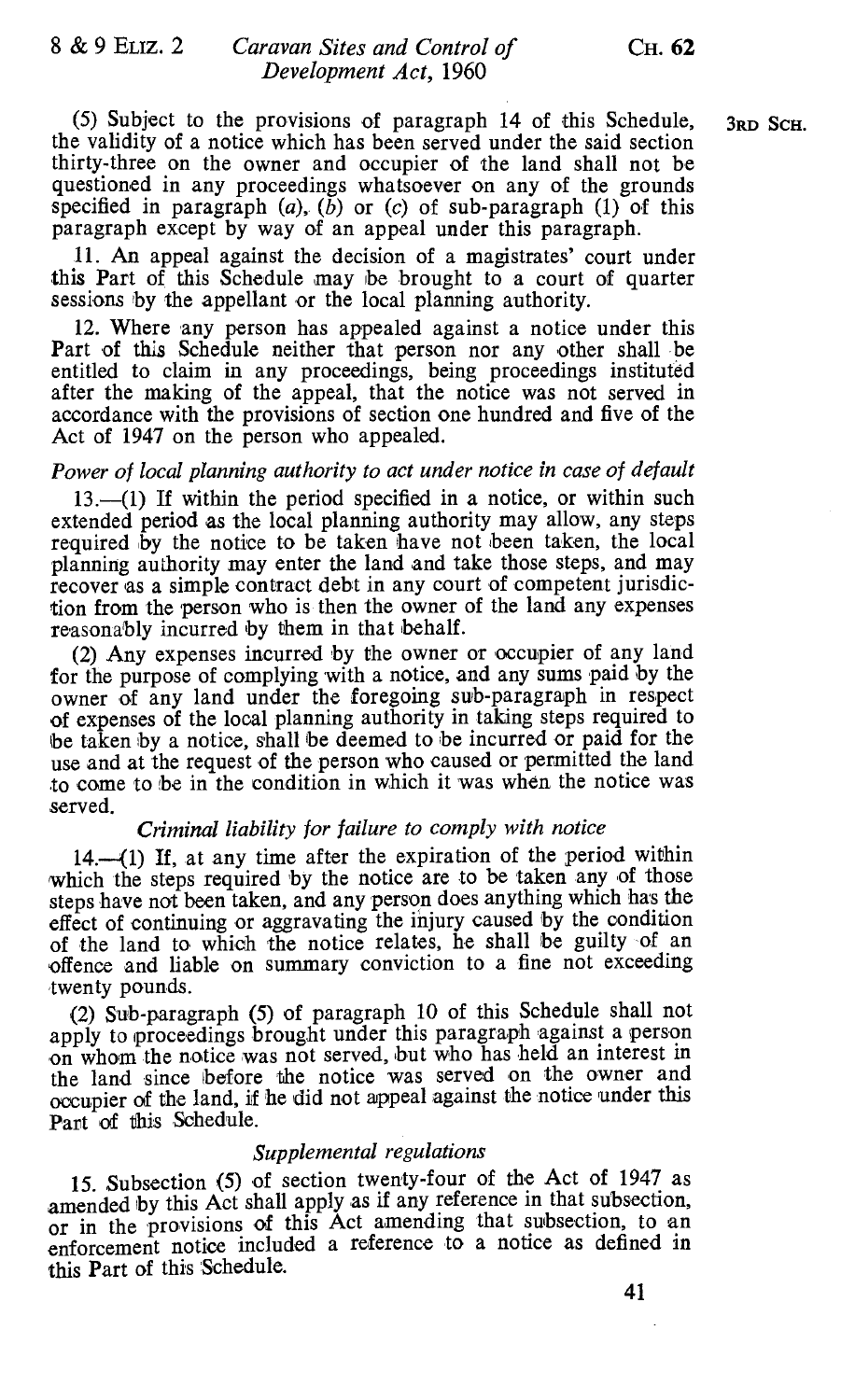×

## Section 48. FOURTH SCHEDULE

## ENACTMENTS REPEALED

 $\overline{\phantom{a}}$ 

| Session and<br>Chapter                                             | <b>Short Title</b>                                                             | <b>Extent of Repeal</b>                                                                                                                                                                                                                                                                                                                                                                                                                                                                                                                                                                                                                                                                                                                                                                                                                                                                                                                                                                   |
|--------------------------------------------------------------------|--------------------------------------------------------------------------------|-------------------------------------------------------------------------------------------------------------------------------------------------------------------------------------------------------------------------------------------------------------------------------------------------------------------------------------------------------------------------------------------------------------------------------------------------------------------------------------------------------------------------------------------------------------------------------------------------------------------------------------------------------------------------------------------------------------------------------------------------------------------------------------------------------------------------------------------------------------------------------------------------------------------------------------------------------------------------------------------|
| $26$ Geo. 5 and<br>1 Edw. 8.<br>c. 49.<br>10 & 11 Geo. 6.<br>c.51. | The Public Health Act,<br>1936.<br>The Town and Country<br>Planning Act, 1947. | In section two hundred and<br>sixty-nine, paragraph (ii) of<br>subsection (5).<br>In section seventeen, the pro-<br>viso to subsection (2).<br>In section twenty-three, in sub-<br>section (3), the words "Subject<br>to the provisions of the next<br>following subsection" and<br>the provisos, and the whole<br>of subsections $(4)$ and $(5)$ .<br>In section twenty-four, in sub-<br>section (1), the words from<br>" and if that person" to the<br>end of the subsection, and in<br>subsection (3) the words<br>"without the grant of per-<br>mission in that behalf under<br>this Part of this Act".<br>In section thirty, in subsection<br>(8), the words from "and<br>in relation " to the end of the<br>subsection.<br>In section thirty-three, in sub-<br>section $(1)$ , the words " in the<br>manner prescribed by regula-<br>tions under this Act", and<br>subsection $(2)$ .<br>In section seventy-five, para-<br>graph $(b)$ of subsection $(2)$ ,<br>and subsection (5). |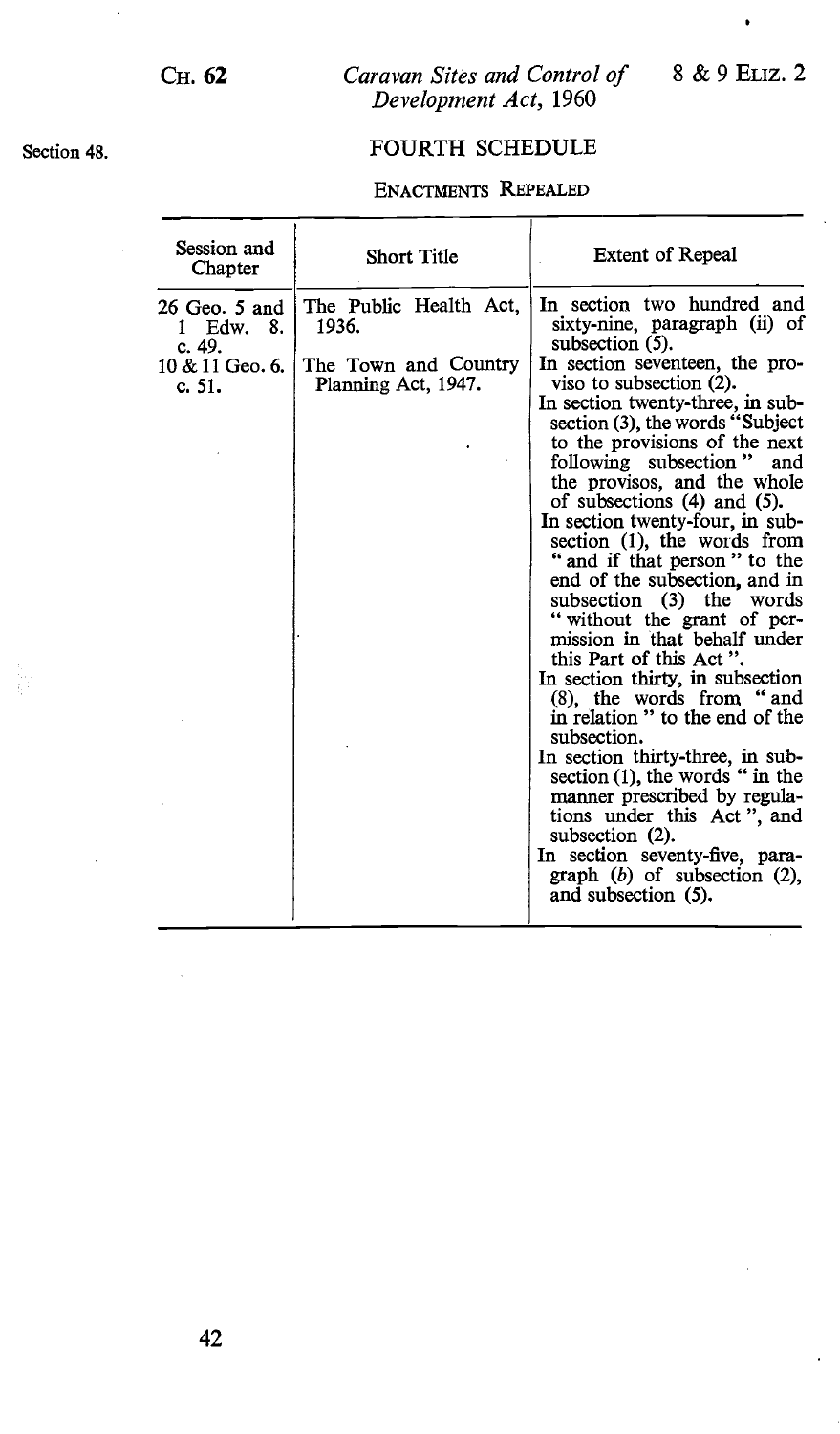| <b>Short Title</b>                                                                                                                                              | Session and Chapter                                                      |
|-----------------------------------------------------------------------------------------------------------------------------------------------------------------|--------------------------------------------------------------------------|
| Commons Act, 1899<br>$\ddotsc$<br>$\ddotsc$<br>Law of Property Act, 1925<br>$\ddotsc$<br>$\ddotsc$<br>Supreme Court of Judicature (Consolidation) Act,<br>1925. | 62 & 63 Vict. c. 30.<br>15 & 16 Geo. 5, c. 20,<br>15 & 16 Geo. 5, c. 49. |
| Local Government Act, 1933<br>Public Health Act, 1936<br>$\ddotsc$<br>$\ddotsc$                                                                                 | 23 & 24 Geo. 5. c. 51.<br>26 Geo. 5 & 1 Edw. 8.<br>c. 49.                |
| Statutory Instruments Act, 1946<br>Acquisition of Land (Authorisation Procedure) Act,<br>1946.                                                                  | 9 & 10 Geo. 6. c. 36.<br>9 & 10 Geo, 6, c, 49,                           |
| Acquisition of Land (Authorisation Procedure)<br>(Scotland) Act, 1947.                                                                                          | 10 & 11 Geo. 6, c. 42.                                                   |
| Local Government (Scotland) Act, 1947<br>$\cdots$<br>Town and Country Planning Act, 1947<br>                                                                    | 10 & 11 Geo, 6, c, 43.<br>10 & 11 Geo. 6, c. 51.                         |
| Town and Country Planning (Scotland) Act, 1947<br>National Parks and Access to the Countryside Act.                                                             | 10 & 11 Geo. 6. c. 53.<br>12, 13 & 14 Geo. 6.                            |
| 1949.                                                                                                                                                           | c. 97.                                                                   |
| Magistrates' Courts Act, 1952                                                                                                                                   | 15 & 16 Geo, 6 and<br>1 Eliz. 2. c. 55.                                  |
| Town and Country Planning Act, 1959<br>Town and Country Planning (Scotland) Act, 1959                                                                           | & 8 Eliz. 2. c. 53.<br>7<br>& 8 Eliz. 2. c. 70.<br>7                     |

Table of Statutes referred to in this Act

PRODUCED IN THE UK FOR W.J. SHARP Controller and Chief Executive of Her Majesty's Stationery Office and Queen's Printer of Acts of Parliament LONDON: PUBLISHED BY HER MAJESTY'S STATIONERY OFFICE

#### PS 6352463 Dd.905062 C5 7/86 CCP